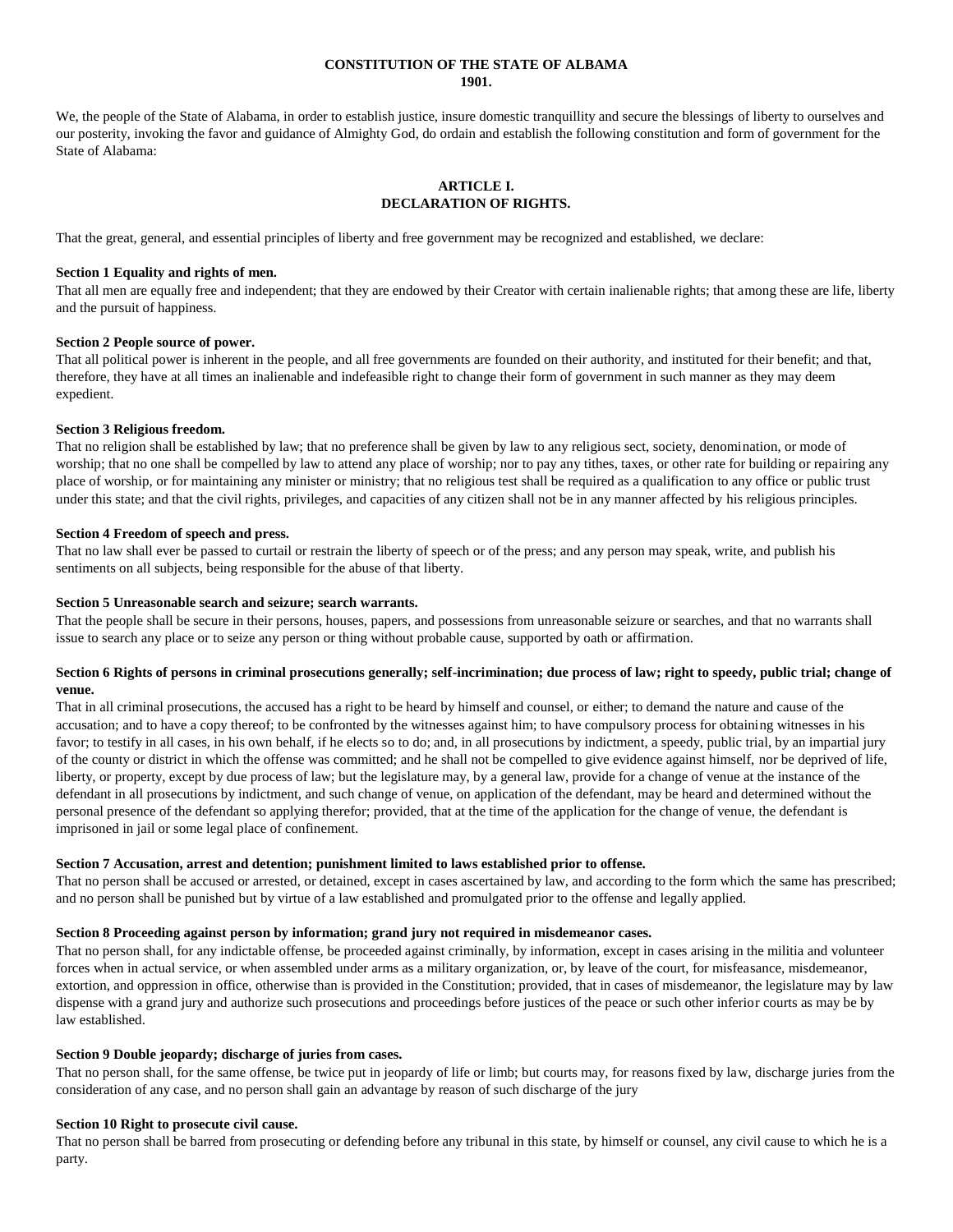# **Section 11 Right to trial by jury.**

That the right of trial by jury shall remain inviolate.

## **Section 12 Prosecutions for libel or for publication of papers investigating official conduct of public officers.**

That in all prosecutions for libel or for the publication of papers investigating the official conduct of officers or men in public capacity, or when the matter published is proper for public information, the truth thereof may be given in evidence; and that in all indictments for libel, the jury shall have the right to determine the law and the facts under the direction of the court.

## **Section 13 Courts to be open; remedies for all injuries; impartiality of justice.**

That all courts shall be open; and that every person, for any injury done him, in his lands, goods, person, or reputation, shall have a remedy by due process of law; and right and justice shall be administered without sale, denial, or delay.

## **Section 14 State not to be made defendant.**

That the State of Alabama shall never be made a defendant in any court of law or equity.

## **Section 15 Excessive fines; cruel or unusual punishment.**

That excessive fines shall not be imposed, nor cruel or unusual punishment inflicted.

## **Section 16 Right to bail; excessive bail.**

That all persons shall, before conviction, be bailable by sufficient sureties, except for capital offenses, when the proof is evident or the presumption great; and that excessive bail shall not in any case be required.

## **Section 17 Suspension of habeas corpus.**

That the privilege of the writ of habeas corpus shall not be suspended by the authorities of this state.

## **Section 18 Treason against the state.**

That treason against the state shall consist only in levying war against it, or adhering to its enemies, giving them aid and comfort; and that no person shall be convicted of treason, except on the testimony of two witnesses to the same overt act, or his own confession in open court.

## **Section 19 Bills of attainder of treason by legislature prohibited; conviction not to work corruption of blood or forfeiture of estate.**

That no person shall be attainted of treason by the legislature; and no conviction shall work corruption of blood or forfeiture of estate.

#### **Section 20 Imprisonment for debts.**

That no person shall be imprisoned for debt.

#### **Section 21 Suspension of laws.**

That no power of suspending laws shall be exercised except by the legislature.

# **Section 22 Ex post facto laws; impairment of obligations of contracts; irrevocable or exclusive grants of special privileges or immunities.**

That no ex post facto law, nor any law, impairing the obligations of contracts, or making any irrevocable or exclusive grants of special privileges or immunities, shall be passed by the legislature; and every grant or franchise, privilege, or immunity shall forever remain subject to revocation, alteration, or amendment.

## **Section 23 Eminent domain.**

That the exercise of the right of eminent domain shall never be abridged nor so construed as to prevent the legislature from taking the property and franchises of incorporated companies, and subjecting them to public use in the same manner in which the property and franchises of individuals are taken and subjected; but private property shall not be taken for, or applied to public use, unless just compensation be first made therefor; nor shall private property be taken for private use, or for the use of corporations, other than municipal, without the consent of the owner; provided, however, the legislature may by law secure to persons or corporations the right of way over the lands of other persons or corporations, and by general laws provide for and regulate the exercise by persons and corporations of the rights herein reserved; but just compensation shall, in all cases, be first made to the owner; and, provided, that the right of eminent domain shall not be so construed as to allow taxation or forced subscription for the benefit of railroads or any other kind of corporations, other than municipal, or for the benefit of any individual or association.

# **Section 24 Navigable waters declared free public highways; taxes, tolls, etc., for use of shores or wharves.**

That all navigable waters shall remain forever public highways, free to the citizens of the state and the United States, without tax, impost, or toll; and that no tax, toll, impost, or wharfage shall be demanded or received from the owner of any merchandise or commodity for the use of the shores or any wharf erected on the shores, or in or over the waters of any navigable streams, unless the same be expressly authorized by law.

# **Section 25 Right to peaceably assemble and petition for redress of grievances, etc.**

That the citizens have a right, in a peaceable manner, to assemble together for the common good, and to apply to those invested with the power of government for redress of grievances or other purposes, by petition, address, or remonstrance.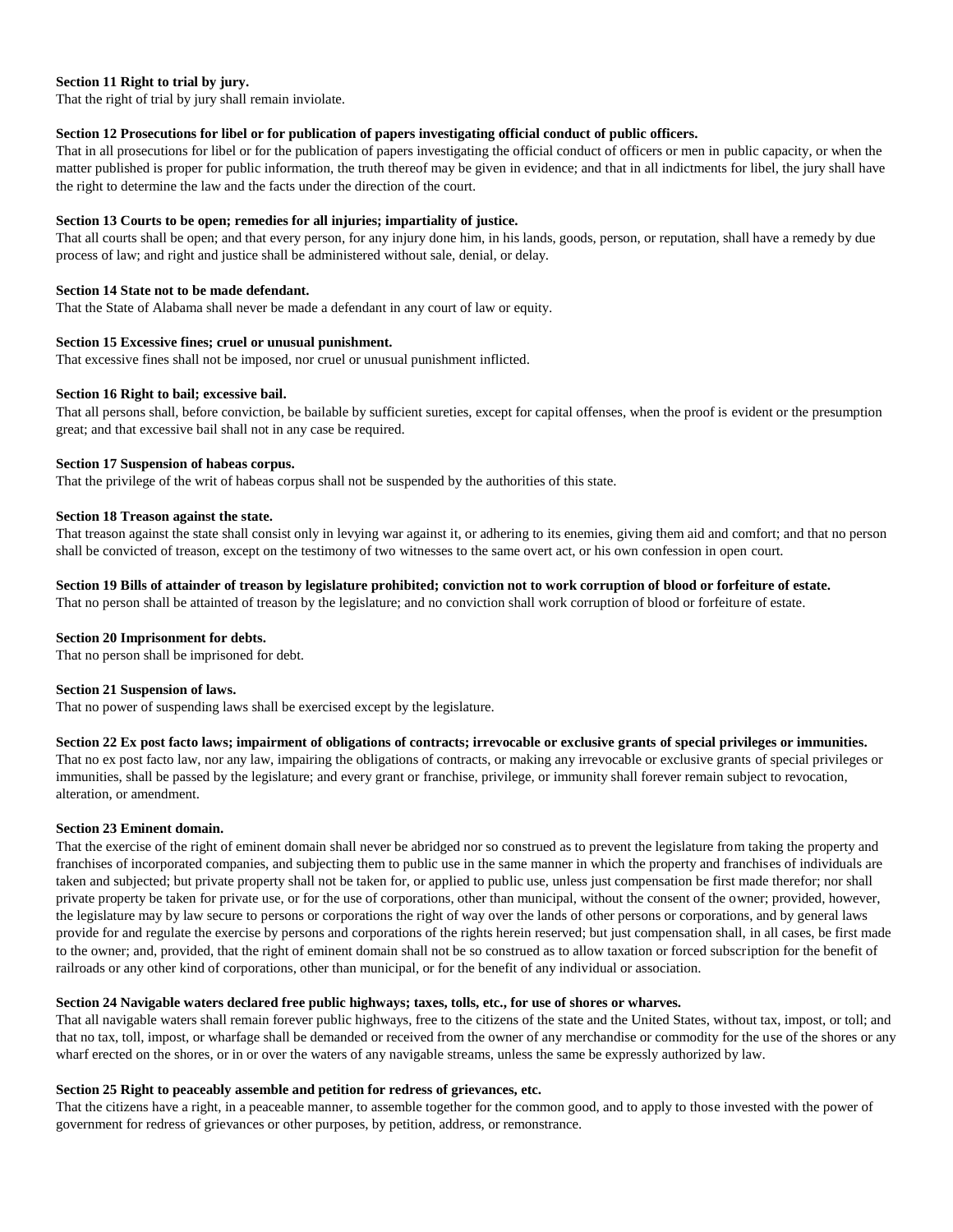## **Section 26 Right to bear arms.**

That every citizen has a right to bear arms in defense of himself and the state.

#### **Section 27 Standing army; military subordinate to civil power.**

That no standing army shall be kept up without the consent of the legislature, and, in that case, no appropriation for its support shall be made for a longer term than one year; and the military shall, in all cases, and at all times, be in strict subordination to the civil power.

#### **Section 28 Quartering of soldiers in houses.**

That no soldier shall, in time of peace, be quartered in any house without the consent of the owner; nor, in time of war, but in a manner to be prescribed by law.

## **Section 29 Titles of nobility, hereditary distinction, etc.; restriction on appointments to office.**

That no title of nobility or hereditary distinction, privilege, honor, or emolument shall ever be granted or conferred in this state; and that no office shall be created, the appointment to which shall be for a longer time than during good behavior.

#### **Section 30 Immigration, emigration and exile.**

That immigration shall be encouraged; emigration shall not be prohibited, and no citizen shall be exiled.

#### **Section 31 Residence not forfeited by temporary absence from state.**

That temporary absence from the state shall not cause a forfeiture of residence once obtained.

#### **Section 32 Slavery prohibited; involuntary servitude.**

That no form of slavery shall exist in this state; and there shall not be any involuntary servitude, otherwise than for the punishment of crime, of which the party shall have been duly convicted.

#### **Section 33 Protection of suffrage.**

The privilege of suffrage shall be protected by laws regulating elections, and prohibiting, under adequate penalties, all undue influences from power, bribery, tumult, or other improper conduct.

#### **Section 34 Property rights of aliens.**

Foreigners who are, or may hereafter become, bona fide residents of this state, shall enjoy the same rights in respect to the possession, enjoyment, and inheritance of property, as native born citizens.

#### **Section 35 Objective of government.**

That the sole object and only legitimate end of government is to protect the citizen in the enjoyment of life, liberty, and property, and when the government assumes other functions it is usurpation and oppression.

#### **Section 36 Construction of Declaration of Rights.**

That this enumeration of certain rights shall not impair or deny others retained by the people; and, to guard against any encroachments on the rights herein retained, we declare that everything in this Declaration of Rights is excepted out of the general powers of government, and shall forever remain inviolate.

# **ARTICLE II STATE AND COUNTY BOUNDARIES.**

#### **Section 37 State boundaries defined.**

The boundaries of this state are established and declared to be as follows, that is to say: Beginning at the point where the thirty-first degree of north latitude crosses the Perdido river; thence east, to the western boundary line of the State of Georgia; thence along said line to the southern boundary line of the State of Tennessee; thence west, along the southern boundary line of the State of Tennessee, crossing the Tennessee river, and on to the second intersection of said river by said line; thence up said river to the mouth of Big Bear creek; thence by a direct line to the northwest corner of Washington county, in this state, as originally formed; thence southwardly, along the line of the State of Mississippi, to the Gulf of Mexico; thence eastwardly, including all islands within six leagues of the shore, to the Perdido river; thence up the said river to the beginning; provided, that the limits and jurisdiction of this state shall extend to and include any other land and territory hereafter acquired, by contract or agreement with other states or otherwise, although such land and territory are not included within the boundaries hereinbefore designated.

#### **Section 38 County boundaries ratified and confirmed.**

The boundaries of the several counties of this state, as they now exist, are hereby ratified and confirmed.

#### **Section 39 Arrangement and designation of county boundaries; new counties.**

The legislature may, by a vote of two-thirds of each house thereof, arrange and designate boundaries for the several counties of this state, which boundaries shall not be altered, except by a like vote; but no new county shall be formed hereafter of less extent than six hundred square miles, and no existing county shall be reduced to less than six hundred square miles; and no new county shall be formed unless it shall contain a sufficient number of inhabitants to entitle it to one representative under the ratio of representation existing at the time of its formation, and leave the county or counties from which it is taken with the required number of inhabitants to entitle such county or counties, each, to separate representation; provided,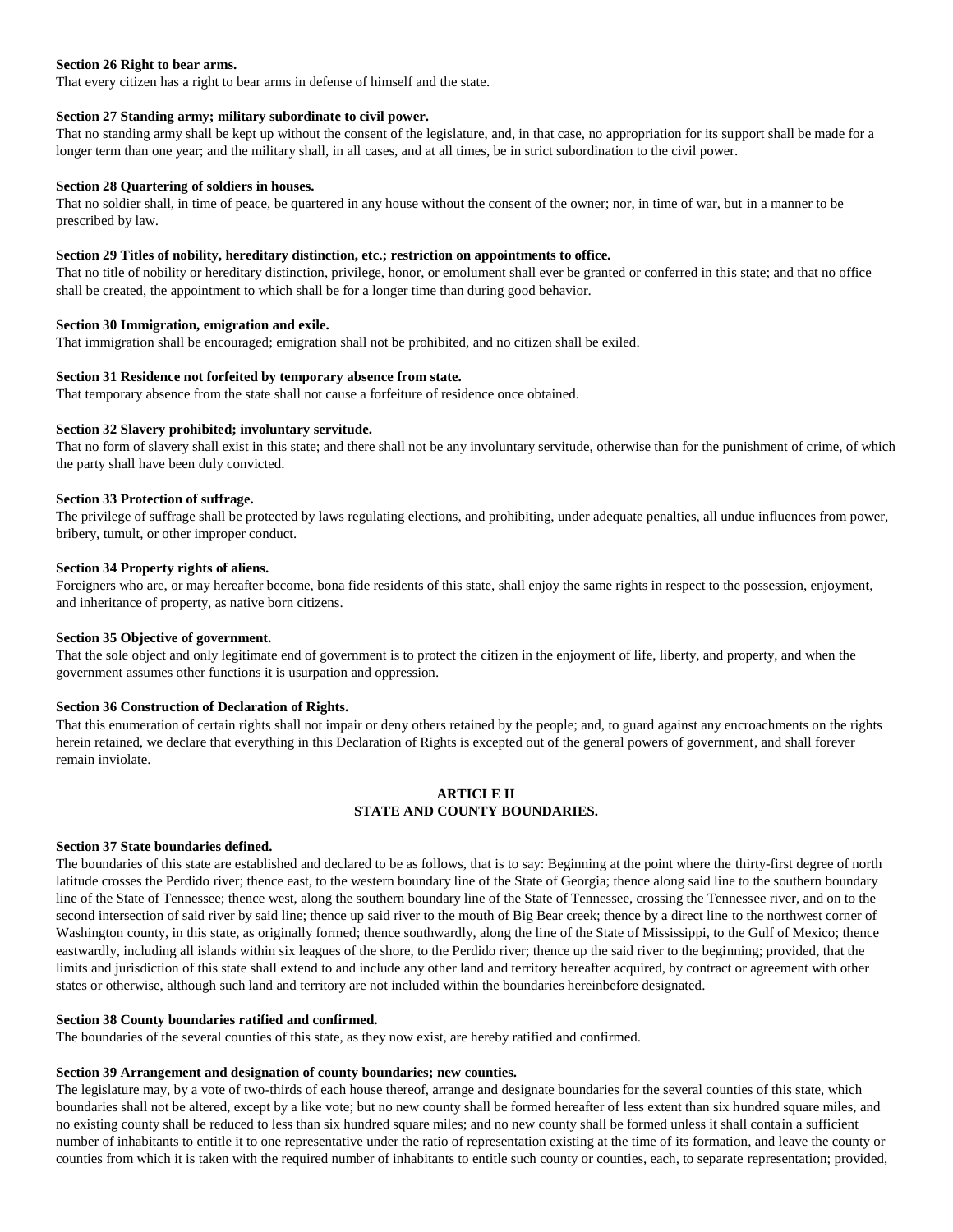that out of the counties of Henry, Dale, and Geneva a new county of less than six hundred square miles may be formed under the provisions of this article, so as to leave said counties of Henry, Dale, and Geneva with not less than five hundred square miles each.

#### **Section 40 Minimum distance of county boundaries from courthouse.**

No county line shall be altered or changed, or in the event of the creation of new counties shall be established, so as to run within seven miles of the county courthouse of any old county.

#### **Section 41 Removal of courthouse or county site.**

No courthouse or county site shall be removed except by a majority vote of the qualified electors of said county, voting at an election held for such purpose, and when an election has once been held no other election shall be held for such purpose until the expiration of four years; provided, that the county site of Shelby county shall remain at Columbiana, unless removed by a vote of the people, as provided for in an act entitled, "An act to provide for the permanent location of the county site of Shelby county, Alabama, by a vote of the qualified electors of said county," approved the 9th day of February, 1899, and the act amendatory thereof, approved the 20th day of February, 1899, or by an election held under the provisions of this article.

## **ARTICLE III DISTRIBUTION OF POWERS OF GOVERNMENT.**

#### **Section 42 Legislative, executive and judicial departments established.**

The powers of the government of the State of Alabama shall be divided into three distinct departments, each of which shall be confided to a separate body of magistracy, to wit: Those which are legislative, to one; those which are executive, to another; and those which are judicial, to another.

#### **Section 43 Separation of powers.**

In the government of this state, except in the instances in this Constitution hereinafter expressly directed or permitted, the legislative department shall never exercise the executive and judicial powers, or either of them; the executive shall never exercise the legislative and judicial powers, or either of them; the judicial shall never exercise the legislative and executive powers, or either of them; to the end that it may be a government of laws and not of men.

# **ARTICLE IV LEGISLATIVE DEPARTMENT.**

#### **Section 44 Composition of legislature.**

The legislative power of this state shall be vested in a legislature, which shall consist of a senate and a house of representatives.

#### **Section 45 Style of laws; division of laws; laws restricted to one subject; amendment or revival of laws by title only.**

The style of the laws of this state shall be: "Be it enacted by the legislature of Alabama," which need not be repeated, but the act shall be divided into sections for convenience, according to substance, and the sections designated merely by figures. Each law shall contain but one subject, which shall be clearly expressed in its title, except general appropriation bills, general revenue bills, and bills adopting a code, digest, or revision of statutes; and no law shall be revived, amended, or the provisions thereof extended or conferred, by reference to its title only; but so much thereof as is revived, amended, extended, or conferred, shall be re-enacted and published at length.

#### **Section 46 Election and terms of office of senators and representatives; vacancies in office.**

Senators and representatives shall be elected by the qualified electors on the first Tuesday after the first Monday in November unless the legislature shall change the time of holding elections and in every fourth year thereafter. The terms of office of the senators and representatives shall commence on the day after the general election at which they are elected, and expire on the day after the general election held in the fourth year after their election, except as otherwise provided in this Constitution. At the general election in the year nineteen hundred and two all the representatives, together with the senators for the even numbered districts and for the thirty-fifth district, shall be elected. The terms of those senators who represent the odd numbered districts under the law in force prior to the ratification of this Constitution, are hereby extended until the day after the general election in the year nineteen hundred and six; and until the expiration of his term as hereinbefore extended, each such senator shall represent the district established by this Constitution, bearing the number corresponding with that for which he was elected. In the year nineteen hundred and six, and in every fourth year thereafter, all the senators and representatives shall be elected. Whenever a vacancy shall occur in either house, the governor shall issue a writ of election to fill such vacancy for the remainder of the term.

## **Section 47 Qualifications of senators and representatives.**

Senators shall be at least twenty-five years of age, and representatives twenty-one years of age at the time of their election. They shall have been citizens and residents of this state for three years and residents of their respective counties or districts for one year next before their election, if such county or district shall have been so long established; but if not, then of the county or district from which the same shall have been taken; and they shall reside in their respective counties or districts during their terms of office.

#### **Section 48 Time and place of meetings of legislature; maximum length of sessions.**

The legislature shall meet quadrennially at the capitol in the senate chamber, and in the hall of the house of representatives, on the second Tuesday in January next succeeding their election, or on such other day as may be prescribed by law; and shall not remain in session longer than sixty days at the first session held under the Constitution, nor longer than fifty days at any subsequent session. If at any time it should from any cause become impossible or dangerous for the legislature to meet or remain at the capitol or for the senate to meet or remain in the senate chamber, or for the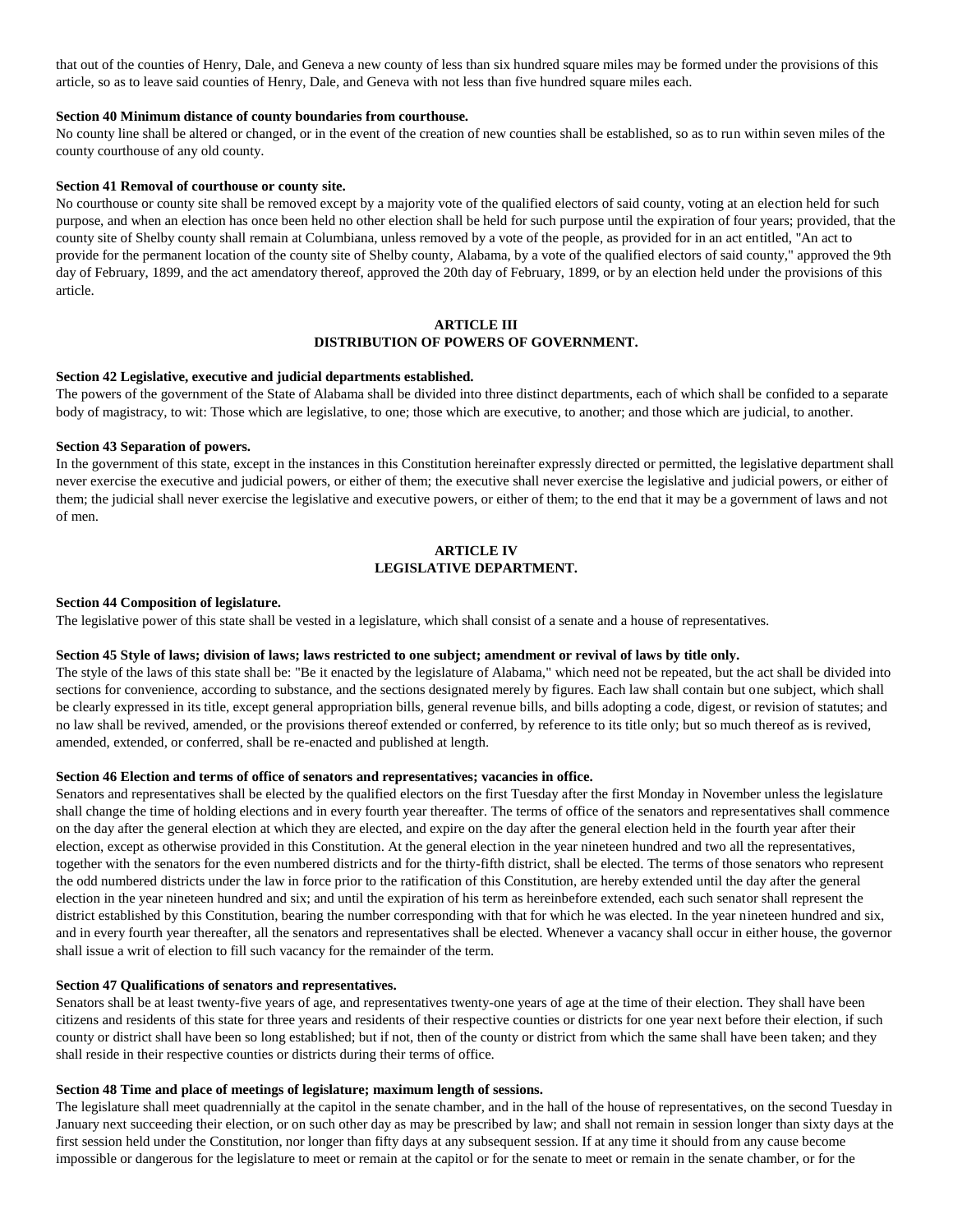representatives to meet or remain in the hall of the house of representatives, the governor may convene the legislature, or remove it after it has convened, to some other place, or may designate some other place for the sitting of the respective houses, or either of them, as necessity may require.

## **Section 49 Compensation of members of legislature.**

The pay of the members of the legislature shall be four dollars per day, and ten cents per mile in going to and returning from the seat of government, to be computed by the nearest usual route traveled.

## **Section 50 Number of senators and representatives; apportionment of legislators.**

The legislature shall consist of not more than thirty-five senators, and not more than one hundred and five members of the house of representatives, to be apportioned among the several districts and counties, as prescribed in this Constitution; provided that in addition to the above number of representatives, each new county hereafter created shall be entitled to one representative.

## **Section 51 Election of president pro tem. of senate and speaker of house of representatives; temporary president and speaker; officers of each house; each house judge of election, returns and qualifications of members.**

The senate, at the beginning of each regular session, and at such other times as may be necessary, shall elect one of its members president pro tem. thereof, to preside over its deliberations in the absence of the lieutenant-governor; and the house of representatives, at the beginning of each regular session, and at such other times as may be necessary, shall elect one of its members as speaker; and the president of the senate and the speaker of the house of representatives shall hold their offices respectively, until their successors are elected and qualified. In case of the temporary disability of either of said presiding officers, the house to which he belongs may elect one of its members to preside over that house and to perform all the duties of such officer during the continuance of his disability; and such temporary officer, while performing duty as such, shall receive the same compensation to which the permanent officer is entitled by law, and no other. Each house shall choose its own officers and shall judge of the election, returns, and qualifications of its members.

## **Section 52 Quorum in each house.**

A majority of each house shall constitute a quorum to do business; but a smaller number may adjourn from day to day and compel the attendance of absent members, in such manner and under such penalties as each house may provide.

# **Section 53 Rules of proceedings of both houses; punishment for contempt or disorderly behavior; enforcement of process; protection of members from violence, bribes, etc.; expulsion of members.**

Each house shall have power to determine the rules of its proceedings and to punish its members and other persons, for contempt or disorderly behavior in its presence; to enforce obedience to its processes; to protect its members against violence, or offers of bribes or corrupt solicitation; and with the concurrence of two-thirds of the house, to expel a member, but not a second time for the same offense; and the two houses shall have all the powers necessary for the legislature of a free state.

# **Section 54 Expulsion for corruption bar to further service in legislature; punishment for contempt or disorderly behavior not bar to indictment for same offense.**

A member of the legislature, expelled for corruption, shall not thereafter be eligible to either house, and punishment for contempt or disorderly behavior shall not bar an indictment for the same offense.

# **Section 55 Journal of proceedings of each house.**

Each house shall keep a journal of its proceedings and cause the same to be published immediately after its adjournment, excepting such parts as, in its judgment, may require secrecy; and the yeas and nays of the members of either house on any question shall, at the request of one-tenth of the members present, be entered on the journal. Any member of either house shall have liberty to dissent from or protest against any act or resolution which he may think injurious to the public, or to an individual, and have the reason for his dissent entered on the journal.

## **Section 56 Immunity of legislators.**

Members of the legislature shall, in all cases, except treason, felony, violation of their oath of office, and breach of the peace, be privileged from arrest during their attendance at the session of their respective houses, and in going to and returning from the same; and for any speech or debate in either house shall not be questioned in any other place.

# **Section 57 Doors of each house to be open; exceptions; restrictions on admittance to floor.**

The doors of each house shall be opened except on such occasions as, in the opinion of the house, may require secrecy, but no person shall be admitted to the floor of either house while the same is in session, except members of the legislature, the officers and employes of the two houses, the governor and his secretary, representatives of the press, and other persons to whom either house, by unanimous vote, may extend the privileges of its floor.

#### **Section 58 Adjournment or change of place of sitting by one house without consent of other house.**

Neither house shall, without consent of the other, adjourn for more than three days, nor to any other place than that in which they may be sitting except as otherwise provided in this Constitution.

# **Section 59 Appointment of legislators to other offices during terms for which elected.**

No senator or representative shall, during the term for which he shall have been elected, be appointed to any office of profit under this state, which shall have been created, or the emoluments of which shall have been increased during such term, except such offices as may be filled by election by the people.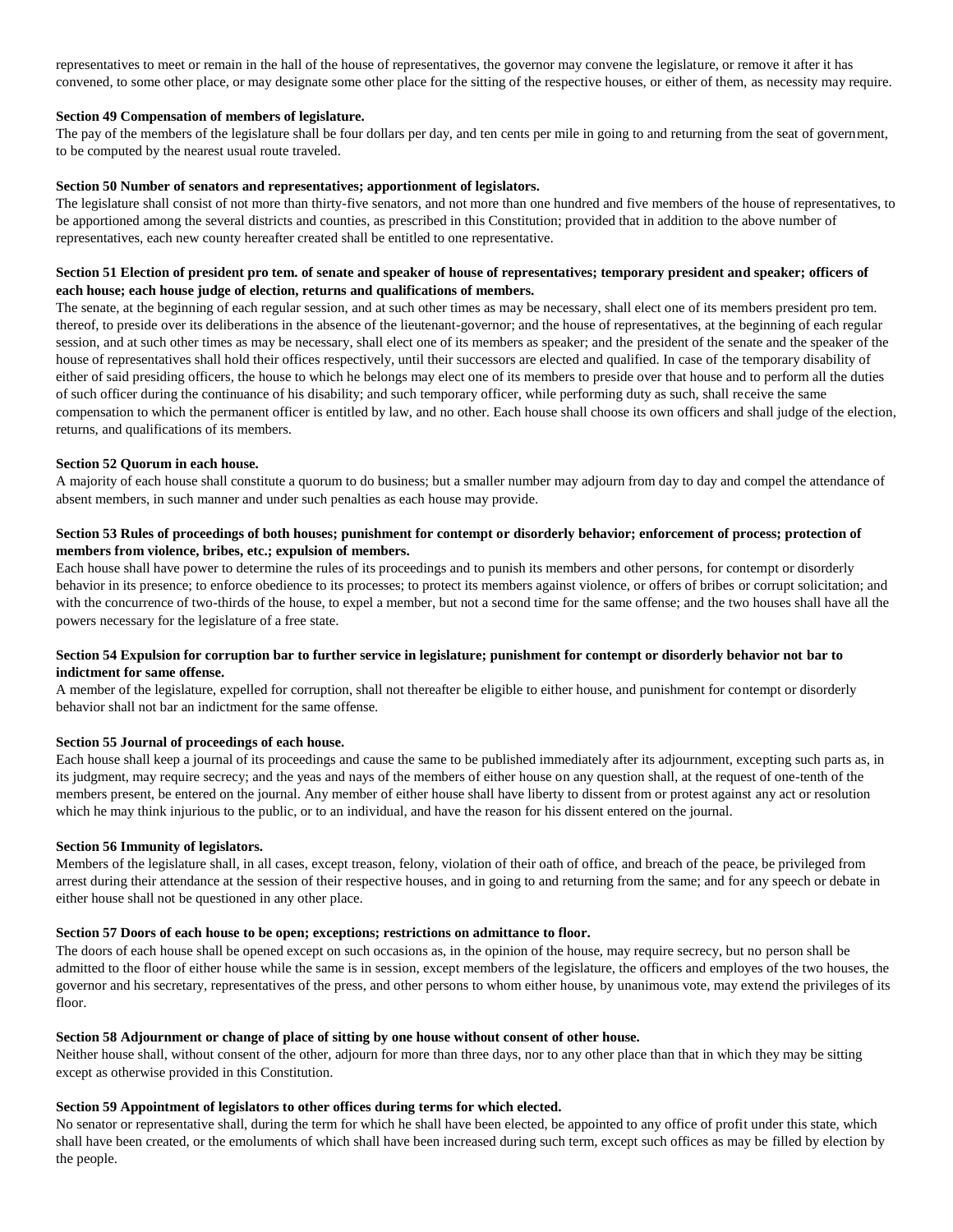## **Section 60 Conviction of certain crimes bar to eligibility for legislature and to holding state office of trust or profit.**

No person convicted of embezzlement of the public money, bribery, perjury, or other infamous crime, shall be eligible to the legislature, or capable of holding any office of trust or profit in this state.

# **Section 61 Laws to be passed by bills; restrictions on amendments to bills.**

No law shall be passed except by bill, and no bill shall be so altered or amended on its passage through either house as to change its original purpose.

## **Section 62 Referral of bills to standing committees.**

No bill shall become a law until it shall have been referred to a standing committee of each house, acted upon by such committee in session, and returned therefrom, which facts shall affirmatively appear upon the journal of each house.

## **Section 63 Number of readings for bills; recordation of votes on bills; majority vote required for passage of bills.**

Every bill shall be read on three different days in each house, and no bill shall become a law, unless on its final passage it be read at length, and the vote be taken by yeas and nays, the names of the members voting for and against the same be entered upon the journals, and a majority of each house be recorded thereon as voting in its favor, except as otherwise provided in this Constitution.

## **Section 64 Procedure for amendment of bills; adoption of reports of committees of conference.**

No amendment to bills shall be adopted except by a majority of the house wherein the same is offered, nor unless the amendment with the names of those voting for and against the same shall be entered at length on the journal of the house in which the same is adopted, and no amendment to bills by one house shall be concurred in by the other, unless a vote be taken by yeas and nays, and the names of the members voting for and against the same be recorded at length on the journal; and no report of a committee of conference shall be adopted in either house, except upon a vote taken by yeas and nays, and entered on the journal, as herein provided for the adoption of amendments.

## **Section 65 Lotteries and gift enterprises prohibited.**

The legislature shall have no power to authorize lotteries or gift enterprises for any purposes, and shall pass laws to prohibit the sale in this state of lottery or gift enterprise tickets, or tickets in any scheme in the nature of a lottery; and all acts, or parts of acts heretofore passed by the legislature of this state, authorizing a lottery or lotteries, and all acts amendatory thereof, or supplemental thereto, are hereby avoided.

## **Section 66 Signature of bills by presiding officer of each house; reading of bills at length may be dispensed with.**

The presiding officer of each house shall, in the presence of the house over which he presides, sign all bills and joint resolutions passed by the legislature, after the same shall have been publicly read at length immediately before signing, and the fact of reading and signing shall be entered upon the journal; but the reading at length may be dispensed with by a two-thirds vote of a quorum present, which fact shall also be entered on the journal.

#### **Section 67 Number, duties and compensation of officers and employees of each house.**

The legislature shall prescribe by law the number, duties, and compensation of the officers and employes of each house, and no payment shall be made from the state treasury or be in any way authorized to any person except to an acting officer or employe elected or appointed in pursuance of law.

# **Section 68 Extra compensation not to be granted public officer, employee, contractor, etc., after service rendered or contract made; increase or decrease of compensation of officers during term of office.**

The legislature shall have no power to grant or to authorize or require any county or municipal authority to grant, nor shall any county or municipal authority have power to grant any extra compensation, fee, or allowance to any public officer, servant, or employe, agent or contractor, after service shall have been rendered or contract made, nor to increase or decrease the fees and compensation of such officers during their terms of office; nor shall any officer of the state bind the state to the payment of any sum of money but by authority of law; provided this section shall not apply to allowances made by commissioners' courts or boards of revenue to county officers for ex officio services, nor prevent the legislature from increasing or diminishing at any time the allowance to sheriffs or other officers for feeding, transferring, or guarding prisoners.

#### **Section 69 Stationery, printing, fuel, etc., to be furnished by lowest responsible bidder; conflicts of interest.**

All stationery, printing, paper, and fuel used in the legislative and other departments of government shall be furnished and the printing, binding, and distribution of laws, journals, department reports, and all other printing, binding, and repairing and furnishing the halls and rooms used for the meeting of the legislature and its committees, shall be performed under contract, to be given to the lowest responsible bidder below a maximum price, and under such regulations as shall be prescribed by law; no member or officer of any department of the government shall be in any way interested in such contract, and all such contracts shall be subject to the approval of the governor, auditor, and treasurer.

# **Section 70 Revenue bills to originate in House of Representatives; preparation of general revenue bill; amendments to revenue bills by Senate; time limit for passage of revenue bills.**

All bills for raising revenue shall originate in the house of representatives. The governor, auditor, and attorney-general shall, before each regular session of the legislature, prepare a general revenue bill to be submitted to the legislature, for its information, and the secretary of state shall have printed for the use of the legislature a sufficient number of copies of the bill so prepared, which the governor shall transmit to the house of representatives as soon as organized, to be used or dealt with as that house may elect. The senate may propose amendments to revenue bills. No revenue bill shall be passed during the last five days of the session.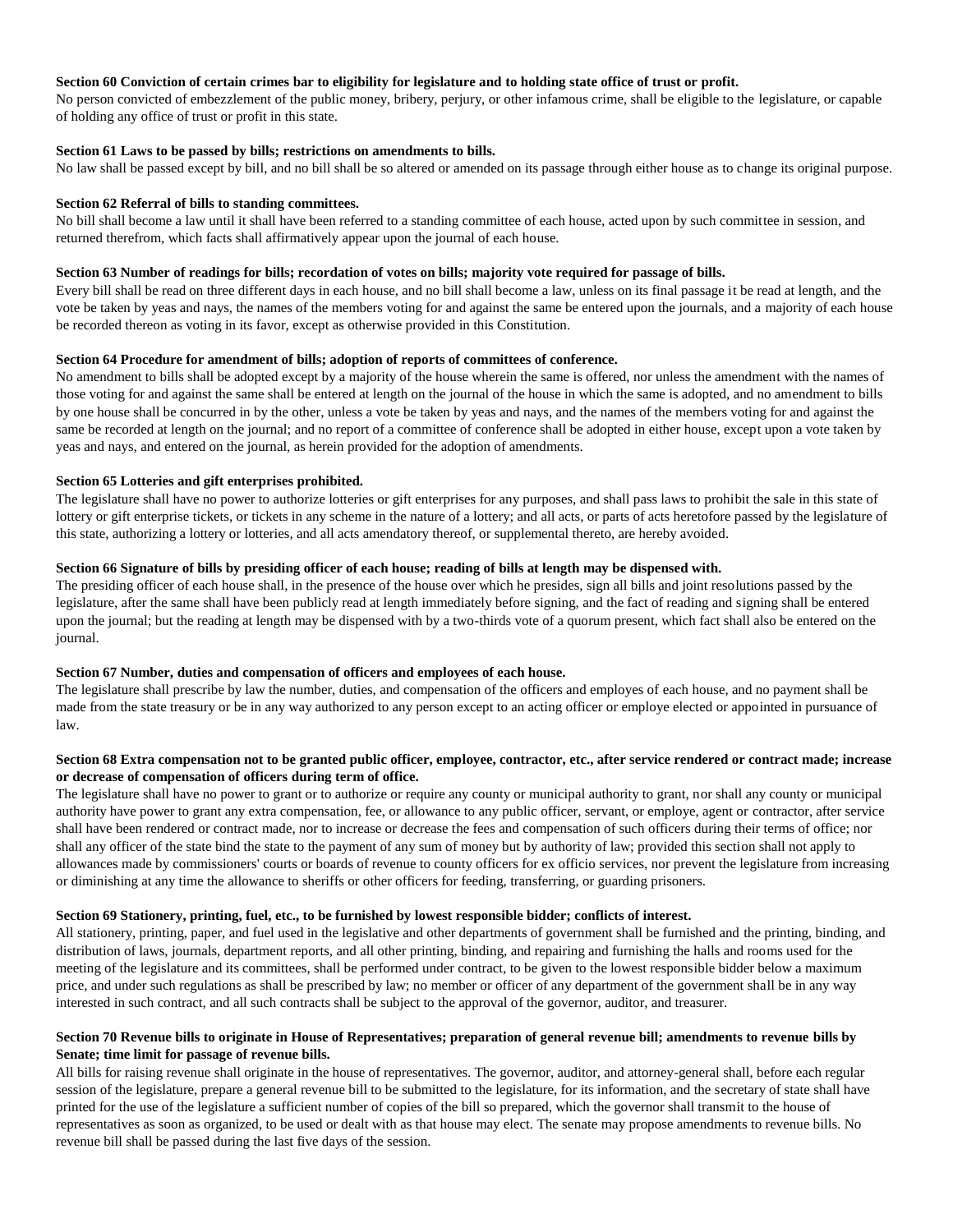## **Section 71 Restrictions on general appropriation bill.**

The general appropriation bill shall embrace nothing but appropriations for the ordinary expenses of the executive, legislative, and judicial departments of the state, for interest on the public debt, and for the public schools. The salary of no officer or employe shall be increased in such bill, nor shall any appropriation be made therein for any officer or employe unless his employment and the amount of his salary have already been provided for by law. All other appropriations shall be made by separate bills, each embracing but one subject.

# **Section 72 Payment of money out of state treasury; publication of annual statement of receipts and expenditures.**

No money shall be paid out of the treasury except upon appropriations made by law, and on warrant drawn by the proper officer in pursuance thereof; and a regular statement and account of receipts and expenditures of all public moneys shall be published annually, in such manner as may be by law directed.

## **Section 73 Appropriations to charitable or educational institutions not under absolute control of state.**

No appropriation shall be made to any charitable or educational institution not under the absolute control of the state, other than normal schools established by law for the professional training of teachers for the public schools of the state, except by a vote of two-thirds of all the members elected to each house.

# **Section 74 Authorization of investment of trust funds by executors, trustees, etc., in bonds or stock of private corporations prohibited.**

No act of the legislature shall authorize the investment of any trust fund by executors, administrators, guardians, or other trustees in the bonds or stock of any private corporation; and any such acts now existing are avoided, saving investments heretofore made.

# **Section 75 Change of venue in civil and criminal cases.**

The power to change the venue in civil and criminal causes is vested in the courts, to be exercised in such manner as shall be provided by law.

## **Section 76 Restrictions on legislation at special sessions; duration of special sessions.**

When the legislature shall be convened in special session, there shall be no legislation upon subjects other than those designated in the proclamation of the governor calling such session, except by a vote of two-thirds of each house. Special sessions shall be limited to thirty days.

## **Section 77 State office for inspection or measuring of merchandise, commodities, etc., prohibited.**

No state office shall be continued or created for the inspection or measuring of any merchandise, manufacture, or commodity, but any county or municipality may appoint such officers when authorized by law.

## **Section 78 Legislation to change seat of government of state.**

No act of the legislature changing the seat of government of the state shall become a law until the same shall have been submitted to the qualified electors of the state at a general election, and approved by a majority of such electors voting on the same; and such act shall specify the proposed new location.

# **Section 79 Bribery — Solicitation, acceptance, etc., of bribes by legislators.**

A member of the legislature who shall solicit, demand, or receive, or consent to receive, directly or indirectly, for himself or for another, from any company, corporation, association, or person, any money, office, appointment, employment, reward, thing of value, or enjoyment, or of personal advantage or promise thereof, for his vote or official influence, or for withholding the same; or with an understanding, expressed or implied, that his vote or official action shall be in any way influenced thereby; or who shall solicit or demand any such money or other advantage, matter, or thing aforesaid, for another as the consideration for his vote, or influence, or for withholding the same; or shall give or withhold his vote or influence in consideration of the payment or promise of such money, advantage, matter, or thing to another, shall be guilty of bribery within the meaning of this Constitution; and shall incur the disabilities and penalties provided thereby for such offense, and such additional punishment as is or shall be provided by law.

## **Section 80 Same — Offer, gift, etc., of money, etc., to executive or judicial officers or members of legislature to influence official acts.**

Any person who shall, directly or indirectly, offer, give, or promise any money, or thing of value, testimonial, privilege, or personal advantage, to any executive or judicial officer or member of the legislature to influence him in the performance of any of his public or official duties, shall be guilty of bribery, and be punished in such manner as may be provided by law.

# **Section 81 Offense of corrupt solicitation to be defined by law.**

The offense of corrupt solicitation of members of the legislature or of public officers of this state or of any municipal division thereof, and any occupation or practice of solicitation of such members or officers, to influence their official action, shall be defined by law, and shall be punished by fine and imprisonment in the penitentiary; and the legislature shall provide for the trial and punishment of the offenses enumerated in the two preceding sections, and shall require the judges to give the same specially in charge to the grand juries in all the counties of this state.

#### **Section 82 Disclosure of personal or private interest in bills, etc., by legislators.**

A member of the legislature who has a personal or private interest in any measure or bill proposed or pending before the legislature, shall disclose the fact to the house of which he is a member, and shall not vote thereon.

#### **Section 83 Voting in elections by legislature.**

In all elections by the legislature the members shall vote viva voce, and the votes shall be entered on the journal.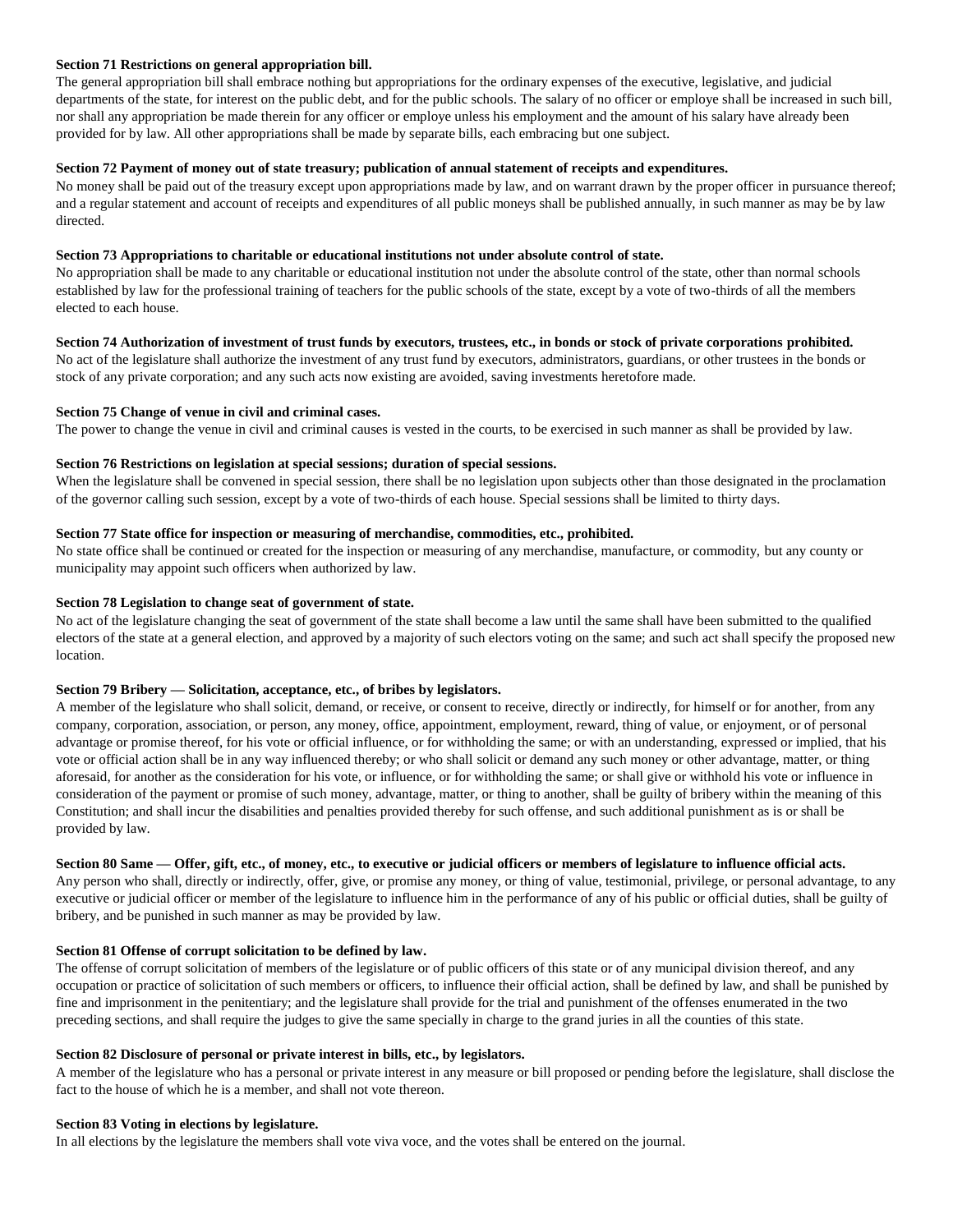## **Section 84 Adoption of laws to provide for arbitration between parties.**

It shall be the duty of the legislature to pass such laws as may be necessary and proper to decide differences by arbitrators to be appointed by the parties who may choose that mode of adjustment.

## **Section 85 Periodic revision and promulgation of laws.**

It shall be the duty of the legislature, at its first session after the ratification of this Constitution, and within every subsequent period of twelve years, to make provision by law for revising, digesting, and promulgating the public statutes of this state, of a general nature, both civil and criminal.

## **Section 86 Suppression of dueling.**

The legislature shall pass such penal laws as it may deem expedient to suppress the evil practice of dueling.

## **Section 87 Deductions from salaries or compensation of public officers for neglect of duty.**

It shall be the duty of the legislature to regulate by law the cases in which deduction shall be made from the salaries or compensation of public officers for neglect of duty in their official capacities, and the amount of such deduction.

## **Section 88 Counties to provide for maintenance of the poor.**

It shall be the duty of the legislature to require the several counties of this state to make adequate provision for the maintenance of the poor.

## **Section 89 Municipalities not to pass laws in conflict with general laws of state.**

The legislature shall not have power to authorize any municipal corporation to pass any laws inconsistent with the general laws of this state.

## **Section 90 Acquisition of foreign territory; rights and privileges of inhabitants of acquired territory.**

In the event of the annexation of any foreign territory to this state, the legislature shall enact laws extending to the inhabitants of the acquired territory all the rights and privileges which may be required by the terms of acquisition not inconsistent with this Constitution. Should the state purchase such foreign territory, the legislature, with the approval of the governor, shall be authorized to expend any money in the treasury not otherwise appropriated, and, if necessary, to provide also for the issuance of state bonds, to pay for the purchase of such foreign territory.

## **Section 91 Exemption from taxation of state, county, municipal, cemetery and certain religious, educational and charitable property.**

The legislature shall not tax the property, real or personal, of the state, counties, or other municipal corporations, or cemeteries; nor lots in incorporated cities and towns, or within one mile of any city or town to the extent of one acre, nor lots one mile or more distant from such cities or towns to the extent of five acres, with the buildings thereon, when same are used exclusively for religious worship, for schools, or for purposes purely charitable.

# **Section 92 Rules and regulations to ascertain value of property exempted from sale under legal process.**

The legislature shall by law prescribe such rules and regulations as may be necessary to ascertain the value of real and personal property exempted from sale under legal process by this Constitution, and to secure the same to the claimant thereof as selected.

## **Section 93 State not to engage in internal improvements or lend money or credit for same; state interest in private or corporate enterprises prohibited.**

The state shall not engage in works of internal improvement, nor lend money or its credit in aid of such; nor shall the state be interested in any private or corporate enterprise, or lend money or its credit to any individual, association, or corporation.

## **Section 94 Municipalities not to grant public money or lend credit to private persons or corporations.**

The legislature shall not have power to authorize any county, city, town, or other subdivision of this state to lend its credit, or to grant public money or thing of value in aid of, or to any individual, association, or corporation whatsoever, or to become a stockholder in any such corporation, association, or company, by issuing bonds or otherwise.

## **Section 95 Impairing obligation of contracts; revival of barred rights or remedies; removal of cause of action or defense to suit after commencement of suit.**

There can be no law of this state impairing the obligation of contracts by destroying or impairing the remedy for their enforcement; and the legislature shall have no power to revive any right or remedy which may have become barred by lapse of time, or by any statute of this state. After suit has been commenced on any cause of action, the legislature shall have no power to take away such cause of action, or destroy any existing defense to such suit.

#### **Section 96 Uniformity of laws regulating court costs and charges and fees, commissions and allowances of public officers.**

The legislature shall not enact any law not applicable to all the counties in the state, regulating costs and charges of courts, or fees, commissions or allowances of public officers.

## **Section 97 Payment of salary of deceased officer after date of death.**

The legislature shall not authorize payment to any person of the salary of a deceased officer beyond the date of his death.

#### **Section 98 Payments or grants to retiring officers.**

The legislature shall not retire any officer on pay, or part pay, or make any grant to such retiring officer.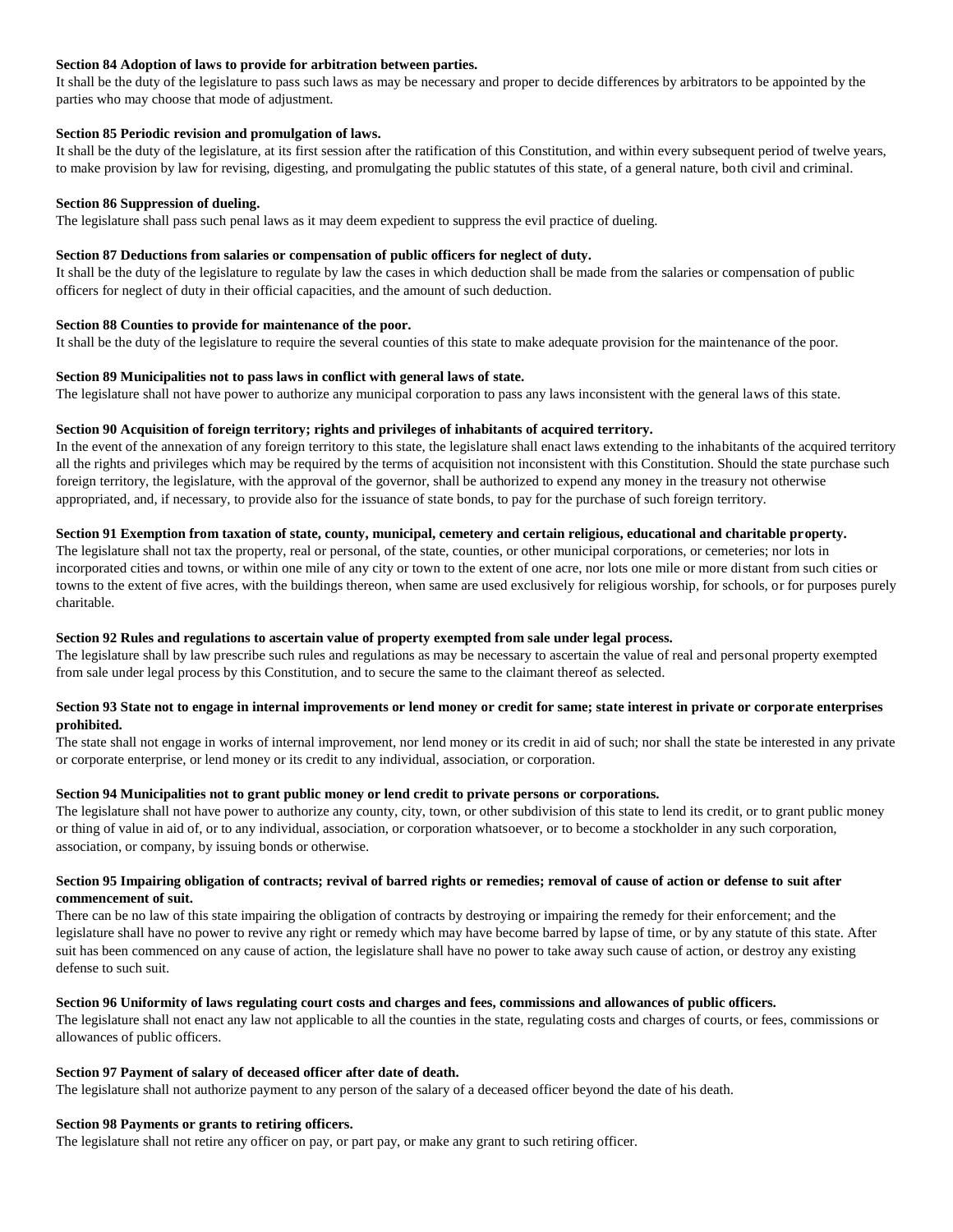# **Section 99 Restrictions on donation or sale of state lands to private corporations or individuals; grant of easements to railroad, telephone and telegraph companies.**

Lands belonging to or under the control of the state shall never be donated, directly or indirectly, to private corporations, associations, or individuals, or railroad companies; nor shall such lands be sold to corporations or associations for a less price than that for which they are subject to sale to individuals; provided, that nothing contained in this section shall prevent the legislature from granting a right of way, not exceeding one hundred and twenty-five feet in width, as a mere easement, for railroads or telegraph or telephone lines across state land, and the legislature shall never dispose of the land covered by such right of way except subject to such easement.

## **Section 100 Obligations and liabilities of corporations, etc., held or owned by state, counties or municipalities.**

No obligation or liability of any person, association, or corporation held or owned by this state, or by any county or other municipality thereof, shall ever be remitted, released, or postponed, or in any way diminished, by the legislature; nor shall such liability or obligation be extinguished except by payment thereof; nor shall such liability or obligation be exchanged or transferred except upon payment of its face value; provided, that this section shall not prevent the legislature from providing by general law for the compromise of doubtful claims.

## **Section 101 Lobbying in legislature by state or county officials.**

No state or county official shall, at any time during his term of office, accept, either directly or indirectly, any fee, money, office, appointment, employment, reward, or thing of value, or of personal advantage, or the promise thereof, to lobby for or against any measure pending before the legislature, or to give or withhold his influence to secure the passage or defeat of any such measure.

## **Section 102 Miscegenation laws.**

The legislature shall never pass any law to authorize or legalize any marriage between any white person and a negro, or descendant of a negro. (This section has been annulled by Amendment 667.)

## **Section 103 Regulation, etc., of common carriers, partnerships, associations, trusts, monopolies and combinations of capital.**

The legislature shall provide by law for the regulation, prohibition, or reasonable restraint of common carriers, partnerships, associations, trusts, monopolies, and combinations of capital, so as to prevent them or any of them from making scarce articles of necessity, trade, or commerce, or from increasing unreasonably the cost thereof to the consumer, or preventing reasonable competition in any calling, trade, or business.

## **Section 104 Special, private or local laws — Prohibited in certain cases.**

# **Special, private or local laws — Prohibited in certain cases.**

The legislature shall not pass a special, private, or local law in any of the following cases:

- 1. Granting a divorce;
- 2. Relieving any minor of the disabilities of nonage;
- 3. Changing the name of any corporation, association, or individual;
- 4. Providing for the adoption or legitimizing of any child;
- 5. Incorporating a city, town, or village;
- 6. Granting a charter to any corporation, association, or individual;
- 7. Establishing rules of descent or distribution;
- 8. Regulating the time within which a civil or criminal action may be begun;
- 9. Exempting any individual, private corporation, or association from the operation of any general law;
- 10. Providing for the sale of the property of any individual or estate;
- 11. Changing or locating a county seat;
- 12. Providing for a change of venue in any case;
- 13. Regulating the rate of interest;
- 14. Fixing the punishment of crime;
- 15. Regulating either the assessment or collection of taxes, except in connection with the readjustment, renewal, or extension of existing municipal indebtedness created prior to the ratification of the Constitution of eighteen hundred and seventy-five;
- 16. Giving effect to an invalid will, deed, or other instrument;
- 17. Authorizing any county, city, town, village, district, or other political subdivision of a county, to issue bonds or other securities unless the issuance of said bonds or other securities shall have been authorized before the enactment of such local or special law, by a vote of the duly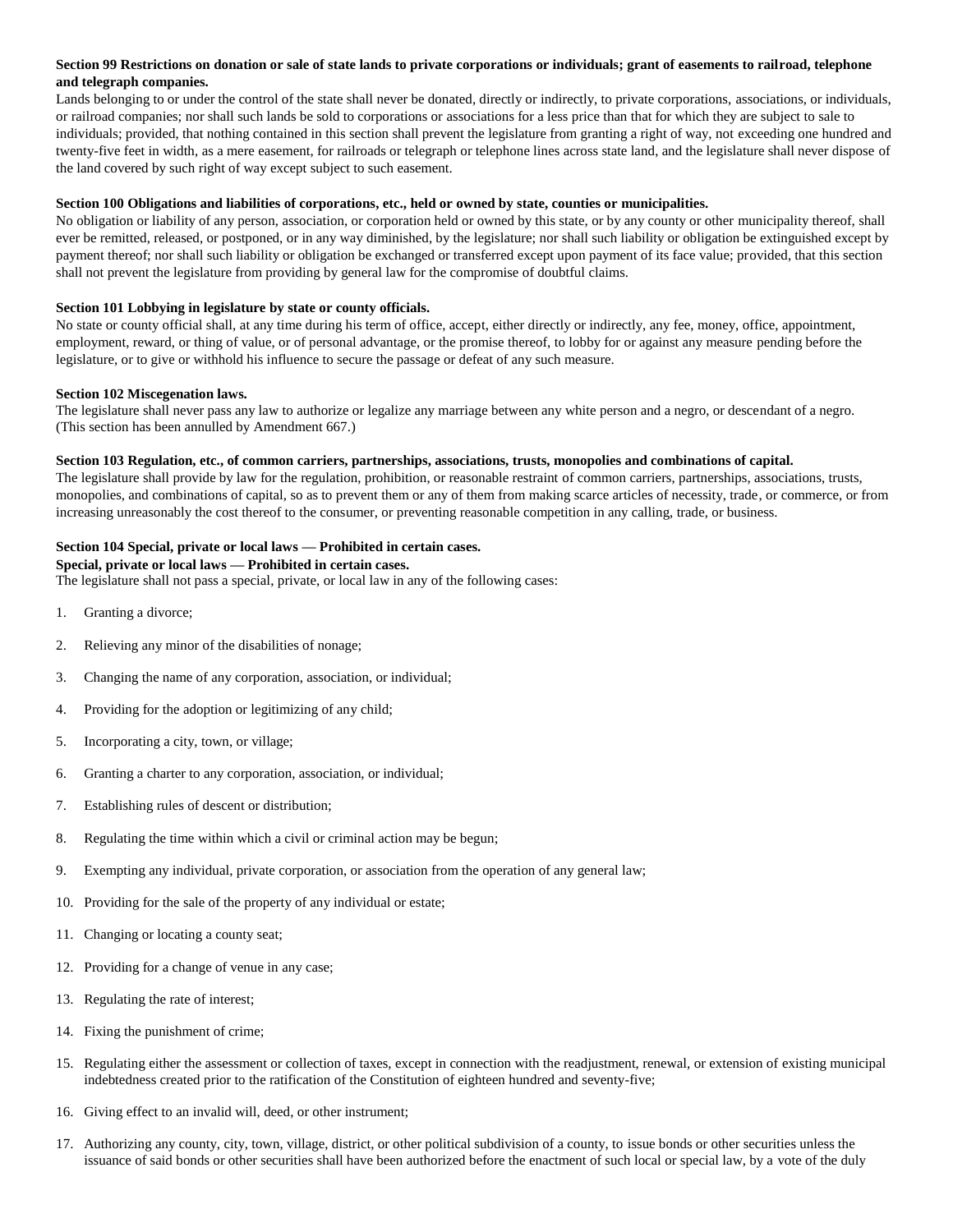qualified electors of such county, township, city, town, village, district, or other political subdivision of a county, at an election held for such purpose, in the manner that may be prescribed by law; provided, the legislature may, without such election, pass special laws to refund bonds issued before the date of the ratification of this Constitution;

- 18. Amending, confirming, or extending the charter of any private or municipal corporation, or remitting the forfeiture thereof; provided, this shall not prohibit the legislature from altering or rearranging the boundaries of the city, town, or village;
- 19. Creating, extending, or impairing any lien;
- 20. Chartering or licensing any ferry, road, or bridge;
- 21. Increasing the jurisdiction and fees of justices of the peace or the fees of constables;
- 22. Establishing separate school districts;
- 23. Establishing separate stock districts;
- 24. Creating, increasing, or decreasing fees, percentages, or allowances of public officers;
- 25. Exempting property from taxation or from levy or sale;
- 26. Exempting any person from jury, road, or other civil duty;
- 27. Donating any lands owned by or under control of the state to any person or corporation;
- 28. Remitting fines, penalties, or forfeitures;
- 29. Providing for the conduct of elections or designating places of voting, or changing the boundaries of wards, precincts, or districts, except in the event of the organization of new counties, or the changing of the lines of old counties;
- 30. Restoring the right to vote to persons convicted of infamous crimes, or crimes involving moral turpitude;
- 31. Declaring who shall be liners between precincts or between counties.

The legislature shall pass general laws for the cases enumerated in this section, provided that nothing in this section or article shall affect the right of the legislature to enact local laws regulating or prohibiting the liquor traffic; but no such local law shall be enacted unless notice shall have been given as required in section 106 of this

#### **Section 105 Same Prohibited in cases provided for by general law; exception as to time of holding courts; partial repeal of general laws.**

No special, private, or local law, except a law fixing the time of holding courts, shall be enacted in any case which is provided for by a general law, or when the relief sought can be given by any court of this state; and the courts, and not the legislature, shall judge as to whether the matter of said law is provided for by a general law, and as to whether the relief sought can be given by any court; nor shall the legislature indirectly enact any such special, private, or local law by the partial repeal of a general law.

#### **Section 106 Same Publication or posting of notice of intent to apply therefor within county or counties affected prior to introduction of bill.**

No special, private, or local law shall be passed on any subject not enumerated in section 104 of this Constitution, except in reference to fixing the time of holding courts, unless notice of the intention to apply therefor shall have been published, without cost to the state, in the county or counties where the matter or thing to be affected may be situated, which notice shall state the substance of the proposed law and be published at least once a week for four consecutive weeks in some newspaper published in such county or counties, or if there is no newspaper published therein, then by posting the said notice for four consecutive weeks at five different places in the county or counties prior to the introduction of the bill; and proof by affidavit that said notice has been given shall be exhibited to each house of the legislature, and said proof spread upon the journal. The courts shall pronounce void every special, private, or local law which the journals do not affirmatively show was passed in accordance with the provisions of this section.

#### **Section 107 Same Notice required by section 106 prerequisite to repeal or amendment.**

The legislature shall not, by a special, private, or local law, repeal or modify any special, private, or local law except upon notice being given and shown as provided in the last preceding section.

#### **Section 108 Suspension of general laws for benefit of individuals or private corporations; exemption of individuals or private corporations from operation of general laws.**

The operation of a general law shall not be suspended for the benefit of any individual, private corporation, or association; nor shall any individual, private corporation or association be exempted from the operation of any general law except as in this article otherwise provided.

#### **Section 109 General laws for protection of local and private interests.**

The legislature shall pass general laws under which local and private interests shall be provided for and protected.

# **Section 110 "General law," "local law" and "special or private law" defined.**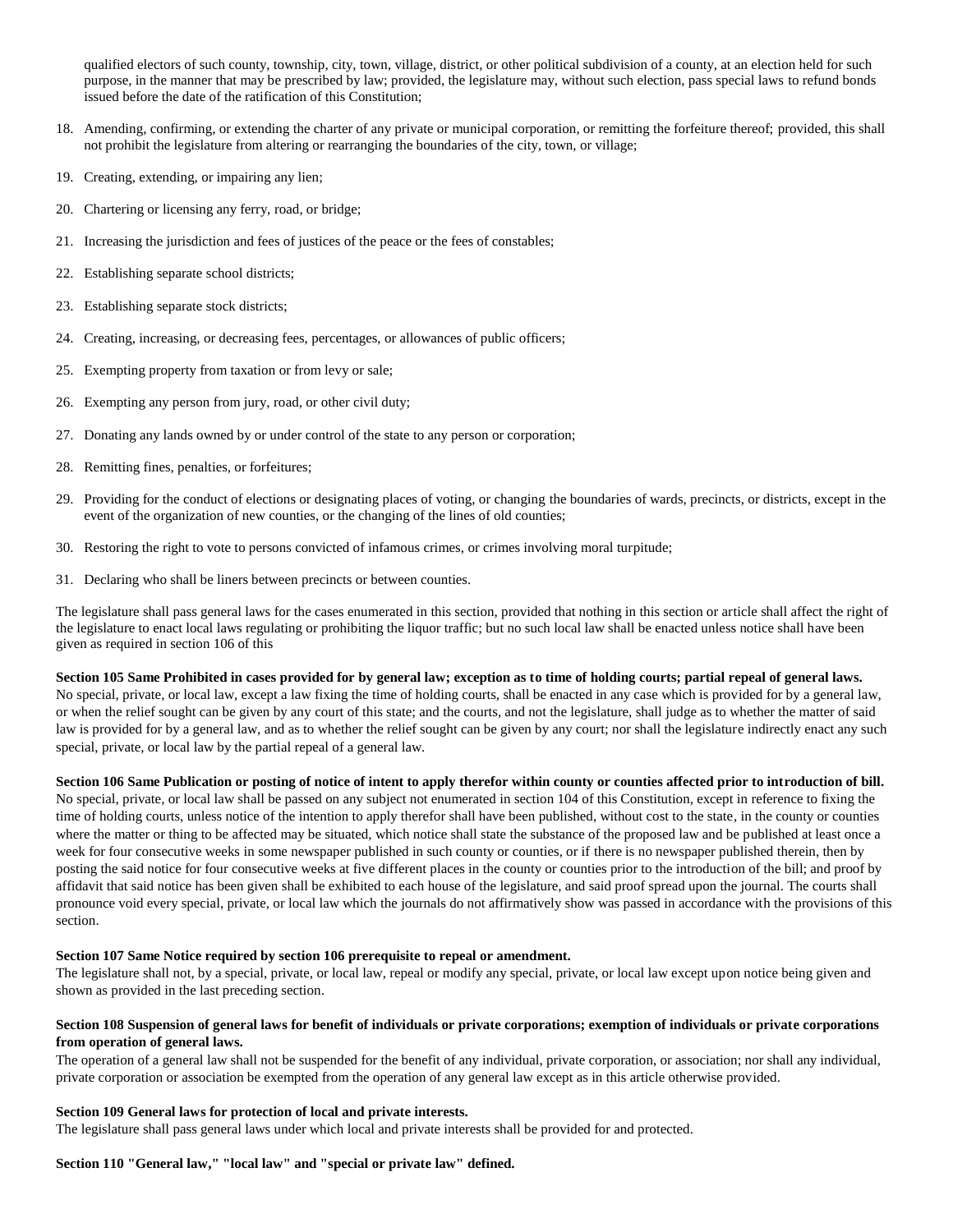A general law within the meaning of this article is a law which applies to the whole state; a local law is a law which applies to any political subdivision or subdivisions of the state less than the whole; a special or private law within the meaning of this article is one which applies to an individual, association, or corporation.

## **Section 111 Amendment of bill introduced as general law so as to become special, private or local law on passage.**

No bill introduced as a general law in either house of the legislature shall be so amended on its passage as to become a special, private or local law.

## **ARTICLE V EXECUTIVE DEPARTMENT.**

#### **Section 112 Composition; officers enumerated.**

The executive department shall consist of a governor, lieutenant governor, attorney-general, state auditor, secretary of state, state treasurer, superintendent of education, commissioner of agriculture and industries, and a sheriff for each county.

## **Section 113 Supreme executive power vested in Governor.**

The supreme executive power of this state shall be vested in a chief magistrate, who shall be styled "The Governor of the State of Alabama."

## **Section 114 Governor, lieutenant governor, attorney-general, state auditor, secretary of state, state treasurer, superintendent of education and commissioner of agriculture and industries—How elected; when election held.**

The governor, lieutenant governor, attorney-general, state auditor, secretary of state, state treasurer, superintendent of education, and commissioner of agriculture and industries shall be elected by the qualified electors of the state at the same time and places appointed for the election of members of the legislature in the year nineteen hundred and two, and in every fourth year thereafter.

## **Section 115 Same Returns of election transmitted to speaker of house of representatives; opening and publication of election returns; duties of speaker and legislature ministerial in opening and publication of votes; person having highest number**

Same Returns of election transmitted to speaker of house of representatives; opening and publication of election returns; duties of speaker and legislature ministerial in opening and publication of votes; person having highest number of votes elected; tie votes; contested elections. The returns of every election for governor, lieutenant governor, attorney-general, state auditor, secretary of state, state treasurer, superintendent of education, commissioner of agriculture and industries shall be sealed up and transmitted by the returning officers to the seat of government, directed to the speaker of the house of representatives, who shall, during the first week of the session to which such returns shall be made, open and publish them in the presence of both houses of the legislature in joint convention; but the speaker's duty and the duty of the joint convention shall be purely ministerial. The result of the election shall be ascertained and declared by the speaker from the face of the returns without delay. The person having the highest number of votes for any one of said offices shall be declared duly elected; but if two or more persons shall have an equal and the highest number of votes for the same office, the legislature by joint vote, without delay, shall choose one of said persons for said office. Contested elections for governor, lieutenant governor, attorney-general, state auditor, secretary of state, state treasurer, superintendent of education, and commissioner of agriculture and industries, shall be determined by both houses of the legislature in such manner as may be prescribed by law.

## **Section 116 Same Term of office; officers not eligible to succeed selves; governor not eligible for other state office or senate of United States during term or within one year thereafter.**

The governor, lieutenant governor, attorney-general, state auditor, secretary of state, state treasurer, superintendent of education, commissioner of agriculture and industries, elected after the ratification of this Constitution, shall hold their respective offices for the term of four years from the first Monday after the second Tuesday in January next succeeding their election, and until their successors shall be elected and qualified. After the first election under this Constitution, no one of said officers shall be eligible as his own successor; and the governor shall not be eligible to election or appointment to any office under this state, or to the senate of the United States, during his term, and within one year after the expiration thereof.

#### **Section 117 Qualifications of governor and lieutenant governor; lieutenant governor ex officio president of senate.**

The governor and lieutenant governor shall each be at least thirty years of age when elected, and shall have been citizens of the United States ten years and resident citizens of this state at least seven years next before the date of their election. The lieutenant governor shall be ex officio president of the senate, but shall have no right to vote except in the event of a tie.

# **Section 118 Compensation and residency requirements for governor, lieutenant governor, attorney-general, state auditor, secretary of state, state treasurer, superintendent of education and commissioner of agriculture and industries.**

The governor, lieutenant governor, attorney-general, state auditor, secretary of state, state treasurer, superintendent of education, and commissioner of agriculture and industries, shall receive compensation to be fixed by law, which shall not be increased or diminished during the term for which they shall have been elected, and shall, except the lieutenant governor, reside at the state capital during the time they continue in office, except during epidemics. The compensation of the lieutenant governor shall be the same as that received by the speaker of the house, except while serving as governor, during which time his compensation shall be the same as that allowed the governor.

## **Section 119 Increase in salary of governor at session of legislature following ratification of Constitution.**

If the legislature, at the session next after the ratification of this Constitution, shall enact a law increasing the salary of the governor, such increase shall become effective and apply to the first governor elected after the ratification of this Constitution, if the legislature shall so determine.

## **Section 120 Governor to faithfully execute laws.**

The governor shall take care that the laws be faithfully executed.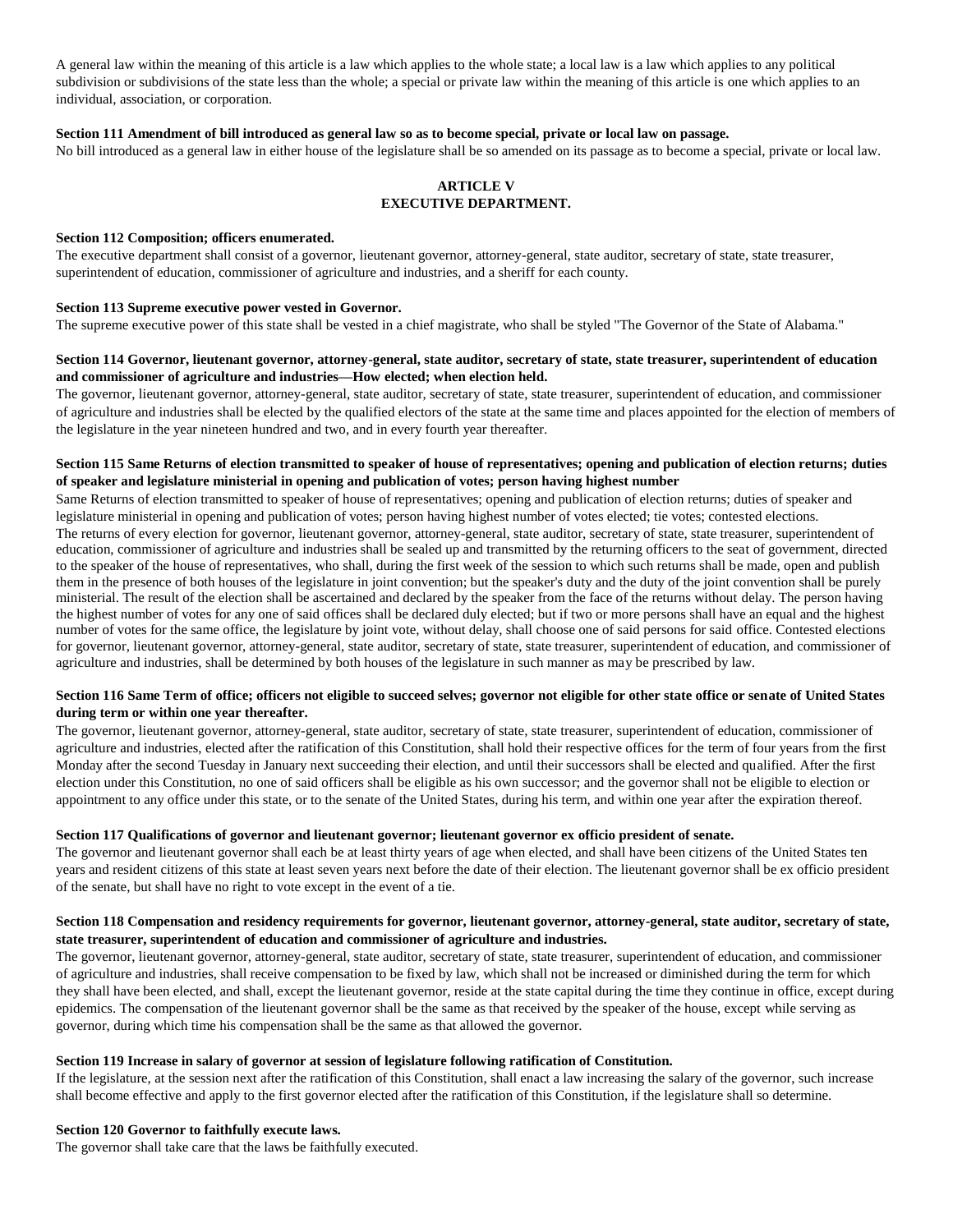## **Section 121 Governor may require reports from officers of executive department and officers and managers of state institutions; false reports or failure to file reports constitutes impeachable offense.**

The governor may require information in writing, under oath, from the officers of the executive department, named in this article, or created by statute, on any subject, relating to the duties of their respective offices, and he may at any time require information in writing, under oath, from all officers and managers of state institutions, upon any subject relating to the condition, management and expenses of their respective offices and institutions. Any such officer or manager who makes a willfully false report or fails without sufficient excuse to make the required report on demand, is guilty of an impeachable offense.

# **Section 122 Governor authorized to convene legislature on extraordinary occasions; proclamation of governor to state matters on which action necessary.**

The governor may, by proclamation, on extraordinary occasions, convene the legislature at the seat of government, or at a different place if, since their last adjournment, that shall have become dangerous from an enemy, insurrection, or other lawless outbreak, or from any infectious or contagious disease; and he shall state specifically in such proclamation each matter concerning which the action of that body is deemed necessary.

## **Section 123 Reports and information to be given legislature by governor; presentation of budget to legislature.**

The governor shall, from time to time, give to the legislature information of the state of the government, and recommend for its consideration such measures as he may deem expedient; and at the commencement of each regular session of the legislature, and at the close of his term of office, he shall give information by written message of the condition of the state; and he shall account to the legislature, as may be prescribed by law, for all moneys received and paid out by him or by his order; and at the commencement of each regular session he shall present to the legislature estimates of the amount of money required to be raised by taxation for all purposes.

# **Section 124 Authority of governor to remit fines and forfeitures and grant reprieves, paroles, commutations of sentence and pardons; board of pardons; report by governor to legislature; pardons in cases of felonies and offenses involving moral turpitude.**

The governor shall have power to remit fines and forfeitures, under such rules and regulations as may be prescribed by law; and, after conviction, to grant reprieves, paroles, commutations of sentence, and pardons, except in cases of impeachment. The attorney-general, secretary of state, and state auditor shall constitute a board of pardons, who shall meet on the call of the governor, and before whom shall be laid all recommendations or petitions, for pardon, commutation, or parole, in cases of felony; and the board shall hear them in open session, and give their opinion thereon in writing to the governor, after which or on the failure of the board to advise for more than sixty days, the governor may grant or refuse the commutation, parole, or pardon, as to him seems best for the public interest. He shall communicate to the legislature at each session every remission of fines and forfeitures, and every reprieve, commutation, parole, or pardon, with his reasons therefor, and the opinion of the board of pardons in each case required to be referred, stating the name and crime of the convict, the sentence, its date, and the date of reprieve, commutation, parole, or pardon. Pardons in cases of felony and other offenses involving moral turpitude shall not relieve from civil and political disabilities, unless approved by the board of pardons and specifically expressed in the pardon.

# **Section 125 Presentation of bills to governor for signature; veto power of governor; procedure for passage of bill after veto by governor; effect of failure of governor to sign bill.**

Every bill which shall have passed both houses of the legislature, except as otherwise provided in this Constitution, shall be presented to the governor; if he approve, he shall sign it; but if not, he shall return it with his objections to the house in which it originated, which shall enter the objections at large upon the journal and proceed to reconsider it. If the governor's message proposes no amendment which would remove his objections to the bill, the house in which the bill originated may proceed to reconsider it, and if a majority of the whole number elected to that house vote for the passage of the bill, it shall be sent to the other house, which shall in like manner reconsider, and if a majority of the whole number elected to that house vote for the passage of the bill, the same shall become a law, notwithstanding the governor's veto. If the governor's message proposes amendment, which would remove his objections, the house to which it is sent may so amend the bill and send it with the governor's message to the other house, which may adopt, but can not amend, said amendment; and both houses concurring in the amendment, the bill shall again be sent to the governor and acted on by him as other bills. If the house to which the bill is returned refuses to make such amendment, it shall proceed to reconsider it; and if a majority of the whole number elected to that house shall vote for the passage of the bill, it shall be sent with the objections to the other house, by which it shall likewise be reconsidered, and if approved by a majority of the whole number elected to that house, it shall become a law. If the house to which the bill is returned makes the amendment, and the other house declines to pass the same, that house shall proceed to reconsider it, as though the bill had originated therein, and such proceedings shall be taken thereon as above provided. In every such case the vote of both houses shall be determined by yeas and nays, and the names of the members voting for or against the bill shall be entered upon the journals of each house, respectively. If any bill shall not be returned by the governor within six days, Sunday excepted, after it shall have been presented, the same shall become a law in like manner as if he had signed it, unless the legislature, by its adjournment, prevent the return, in which case it shall not be a law; but when return is prevented by recess, such bill must be returned to the house in which it originated within two days after the reassembling, otherwise it shall become a law, but bills presented to the governor within five days before the final adjournment of the legislature may be approved by the governor at any time within ten days after such adjournment, and if approved and deposited with the secretary of state within that time shall become law. Every vote, order, or resolution to which concurrence of both houses may be necessary, except on questions of adjournment and the bringing on of elections by the two houses, and amending this Constitution, shall be presented to the governor; and, before the same shall take effect, be approved by him; or, being disapproved, shall be repassed by both houses according to the rules and limitations prescribed in the case of a bill.

# **Section 126 Authority of governor to veto items in appropriation bills.**

The governor shall have power to approve or disapprove any item or items of any appropriation bill embracing distinct items, and the part or the parts of the bill approved shall be the law, and the item or items disapproved shall be void, unless repassed according to the rules and limitations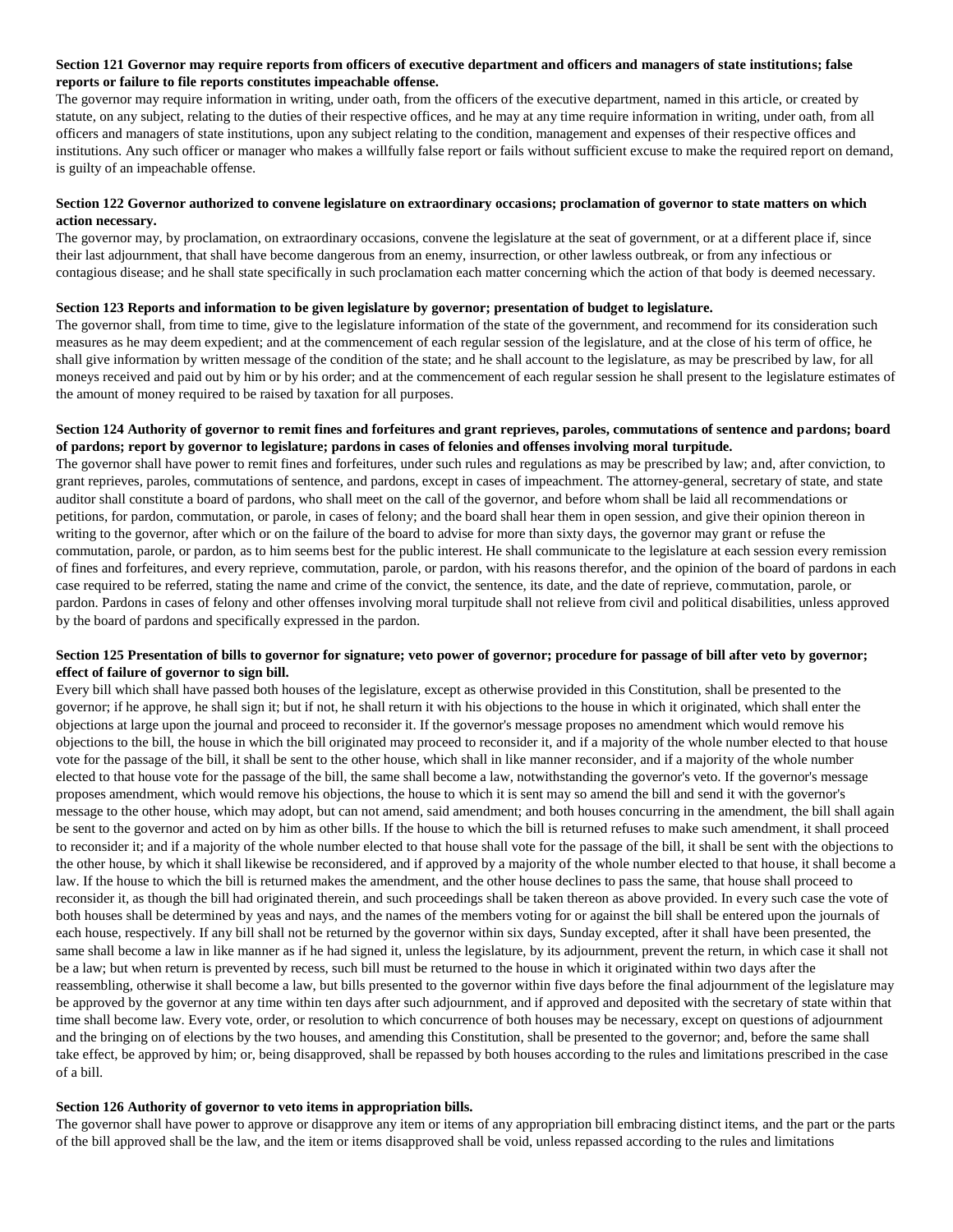prescribed for the passage of bills over the executive veto; and he shall in writing state specifically the item or items he disapproves, setting the same out in full in his message, but in such case the enrolled bill shall not be returned with the governor's objection.

**Section 127 Succession to office of governor; filling of vacancy when offices of governor and lieutenant governor both vacant; procedure when governor or successor impeached, absent from state, disabled, etc.; failure of governor-elect, lieutenant governor-elect, etc., to qualify.** In case of the governor's removal from office, death or resignation, the lieutenant governor shall become governor. If both the governor and lieutenant governor be removed from office, die or resign more than sixty days prior to the next general election, at which any state officers are to be elected, a governor and lieutenant governor shall be elected at such election for the unexpired term, and in the event of a vacancy in the office, caused by the removal from office, death or resignation of the governor and lieutenant governor, pending such vacancy and until their successors shall be elected and qualified, the office of governor shall be held and administered by either the president pro tem. of the senate, speaker of the house of representatives, attorney-general, state auditor, secretary of state, or state treasurer in the order herein named. In case of the impeachment of the governor, his absence from the state for more than twenty days, unsoundness of mind, or other disability, the power and authority of the office shall, until the governor is acquitted, returns to the state, or is restored to his mind, or relieved from other disability, devolve in the order herein named, upon the lieutenant governor, president pro tem. of the senate, speaker of the house of representatives, attorney-general, state auditor, secretary of state, and state treasurer. If any of these officers be under any of the disabilities herein specified, the office of the governor shall be administered in the order named by such of these officers as may be free from such disability. If the governor shall be absent from the state over twenty days, the secretary of state shall notify the lieutenant governor, who shall enter upon the duties of governor; if both the governor and lieutenant governor shall be absent from the state over twenty days, the secretary of state shall notify the president pro tem. of the senate, who shall enter upon the duties of governor, and so on, in case of such absence, he shall notify each of the other officers named in their order, who shall discharge the duties of the office until the governor or other officer entitled to administer the office in succession to the governor returns. If the governor-elect fail or refuse from any cause to qualify, the lieutenant governor-elect shall qualify and exercise the duties of governor until the governor-elect qualifies; and in the event both the governor-elect and the lieutenant governor-elect from any cause fail to qualify, the president pro tem. of the senate, the speaker of the house of representatives, the attorney-general, state auditor, secretary of state, and state treasurer, shall, in like manner, in the order named, administer the office until the governor-elect or lieutenant governor-elect qualifies.

#### **Section 128 Procedure when governor or acting governor appears to be of unsound mind.**

If the governor or other officer administering the office shall appear to be of unsound mind, it shall be the duty of the supreme court of Alabama, at any regular term, or at any special term, which it is hereby authorized to call for that purpose, upon request in writing, verified by their affidavits, of any two of the officers named in section 127 of this Constitution, not next in succession to the office of governor, to ascertain the mental condition of the governor or other officer administering the office, and if he is adjudged to be of unsound mind, to so decree, a copy of which decree, duly certified, shall be filed in the office of the secretary of state; and in the event of such adjudication, it shall be the duty of the officer next in succession to perform the duties of the office until the governor or other officer administering the office is restored to his mind. If the incumbent denies that the governor or other person entitled to administer the office has been restored to his mind, the supreme court, at the instance of any officer named in section 127 of this Constitution, shall ascertain the truth concerning the same, and if the officer has been restored to his mind, shall so adjudge and file a duly certified copy of its decree with the secretary of state; and in the event of such adjudication, the office shall be restored to him. The supreme court shall prescribe the method of taking testimony and the rules of practice in such proceedings, which rules shall include a provision for the service of notice of such proceedings on the governor or person acting as governor.

#### **Section 129 Compensation of acting governor.**

The lieutenant governor, president pro tem. of the senate, speaker of the house, attorney-general, state auditor, secretary of state, or state treasurer, while administering the office of governor, shall receive like compensation as that prescribed by law for the governor, and no other.

#### **Section 130 Holding office in addition to that of governor.**

No person shall, at the same time, hold the office of governor and any other office, civil or military, under this state, or the United States, or any other state or government, except as otherwise provided in this Constitution.

## **Section 131 Military powers of governor.**

The governor shall be commander-in-chief of the militia and volunteer forces of this state, except when they shall be called into the service of the United States, and he may call out the same to execute the laws, suppress insurrection, and repel invasion, but need not command in person unless directed to do so by resolution of the legislature; and when acting in the service of the United States, he shall appoint his staff, and the legislature shall fix his rank.

## **Section 132 Qualifications of attorney-general, state auditor, secretary of state, state treasurer, superintendent of education and commissioner of agriculture and industries.**

No person shall be eligible to the office of attorney-general, state auditor, secretary of state, state treasurer, superintendent of education, or commissioner of agriculture and industries unless he shall have been a citizen of the United States at least seven years, and shall have resided in this state at least five years next preceding his election, and shall be at least twenty-five years old when elected.

#### **Section 133 Great seal of state.**

There shall be a seal of the state, which shall be used officially by the governor, and the seal now in use shall continue to be used until another shall have been adopted by the legislature. The seal shall be called "The Great Seal of the State of Alabama."

#### **Section 134 Duties of secretary of state generally.**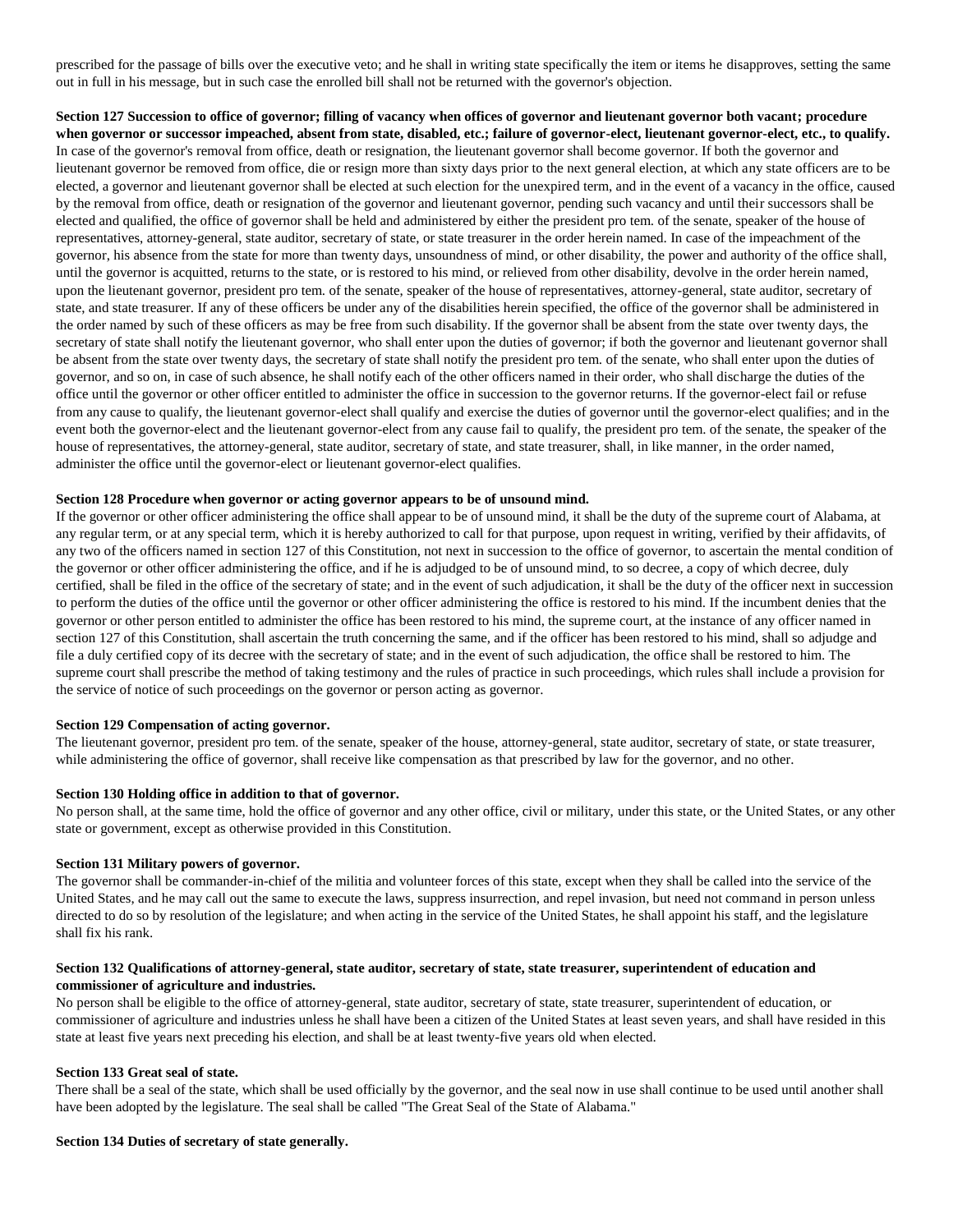The secretary of state shall be the custodian of the great seal of the state, and shall authenticate therewith all official acts of the governor, except his approval of laws, resolutions, appointments to office, and administrative orders. He shall keep a register of the official acts of the governor, and when necessary, shall attest them, and lay copies of same together with copies of all papers relative thereto, before either house of the legislature, when required to do so, and shall perform such other duties as may be prescribed by law.

## **Section 135 Issuance and execution of grants and commissions.**

All grants and commissions shall be issued in the name and by the authority of the state of Alabama, sealed with the great seal of the state, signed by the governor and countersigned by the secretary of state.

# **Section 136 Vacancy in office or unsoundness of mind of attorney-general, state auditor, secretary of state, state treasurer, superintendent of education or commissioner of agriculture and industries.**

Should the office of attorney-general, state auditor, secretary of state, state treasurer, superintendent of education, or commissioner of agriculture and industries become vacant from any cause, the governor shall fill such vacancy until the disability is removed or a successor elected and qualified. In case any of said officers shall become of unsound mind, such unsoundness shall be ascertained by the supreme court upon the suggestion of the governor.

# **Section 137 Duties generally and restrictions on receipt of fees, etc., by attorney-general, state auditor, secretary of state, state treasurer, superintendent of education and commissioner of agriculture and industries; annual report by state treasure**

The attorney-general, state auditor, secretary of state, state treasurer, superintendent of education, and commissioner of agriculture and industries shall perform such duties as may be prescribed by law. The state treasurer and state auditor shall, every year, at a time fixed by the legislature, make a full and complete report to the governor, showing the receipts and disbursements of every character, all claims audited and paid out, by items, and all taxes and revenues collected and paid into the treasury, and the sources thereof. They shall make reports oftener upon any matters pertaining to their offices, if required by the governor or the legislature. The attorney-general, state auditor, secretary of state, state treasurer, and commissioner of agriculture and industries shall not receive to their use any fees, costs, perquisites of office or other compensation than the salaries prescribed by law, and all fees that may be payable for any services performed by such officers shall be at once paid into the state treasury.

# **Section 138 Election and term of office of sheriffs; sheriff not eligible to succeed self; impeachment of sheriff; effect of impeachment of sheriff.**

A sheriff shall be elected in each county by the qualified electors thereof, who shall hold office for a term of four years, unless sooner removed, and he shall be ineligible to such office as his own successor; provided, that the terms of all sheriffs expiring in the year nineteen hundred and four are hereby extended until the time of the expiration of the terms of the other executive officers of this state in the year nineteen hundred and seven, unless sooner removed. Whenever any prisoner is taken from jail, or from the custody of any sheriff or his deputy, and put to death, or suffers grievous bodily harm, owing to the neglect, connivance, cowardice, or other grave fault of the sheriff, such sheriff may be impeached under section 174 of this Constitution. If the sheriff be impeached, and thereupon convicted, he shall not be eligible to hold any office in this state during the time for which he had been elected or appointed to serve as sheriff.

# **ARTICLE VI JUDICIAL DEPARTMENT.**

# **Section 139 Vesting of judicial power; minimum standards for establishment of courts of general jurisdiction in counties.**

The judicial power of the state shall be vested in the senate sitting as a court of impeachment, a supreme court, circuit courts, chancery courts, courts of probate, such courts of law and equity inferior to the supreme court, and to consist of not more than five members, as the legislature from time to time may establish, and such persons as may be by law invested with powers of a judicial nature; but no court of general jurisdiction, at law or in equity, or both, shall hereafter be established in and for any one county having a population of less than twenty thousand, according to the next preceding federal census, and property assessed for taxation at a less valuation than three million five hundred thousand dollars.

## **Section 140 Jurisdiction of supreme court generally; power of supreme court to issue certain remedial and original writs.**

Except in cases otherwise directed in this Constitution, the supreme court shall have appellate jurisdiction only, which shall be coextensive with the state, under such restrictions and regulations, not repugnant to this Constitution, as may from time to time be prescribed by law, except where jurisdiction over appeals is vested in some inferior court, and made final therein; provided, that the supreme court shall have power to issue writs of injunction, habeas corpus, quo warranto, and such other remedial and original writs as may be necessary to give it a general superintendence and control of inferior jurisdictions.

## **Section 141 Place of holding supreme court.**

The supreme court shall be held at the seat of government, but if that shall become dangerous from any cause, it may convene at or adjourn to another place.

#### **Section 142 Division of state into circuits; residency requirements for circuit judges.**

Except as otherwise authorized in this article, the state shall be divided into convenient circuits. For each circuit there shall be chosen a judge, who shall for one year next preceding his election and during his continuance in office, reside in the circuit for which he is elected.

#### **Section 143 Jurisdiction of circuit courts.**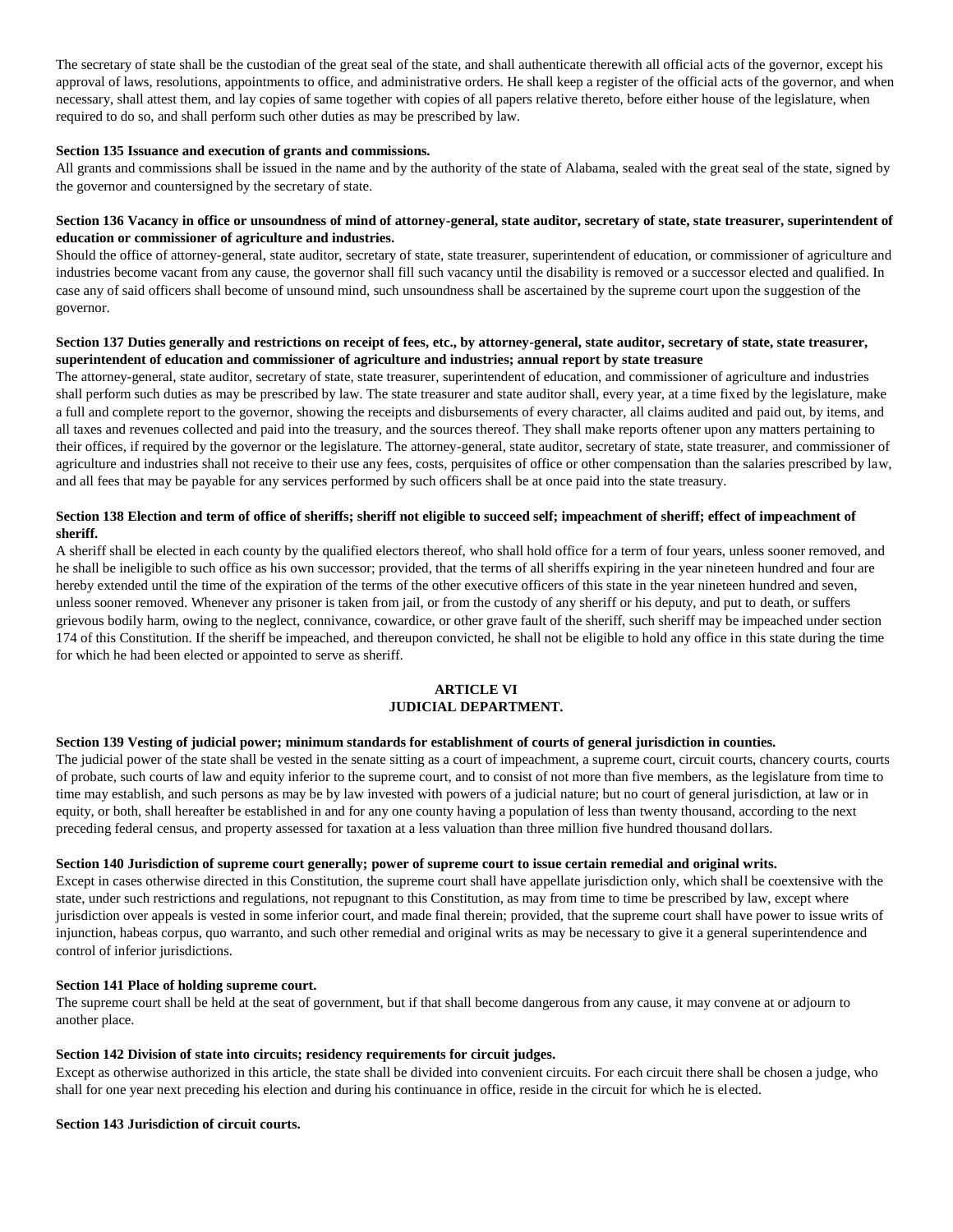The circuit court shall have original jurisdiction in all matters civil and criminal within the state not otherwise excepted in this Constitution; but in civil cases, other than suits for libel, slander, assault and battery, and ejectment, it shall have no original jurisdiction except where the matter or sum in controversy exceeds fifty dollars.

# **Section 144 When and where circuit courts to be held; circuit judges may hold court for each other; power of circuit judges to issue writs of injunction returnable to courts of chancery.**

A circuit court, or a court having the jurisdiction of the circuit court, shall be held in each county in the state at least twice in every year, and judges of the several courts mentioned in this section may hold court for each other when they deem it expedient, and shall do so when directed by law. The judges of the several courts mentioned in this section shall have power to issue writs of injunction, returnable to the courts of chancery, or courts having the jurisdiction of courts of chancery.

# **Section 145 Authority to establish courts of chancery; division of state into chancery divisions; districts within chancery divisions; residency requirements for chancellor.**

The legislature shall have power to establish a court or courts of chancery, with original and appellate jurisdiction, except as otherwise authorized in this article. The state shall be divided by the legislature into convenient chancery divisions; each division shall be divided into districts, and for each division there shall be a chancellor, who shall have resided in the division for which he shall be elected or appointed, for one year next preceding his election or appointment, and shall reside therein during his continuance in office.

## **Section 146 When and where chancery courts to be held; chancellors may hold court for each other.**

A chancery court, or a court having the jurisdiction of the chancery court, shall be held in each district, at a place to be fixed by law, at least twice in each year, and the chancellors may hold court for each other when they deem it necessary, and shall do so when directed by law.

# **Section 147 Certain counties need not be included in circuit or chancery divisions; minimum number of counties in circuit or chancery divisions.**

Any county having a population of twenty thousand or more, according to the next preceding federal census, and also taxable property of three million five hundred thousand dollars or more in value, according to the next preceding assessment of property for state and county taxation, need not be included in any circuit or chancery division; but if the value of its taxable property shall be reduced below that limit, or if its population shall be reduced below that number, the legislature shall include such county in a circuit and chancery division, or either, embracing more than one county. No circuit or chancery division shall contain less than three counties, unless there be embraced therein a county having a population of twenty thousand or more, and taxable property of three million five hundred thousand dollars or more in value.

# **Section 148 Legislature may confer jurisdiction of circuit and chancery court on either court; consolidation of courts in counties having two or more courts of record.**

The legislature may confer upon the circuit court or the chancery court the jurisdiction of both of said courts. In counties having two or more courts of record, the legislature may provide for the consolidation of all or any such courts of record, except the probate court, with or without separate divisions, and a sufficient number of judges for the transaction of the business of such consolidated court.

# **Section 149 Legislature may establish court of probate in each county; powers generally of probate courts.**

The legislature shall have power to establish in each county a court of probate, with general jurisdiction of orphans' business and with power to grant letters testamentary and of administration; provided, that whenever any court having equity powers has taken jurisdiction of the settlement of any estate, it shall have power to do all things necessary for the settlement of such estate, including the appointment and removal of administrators, executors, guardians, and trustees and including action upon the resignation of either of them.

# **Section 150 Compensation and restrictions on holding other offices for supreme court justices, chancellors and judges of circuit and other courts of record, except probate judges.**

The justices of the supreme court, chancellors, and the judges of the circuit courts and other courts of record, except probate courts, shall, at stated times, receive for their services a compensation which shall not be diminished during their official terms; they shall receive no fees or perquisites, nor hold any office, except judicial offices, of profit or trust under this state or the United States, or any other government, during the term for which they have been elected or appointed.

# **Section 151 Composition of supreme court.**

The supreme court shall consist of one chief justice and such number of associate justices as may be prescribed by law.

# **Section 152 Election of supreme court justices, judges of circuit courts, judges of probate courts and chancellors.**

The chief justice and associate justices of the supreme court, judges of the circuit courts, judges of probate courts, and chancellors shall be elected by the qualified electors of the state, circuits, counties, and chancery divisions, for which such courts may be established, at such times as may be prescribed by law, except as herein otherwise provided.

# **Section 153 Election or appointment of judges of inferior courts.**

The judges of such inferior courts of law and equity as may be by law established, shall be elected or appointed in such mode as the legislature may prescribe.

#### **Section 154 Qualifications of chancellors and judges of courts of record.**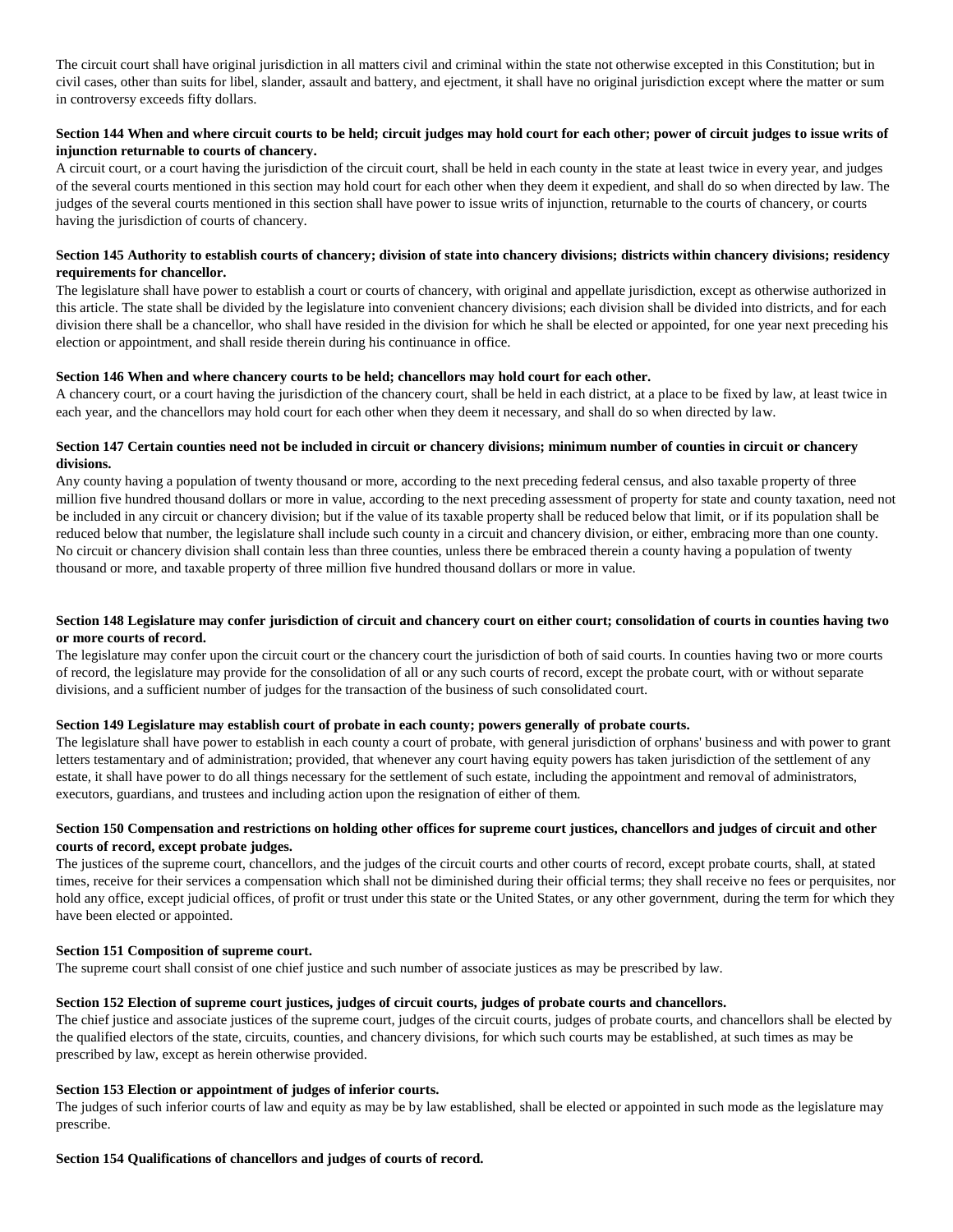Chancellors and judges of all courts of record shall have been citizens of the United States and of this state for five years next preceding their election or appointment, and shall be not less than twenty-five years of age, and, except judges of probate courts, shall be learned in the law.

## **Section 155 Terms of office of supreme court justices, chancellors and judges of circuit and probate courts.**

Except as otherwise provided in this article, the chief justice and associate justices of the supreme court, circuit judges, chancellors, and judges of probate, shall hold office for the term of six years, and until their successors are elected or appointed, and qualified; and the right of such judges and chancellors to hold their offices for the full term hereby prescribed shall not be affected by any change hereafter made by law in any circuit, division, or county, or in the mode or time of election.

## **Section 156 Time of holding election for supreme court justices; staggered terms of office for supreme court justices.**

The chief justice and associate justices of the supreme court shall be chosen at an election to be held at the time and places fixed by law for the election of members of the house of representatives of the congress of the United States, until the legislature shall by law change the time of holding such election. The term of office of the chief justice, who shall be elected in the year nineteen hundred and four, shall be as provided in the last preceding section. The successors of two of the associate justices elected in the year nineteen hundred and four shall be elected in the year nineteen hundred and six, and the successors of the other two associate justices elected in nineteen hundred and four shall be elected in the year nineteen hundred and eight. The associate justices of said court elected in the year nineteen hundred and four shall draw or cast lots among themselves to determine which of them shall hold office for the terms ending, respectively, in the years nineteen hundred and six and nineteen hundred and eight, and until their respective successors are elected or appointed and qualified. The result of such determination shall be certified to the governor, by such associate justices, or a majority of them, prior to the first day of January, nineteen hundred and five, and such certificate shall be entered upon the minutes of the court. In the event of the failure of said associate justices to make and certify such determination, the governor shall designate the terms for which they shall respectively hold office, as above provided, and shall issue his proclamation accordingly. In the event of an increase or reduction by law of the number of associate justices of the supreme court, the legislature shall, as nearly as may be, provide for the election, each second year, of one-third of the members of said court.

## **Section 157 Judicial officers conservators of the peace.**

All judicial officers within their respective jurisdictions shall, by virtue of their offices, be conservators of the peace.

## **Section 158 Vacancies in office of supreme court justices, elected judges and chancellors.**

Vacancies in the office of any of the justices of the supreme court or judges who hold office by election, or chancellors of this state, shall be filled by appointment by the governor. The appointee shall hold his office until the next general election for any state officer held at least six months after the vacancy occurs, and until his successor is elected and qualified; the successor chosen at such election shall hold office for the unexpired term and until his successor is elected and qualified.

# **Section 159 Initial appointment or election of judges or chancellors for newly created circuits or chancery divisions.**

Whenever any new circuit or chancery division is created the judge or chancellor therefor shall be elected at the next general election for any state officer for a term to expire at the next general election for circuit judge and chancellors; provided, that if said new circuit or chancery division is created more than six months before such general election for any state officer, the governor shall appoint some one as judge or chancellor, as the case may be, to hold the office until such election.

## **Section 160 Procedure when judge or chancellor incompetent to try, hear or render judgment in case.**

If in any case, civil or criminal, pending in any circuit court, chancery court, or in any court of general jurisdiction having any part of the jurisdiction of a circuit and a chancery court, or either of them in this state, the presiding judge or chancellor shall, for any legal cause, be incompetent to try, hear, or render judgment in such case, the parties, or their attorneys of record, if it be a civil case, or the solicitor or prosecuting officer, and the defendant or defendants, if it be a criminal case, may agree upon some disinterested person practicing in the court and learned in the law, to act as a special judge or chancellor to sit as a court, and to hear, decide, and render judgment in the same manner and to the same effect as such incompetent chancellor or judge could have rendered but for such incompetency. If the case be a civil one, and the parties or their attorneys of record do not agree; or if it be a criminal one, and the prosecuting officer and the defendant or defendants do not agree upon a special judge or chancellor, or if either party in a civil cause is not represented in court, the register in chancery or the clerk of such circuit or other court in which said cause is pending, shall appoint a special judge or chancellor, who shall preside, try, and render judgment as in this section provided. The legislature may prescribe other methods for supplying special judges in such cases.

#### **Section 161 Failure of judges or chancellors to attend regular terms of court.**

The legislature shall have power to provide for the holding of chancery and circuit courts, and for the holding of courts having the jurisdiction of circuit and chancery courts, or either of them, when the chancellors or judges thereof fail to attend regular terms.

## **Section 162 Judges of courts of record not to practice law.**

No judge of any court of record in this state shall practice law in any of the courts of this state or of the United States.

## **Section 163 Appointment, qualifications, terms of office and compensation of registers in chancery; fees of registers of chancery to be uniform throughout state.**

Registers in chancery shall be appointed by the chancellors of the respective divisions, and shall have been at least twelve months before their appointment, and shall be at the time of their appointment and during their continuance in office, resident citizens of the district for which they are appointed. They shall hold office for the term for which the chancellor making such appointment was elected or appointed. Such registers shall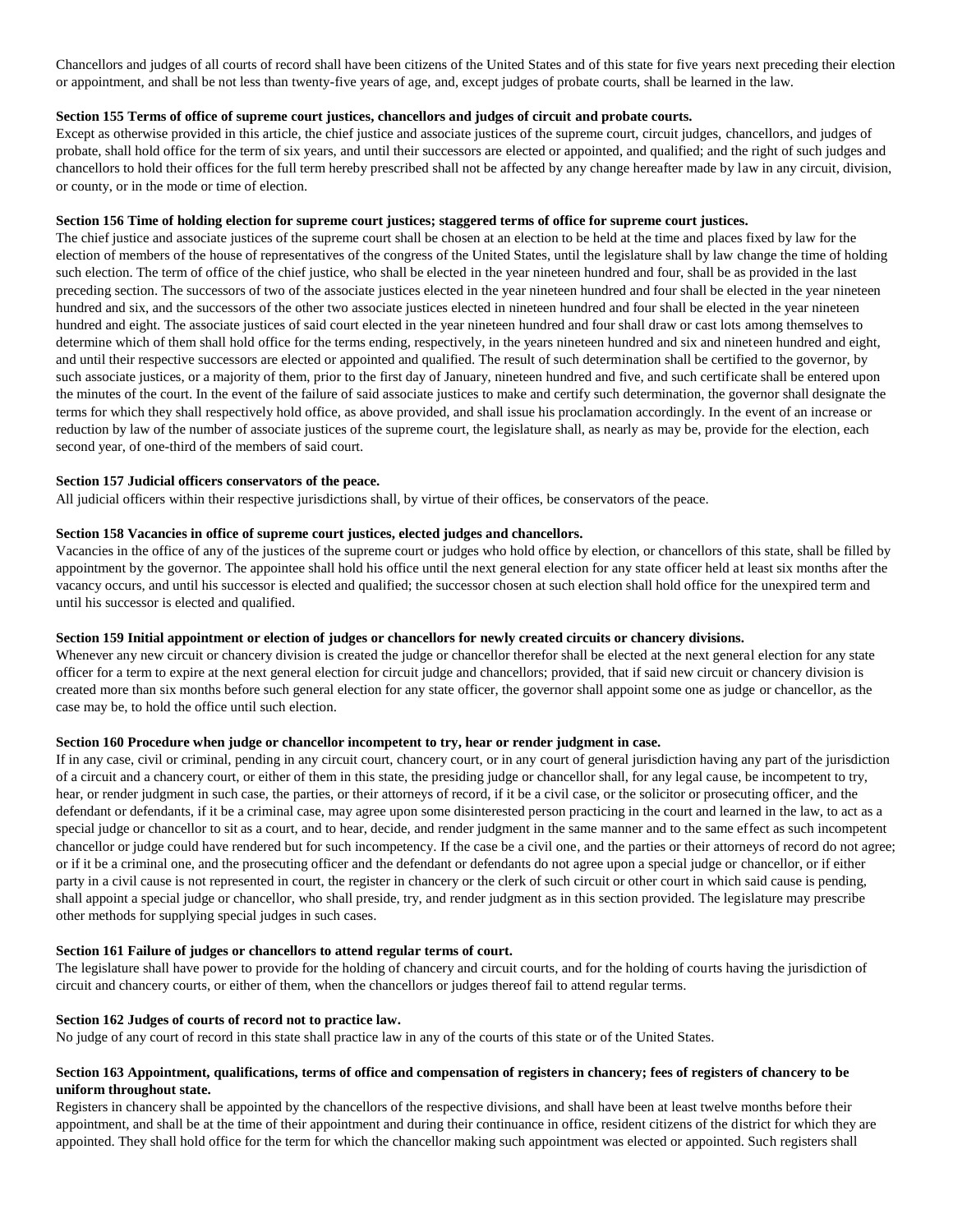receive as compensation for their services only such fees and commissions as may be specifically prescribed by law, which fees shall be uniform throughout the state.

## **Section 164 Appointment and term of office of clerk of supreme court; selection of clerks of inferior courts.**

The clerk of the supreme court shall be appointed by the judges thereof, and shall hold office for the term of six years; and the clerks of such inferior courts as may be established by law shall be selected in such manner as the legislature may provide.

# **Section 165 Election and term of office of clerks of circuit courts; clerk may serve as register in chancery; filling of vacancies in office of clerk.**

Clerks of the circuit court shall be elected by the qualified electors in each county for the term of six years, and may, when appointed by the chancellor, also fill the office of register in chancery. Vacancies in such office of clerk shall be filled by the judge of the circuit court for the unexpired term.

## **Section 166 Removal of clerk of supreme court and registers in chancery.**

The clerk of the supreme court and registers in chancery may be removed from office by the justices of the supreme court, and by the chancellors, respectively, for cause, to be entered at length upon the minutes of the court.

# **Section 167 Election, qualifications, terms of office and compensation of circuit solicitors; appointment or election of county solicitors.**

A solicitor for each judicial circuit or other territorial subdivision prescribed by the legislature, shall be elected by the qualified electors of those counties in such circuit or other territorial subdivision in which such solicitor prosecutes criminal cases, and such solicitor shall be learned in the law, and shall at the time of his election and during his continuance in office, reside in a county (in the circuit) in which he prosecutes criminal cases, or other territorial subdivision for which he is elected, and his term of office shall be for four years, and he shall receive no other compensation than a salary, to be prescribed by law, which shall not be increased during the term for which he was elected; provided, that this article shall not operate to abridge the term of any solicitor now in office; and, provided further, that the solicitors elected in the year nineteen hundred and four shall hold office for six years, and until their successors are elected and qualified; and, provided further, that the legislature may provide by law for the appointment by the governor or the election by the qualified electors of a county of a solicitor for any county.

## **Section 168 Election of justices of the peace and constables; jurisdiction of justices of the peace; fees of justices of the peace and constables; appeals from justices of the peace; terms of office of justices of the peace and notaries public; appointment of notaries public.**

In each precinct not lying within, or partly within, any city or incorporated town of more than fifteen hundred inhabitants, there shall be elected by the qualified electors of such precinct not exceeding two justices of the peace, and one constable. Where one or more precincts lie within, or partly within, a city or incorporated town having more than fifteen hundred inhabitants, the legislature may provide by law for the election of not more than two justices of the peace and one constable, for each of such precincts, or an inferior court for such precinct or precincts, in lieu of all justices of the peace therein. Justices of the peace, and the inferior courts in this section provided for, shall have jurisdiction in all civil cases where the amount in controversy does not exceed one hundred dollars, except in cases of libel, slander, assault and battery, and ejectment. The legislature may provide by law what fees may be charged by justices of the peace and constables, which fees shall be uniform throughout the state. The right of appeal from any judgment of a justice of the peace, or from any inferior court authorized by this section, without the prepayment of costs, and also the term of office of such justices, and of the judges of such inferior courts, and of notaries public, shall be provided for by law. The governor may appoint notaries public without the powers of a justice of the peace, and may, except where otherwise provided by an act of the legislature, appoint not more than one notary public with all of the powers and jurisdiction of a justice of the peace for each precinct in which the election of justices of the peace shall be authorized.

## **Section 169 Exclusion of persons from courtroom in cases of rape and assault with intent to ravish.**

In all prosecutions for rape and assault with intent to ravish, the court may, in its discretion, exclude from the courtroom all persons, except such as may be necessary in the conduct of the trial.

# **Section 170 Style of all processes.**

The style of all processes shall be "The State of Alabama," and all prosecutions shall be carried on in the name and by the authority of the same, and shall conclude "against the peace and dignity of the state."

## **Section 171 Authority of legislature to abolish courts when function conferred upon some other court.**

The legislature shall have the power to abolish any court, except the supreme court and the probate courts, whenever its jurisdiction and functions have been conferred upon some other court.

## **Section 172 Terms of office of incumbents not abridged.**

Nothing in this article shall be so construed as to abridge the term of office of any officer now in office.

# **ARTICLE VII IMPEACHMENTS.**

## **Section 173 Governor, lieutenant-governor, attorney-general, state auditor, secretary of state, state treasurer, superintendent of education, commissioner of agriculture and industries and justices of supreme court.**

The governor, lieutenant-governor, attorney-general, state auditor, secretary of state, state treasurer, superintendent of education, commissioner of agriculture and industries, and justices of the supreme court may be removed from office for willful neglect of duty, corruption in office,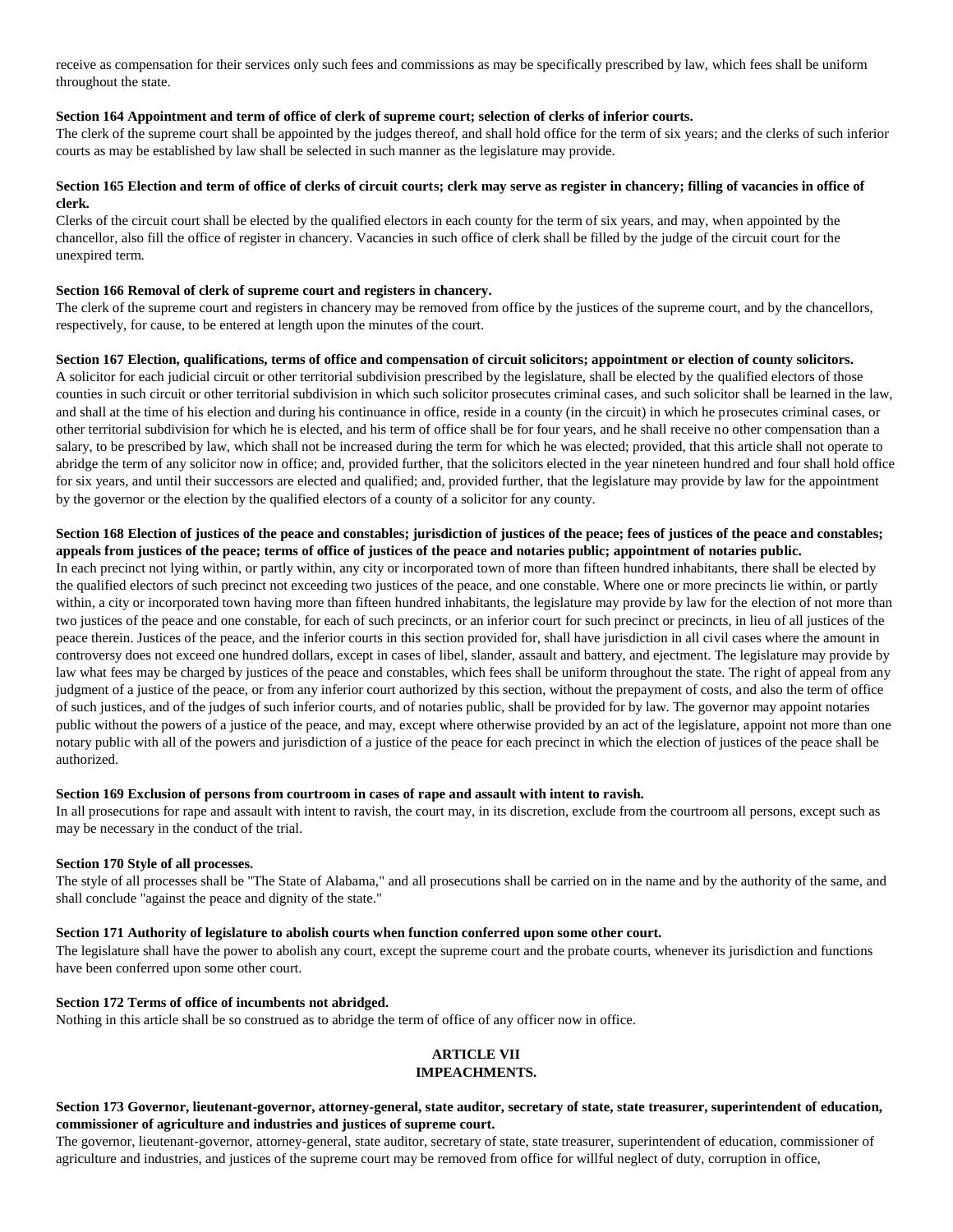incompetency, or intemperance in the use of intoxicating liquors or narcotics to such an extent, in view of the dignity of the office and importance of its duties, as unfits the officer for the discharge of such duties, or for any offense involving moral turpitude while in office, or committed under color thereof, or connected therewith, by the senate sitting as a court of impeachment, under oath or affirmation, on articles or charges preferred by the house of representatives. When the governor or lieutenant-governor is impeached, the chief justice, or if he be absent or disqualified, then one of the associate justices of the supreme court, to be selected by it, shall preside over the senate when sitting as a court of impeachment. If at any time when the legislature is not in session, a majority of all the members elected to the house of representatives shall certify in writing to the secretary of state their desire to meet to consider the impeachment of the governor, lieutenant-governor, or other officer administering the office of governor, it shall be the duty of the secretary of state immediately to notify the speaker of the house, who shall, within ten days after receipt of such notice, summon the members of the house, by publication in some newspaper published at the capitol, to assemble at the capitol on a day to be fixed by the speaker, not later than fifteen days after the receipt of the notice to him from the secretary of state, to consider the impeachment of the governor, lieutenantgovernor, or other officer administering the office of governor. If the house of representatives prefer articles of impeachment, the speaker of the house shall forthwith notify the lieutenant-governor, unless he be the officer impeached, in which event he shall notify the secretary of state, who shall summon, in the manner herein above provided for, the members of the senate to assemble at the capitol on a day to be named in said summons, not later than ten days after receipt of the notice from the speaker of the house, for the purpose of organizing as a court of impeachment. The senate, when thus organized, shall hear and try such articles of impeachment against the governor, lieutenant-governor, or other officer administering the office of governor, as may be preferred by the house of representatives.

# **Section 174 Chancellors, judges of circuit and probate courts, judges of courts from which appeal may be taken directly to supreme court, solicitors and sheriffs.**

The chancellors, judges of the circuit courts, judges of the probate courts, and judges of other courts from which an appeal may be taken directly to the supreme court, and solicitors and sheriffs, may be removed from office for any of the causes specified in the preceding section or elsewhere in this Constitution, by the supreme court, under such regulations as may be prescribed by law. The legislature may provide for the impeachment or removal of other officers than those named in this article.

# **Section 175 Clerks of circuit courts, courts of like jurisdiction and criminal courts, tax collectors, tax assessors, judges of inferior courts, coroners, justices of the peace, notaries public, constables and county and municipal officers.**

The clerks of the circuit courts, or courts of like jurisdiction, and of criminal courts, tax collectors, tax assessors, county treasurers, county superintendents of education, judges of inferior courts created under authority of section 168 of this Constitution, coroners, justices of the peace, notaries public, constables, and all other county officers, mayors, intendants, and all other officers of incorporated cities and towns in this state, may be removed from office for any of the causes specified in section 173 of this Constitution, by the circuit or other courts of like jurisdiction or a criminal court of the county in which such officers hold their office, under such regulations as may be prescribed by law; provided, that the right of trial by jury and appeal in such cases shall be secured.

#### **Section 176 Limitation on impeachment penalties; accused person liable to indictment and punishment.**

The penalties in cases arising under the three preceding sections shall not extend beyond removal from office, and disqualifications from holding office, under the authority of this state, for the term for which the officer was elected or appointed; but the accused shall be liable to indictment and punishment as prescribed by law.

# **ARTICLE VIII SUFFRAGE AND ELECTIONS.**

#### **Section 177 Age and citizenship qualifications of electors.**

Every male citizen of this state who is a citizen of the United States, and every male resident of foreign birth, who, before the ratification of this Constitution, shall have legally declared his intention to become a citizen of the United States, twenty-one years old or upwards, not laboring under any of the disabilities named in this article, and possessing the qualifications required by it, shall be an elector, and shall be entitled to vote at any election by the people; provided, that all foreigners who have legally declared their intention to become citizens of the United States, shall, if they fail to become citizens thereof at the time they are entitled to become such, cease to have the right to vote until they become such citizens.

#### **Section 178 Residency, registration and poll tax requirements for electors.**

To entitle a person to vote at any election by the people, he shall have resided in the state at least two years, in the county one year, and in the precinct or ward three months, immediately preceding the election at which he offers to vote, and he shall have been duly registered as an elector, and shall have paid on or before the first day of February next preceding the date of the election at which he offers to vote, all poll taxes due from him for the year nineteen hundred and one, and for each subsequent year; provided, that any elector who, within three months next preceding the date of the election at which he offers to vote, has removed from one precinct or ward to another precinct or ward in the same county, incorporated town, or city, shall have the right to vote in the precinct or ward from which he has so removed, if he would have been entitled to vote in such precinct or ward but for such removal.

#### **Section 179 Method of voting.**

All elections by the people shall be by ballot, and all elections by persons in a representative capacity shall be viva voce.

# **Section 180 Persons qualified to register as electors Prior to December 20, 1902.**

The following male citizens of this state, who are citizens of the United States, and every male resident of foreign birth who, before the ratification of this Constitution, shall have legally declared his intention to become a citizen of the United States, and who shall not have had an opportunity to perfect his citizenship prior to the twentieth day of December, nineteen hundred and two, twenty-one years old or upwards, who, if their place of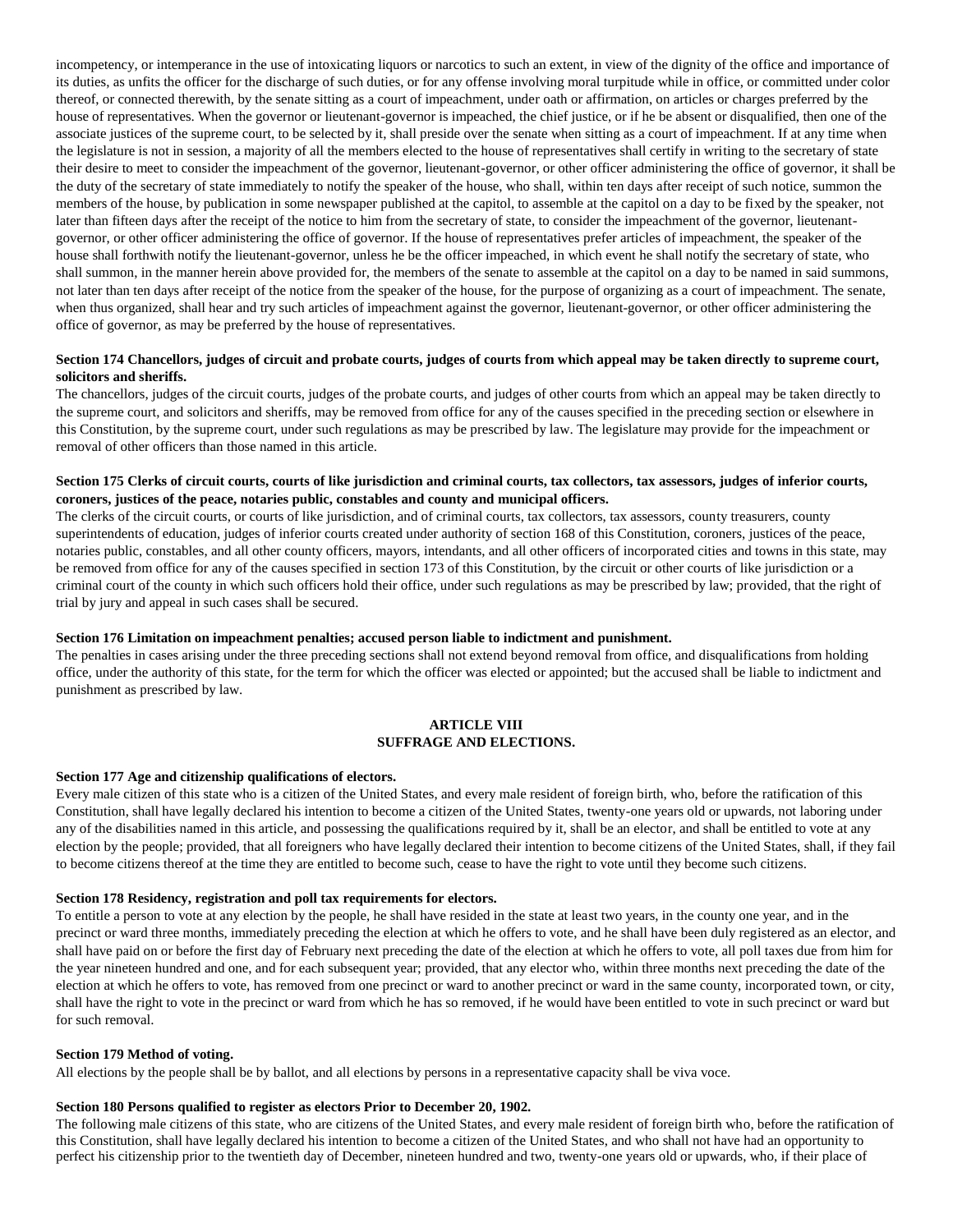residence shall remain unchanged, will have, at the date of the next general election the qualifications as to residence prescribed in section 178 of this Constitution, and who are not disqualified under section 182 of this Constitution, shall, upon application, be entitled to register as electors prior to the twentieth day of December, nineteen hundred and two, namely:

First. - All who have honorably served in the land or naval forces of the United States in the war of 1812, or in the war with Mexico, or in any war with the Indians, or in the war between the states, or in the war with Spain, or who honorably served in the land or naval forces of the Confederate States, or of the State of Alabama in the war between the states; or,

Second. - The lawful descendants of persons who honorably served in the land or naval forces of the United States in the war of the American Revolution, or in the war of 1812, or in the war with Mexico, or in any war with the Indians, or in the war between the states, or in the land or naval forces of the Confederate States, or of the State of Alabama in the war between the states; or,

Third. - All persons who are of good character and who understand the duties and obligations of citizenship under a republican form of government. Section 181 Same After January 1, 1903.

After the first day of January, nineteen hundred and three, the following persons, and no others, who, if their place of residence shall remain unchanged, will have, at the date of the next general election, the qualifications as to residence prescribed in section 178 of this article, shall be qualified to register as electors; provided, they shall not be disqualified under section 182 of this Constitution.

First. - Those who can read and write any article of the Constitution of the United States in the English language, and who are physically unable to work; and those who can read and write any article of the Constitution of the United States in the English language, and who have worked or been regularly engaged in some lawful employment, business, or occupation, trade or calling, for the greater part of the twelve months next preceding the time they offer to register; and those who are unable to read and write, if such inability is due solely to physical disability; or,

Second. - The owner in good faith in his own right, or the husband of a woman who is the owner in good faith, in her own right, of forty acres of land situate in this state, upon which they reside; or the owner in good faith in his own right, or the husband of any woman who is the owner in good faith, in her own right, of real estate situate in this state, assessed for taxation at the value of three hundred dollars or more, or the owner in good faith, in his own right, or the husband of a woman who is the owner in good faith, in her own right, of personal property in this state assessed for taxation at three hundred dollars or more; provided, that the taxes due upon such real or personal property for the year next preceding the year in which he offers to register shall have been paid, unless the assessment shall have been legally contested and is undetermined.

## **Section 182 Certain persons disqualified from registering and voting.**

The following persons shall be disqualified both from registering, and from voting, namely:

All idiots and insane persons; those who shall by reason of conviction of crime be disqualified from voting at the time of the ratification of this Constitution; those who shall be convicted of treason, murder, arson, embezzlement, malfeasance in office, larceny, receiving stolen property, obtaining property or money under false pretenses, perjury, subornation of perjury, robbery, assault with intent to rob, burglary, forgery, bribery, assault and battery on the wife, bigamy, living in adultery, sodomy, incest, rape, miscegenation, crime against nature, or any crime punishable by imprisonment in the penitentiary, or of any infamous crime or crime involving moral turpitude; also, any person who shall be convicted as a vagrant or tramp, or of selling or offering to sell his vote or the vote of another, or of buying or offering to buy the vote of another, or of making or offering to make a false return in any election by the people or in any primary election to procure the nomination or election of any person to any office, or of suborning any witness or registrar to secure the registration of any person as an elector.

## **Section 183 Qualifications as elector required to participate in primary elections, party conventions, mass meetings or other methods of political party action.**

No person shall be qualified to vote, or participate in any primary election, party convention, mass meeting, or other method of party action of any political party or faction, who shall not possess the qualifications prescribed in this article for an elector, or who shall be disqualified from voting under the provisions of this article.

#### **Section 184 Applicability of article as to elections held after 1902 general election.**

No person, not registered and qualified as an elector under the provisions of this article, shall vote at the general election in nineteen hundred and two, or at any subsequent state, county, or municipal election, general, local, or special; but the provisions of this article shall not apply to any election held prior to the general election in the year nineteen hundred and two.

## **Section 185 Oath or affirmation when vote challenged; false oath or affirmation constitutes perjury.**

Any elector whose right to vote shall be challenged for any legal cause before an election officer, shall be required to swear or affirm that the matter of the challenge is untrue before his vote shall be received, and anyone who willfully swears or affirms falsely thereto, shall be guilty of perjury, and upon conviction thereof shall be imprisoned in the penitentiary for not less than one nor more than five years.

# **Section 186 Legislature to provide for registration procedure after January 1, 1903; procedure for registration prior to January 1, 1903.**

The legislature shall provide by law for the registration, after the first day of January, nineteen hundred and three, of all qualified electors. Until the first day of January, nineteen hundred and three, all electors shall be registered under and in accordance with the requirements of this section, as follows:

First - Registration shall be conducted in each county by a board of three reputable and suitable persons resident in the county, who shall not hold any elective office during their term, to be appointed, within sixty days after the ratification of this Constitution, by the governor, auditor, and commissioner of agriculture and industries, or by a majority of them acting as a board of appointment. If one or more of the persons appointed on such a board of registration shall refuse, neglect, or be unable to qualify or serve, or if a vacancy or vacancies occur in the membership of the board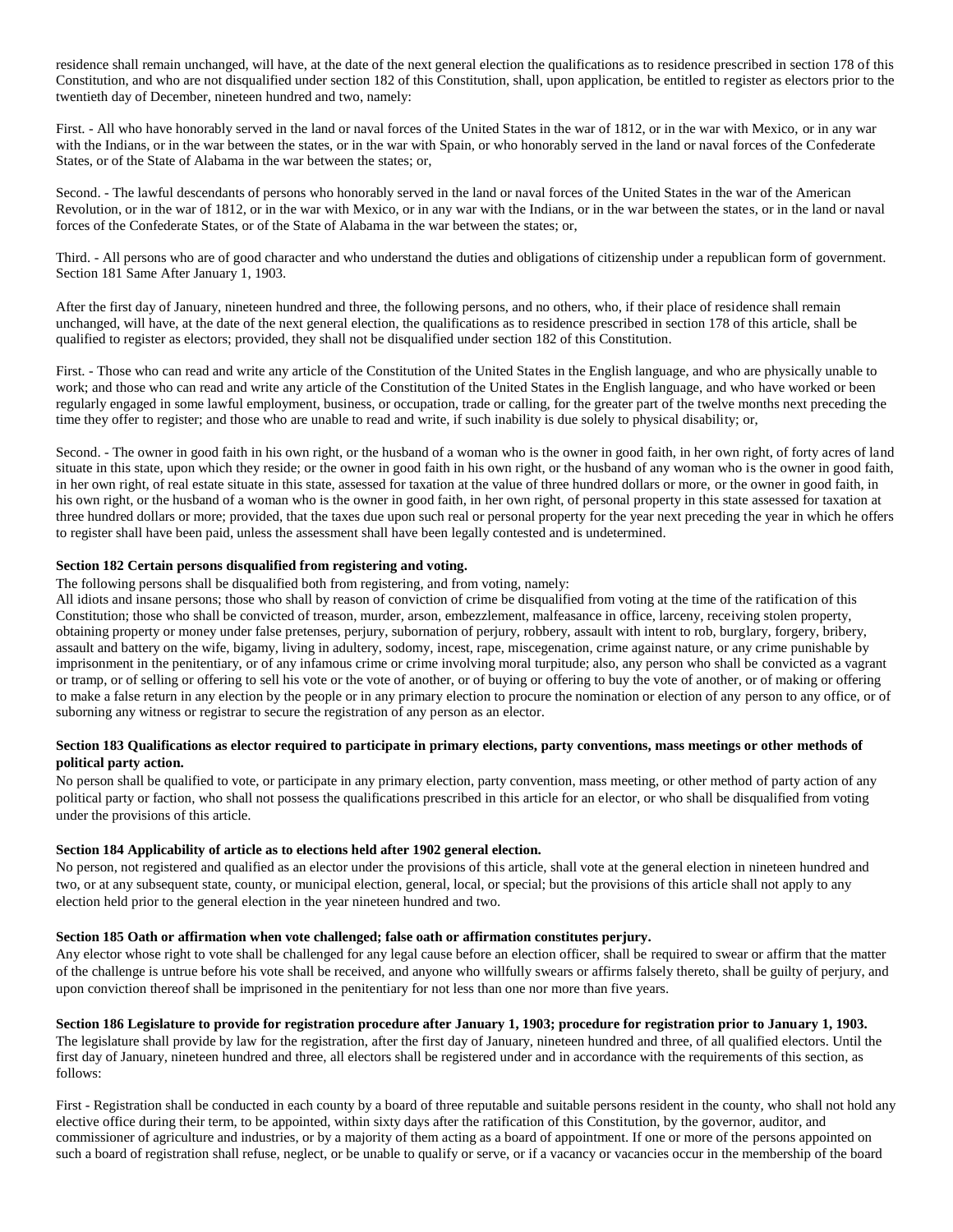of registrars from any cause, the governor, auditor, and commissioner of agriculture and industries, or a majority of them, acting as a board of appointment, shall make other appointments to fill such board. Each registrar shall receive two dollars per day, to be paid by the state, and disbursed by the several judges of probate, for each entire day's attendance upon the session of the board. Before entering upon the performance of the duties of his office, each registrar shall take the same oath required of the judicial officers of the state, which oath may be administered by any person authorized by law to administer oaths. The oath shall be in writing and subscribed by the registrar, and filed in the office of the judge of probate of the county.

Second - Prior to the first day of August, nineteen hundred and two, the board of registrars in each county shall visit each precinct at least once, and oftener if necessary, to make a complete registration of all persons entitled to register, and shall remain there at least one day from eight o'clock in the morning until sunset. They shall give at least twenty days' notice of the time when, and the place in the precinct where, they will attend to register applicants for registration, by bills posted at five or more public places in each election precinct, and by advertisement once a week for three successive weeks in a newspaper, if there be one published in the county. Upon failure to give such notice, or to attend any appointment made by them in any precinct, they shall, after like notice, fill new appointments therein; but the time consumed by the board in completing such registration shall not exceed sixty working days in any county, except that in counties of more than nine hundred square miles in area, such board may consume seventy-five working days in completing the registration, and except that in counties in which there is any city of eight thousand or more inhabitants, the board may remain in session, in addition to the time hereinbefore prescribed, for not more than three successive weeks in each of such cities; and thereafter the board may sit from time to time in each of such cities not more than one week in each month, and except that in the county of Jefferson the board may hold an additional session of not exceeding five consecutive days' duration for each session, in each town or city of more than one thousand and less than eight thousand inhabitants. No person shall be registered except at the county site or in the precinct in which he resides. The registrars shall issue to each person registered a certificate of registration.

Third - The board of registrars shall not register any person between the first day of August, nineteen hundred and two, and the Friday next preceding the day of election in November, nineteen hundred and two. On Friday and Saturday next preceding the day of election in November, nineteen hundred and two, they shall sit in the courthouse of each county during such days, and shall register all applicants having the qualifications prescribed by section 180 of this Constitution and not disqualified under section 182, who shall have reached the age of twenty-one years after the first day of August, nineteen hundred and two, or who shall prove to the reasonable satisfaction of the board that, by reason of physical disability or unavoidable absence from the county, they had no opportunity to register prior to the first day of August, nineteen hundred and two, and they shall not on such days register any other persons. When there are two or more courthouses in a county, the registrars may sit during such two days at the courthouse they may select, but shall give ten days' notice, by bills posted at each of the courthouses, designating the courthouse at which they will sit.

Fourth - The board of registrars shall hold sessions at the courthouse of their respective counties during the entire third week in November, nineteen hundred and two, and for six working days next prior to the twentieth day of December, nineteen hundred and two, during which sessions they shall register all persons applying who possess the qualifications prescribed in section 180 of this Constitution, and who shall not be disqualified under section 182. In counties where there are two or more courthouses the board of registrars shall divide the time equally between them. The board of registrars shall give notice of the time and place of such sessions by posting notices at each courthouse in their respective counties, and at each voting place and at three other public places in the county, and by publication once a week for two consecutive weeks in a newspaper, if one be published in the county; such notices to be posted and such publications to be commenced as early as practicable in the first week of November, nineteen hundred and two. Failure on the part of the registrars to conform to the provisions of this article as to the giving of the required notices shall not invalidate any registration made by them.

Fifth - The board of registrars shall have power to examine, under oath or affirmation, all applicants for registration, and to take testimony touching the qualifications of such applicants. Each member of such board is authorized to administer the oath to be taken by the applicants and witnesses, which shall be in the following form, and subscribed by the person making it, and preserved by the board, namely: "I solemnly swear (or affirm) that in the matter of the application of ... for registration as an elector, I will speak the truth, the whole truth, and nothing but the truth, so help me God." Any person who upon such examination makes any willfully false statement in reference to any material matter touching the qualification of any applicant for registration shall be guilty of perjury, and upon conviction thereof, shall be imprisoned in the penitentiary for not less than one nor more than five years.

Sixth - The action of the majority of the board of registrars shall be the action of the board, and a majority of the board shall constitute a quorum for the transaction of all business. Any person to whom registration is denied shall have the right of appeal, without giving security for costs, within thirty days after such denial, by filing a petition in the circuit court or court of like jurisdiction held for the county in which he seeks to register, to have his qualifications as an elector determined. Upon the filing of the petition the clerk of the court shall give notice thereof to any solicitor authorized to represent the state in said county, whose duty it shall be to appear and defend against the petition on behalf of the state. Upon such trial the court shall charge the jury only as to what constituted the qualifications that entitled the applicant to become an elector at the time he applied for registration, and the jury shall determine the weight and effect of the evidence and return a verdict. From the judgment rendered an appeal will lie to the supreme court in favor of the petitioner, to be taken within thirty days. Final judgment in favor of the petitioner shall entitle him to registration as of the date of his application to the registrars.

Seventh - The secretary of state shall, at the expense of the state, have prepared and shall furnish to the registrars and judges of probate of the several counties, a sufficient number of registration books and of blank forms of the oath, certificates of registration and notices required to be given by the registrars. The cost of the publication in newspapers of the notices required to be given by the registrars shall be paid by the state, the bills therefor to be rendered to the secretary of state and approved by him.

Eighth - Any person who registers for another, or who registers more than once, and any registrar who enters the name of any person on the list of registered voters, without such person having made application in person under oath on a form provided for that purpose, or who knowingly registers any person more than once, or who knowingly enters a name upon the registration list as the name of a voter, without any one of that name applying to register, shall be guilty of a felony, and upon conviction thereof shall be imprisoned in the penitentiary for not less than one nor more than five years.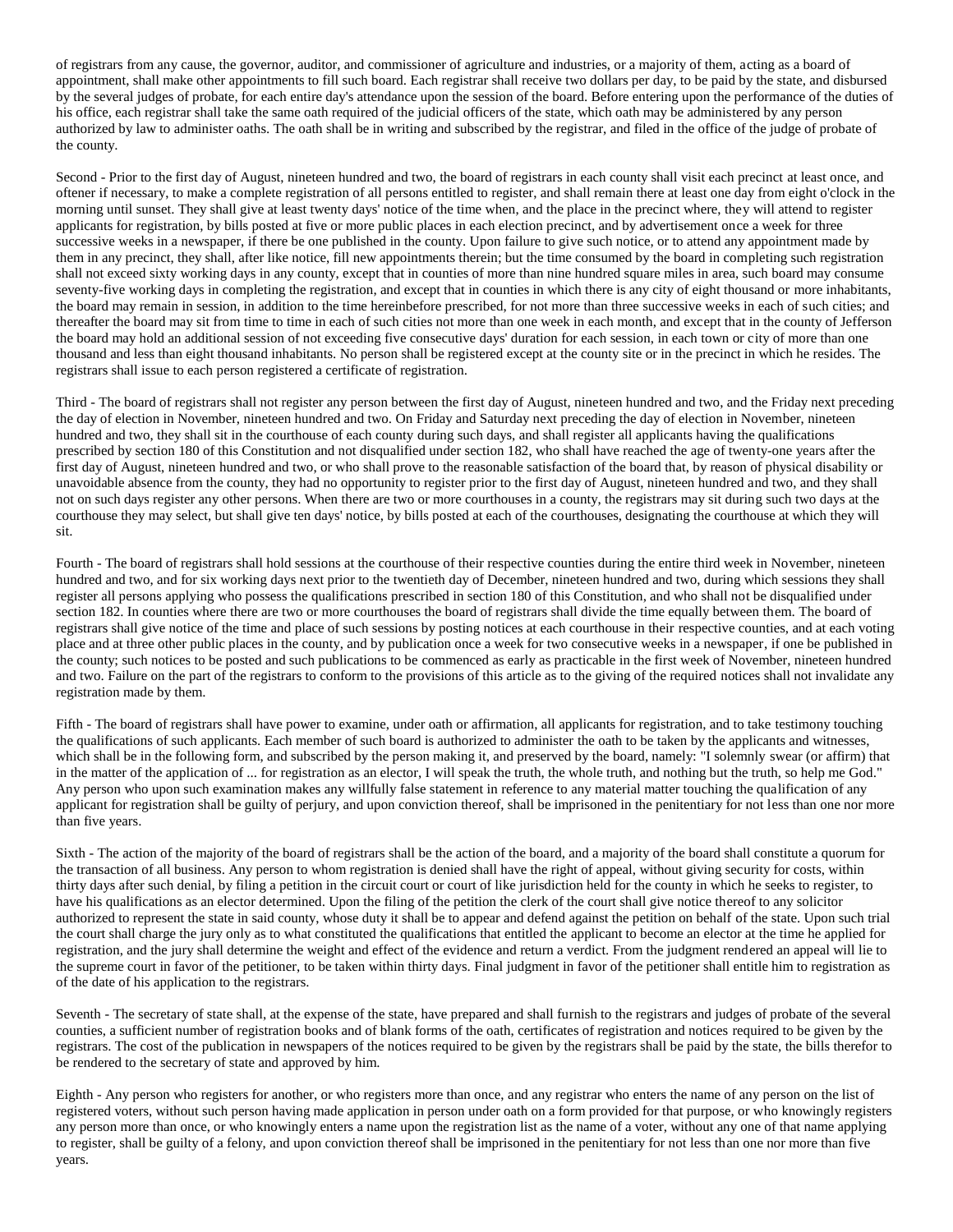## **Section 187 County board of registrars to furnish list of registered voters to judges of probate by February 1, 1903; judges of probate to file list with secretary of state by March 1, 1903; term for which registration valid; certificate of registration to be furnished elector when place of residence changed.**

County board of registrars to furnish list of registered voters to judges of probate by February 1, 1903; judges of probate to file list with secretary of state by March 1, 1903; term for which registration valid; certificate of registration to be furnished elector when place of residence changed. The board of registrars in each county shall, on or before the first day of February, nineteen hundred and three, or as soon thereafter as practicable, file in the office of the judge of probate in their county, a complete list sworn to by them of all persons registered in their county, showing the age of such persons so registered, with the precinct or ward in which each of such persons resides set opposite the name of such persons, and shall also file a like list in the office of the secretary of state. The judge of probate shall, on or before the first day of March, nineteen hundred and three, or as soon thereafter as practicable, cause to be made from such list in duplicate, in the books furnished by the secretary of state, an alphabetical list by precincts of the persons shown by the list of the registrars to have been registered in the county, and shall file one of such alphabetical lists in the office of the secretary of state; for which services by the judges of probate compensation shall be provided by the legislature. The judges of probate shall keep both the original list filed by the registrars and the alphabetical list made therefrom as records in the office of the judge of probate of the county. Unless he shall become disqualified under the provisions of this article, any one who shall register prior to the first day of January, nineteen hundred and three, shall remain an elector during life, and shall not be required to register again unless he changes his residence, in which event he may register again on production of his certificate. The certificate of the registrars or of the judge of probate or of the secretary of state shall be sufficient evidence to establish the fact of such life registration. Such certificate shall be issued free of charge to the elector, and the legislature shall provide by law for the renewal of such certificate when lost, mutilated, or destroyed.

# **Section 188 Certain information to be furnished prior to registration.**

From and after the first day of January, nineteen hundred and three, any applicant for registration may be required to state under oath, to be administered by the registrar or by any person authorized by law to administer oaths, where he lived during the five years next preceding the time at which he applies to register, and the name or names by which he was known during that period, and the name of his employer or employers, if any, during such period. Any applicant for registration who refuses to state such facts, or any of them, shall not be entitled to register, and any person so offering to register, who willfully makes a false statement in regard to such matters or any of them, shall be guilty of perjury, and upon conviction thereof shall be imprisoned in the penitentiary for not less than one nor more than five years.

## **Section 189 Testimony may be required of any person other than defendant in trials of contested elections, proceedings to investigate elections and criminal prosecutions under election laws; immunity from prosecution due to testimony given.**

In the trial of any contested election, and in proceedings to investigate any election and in criminal prosecutions for violations of the election laws, no person other than a defendant in such criminal prosecutions shall be allowed to withhold his testimony on the ground that he may criminate himself or subject himself to public infamy; but such person shall not be prosecuted for any offense arising out of the transactions concerning which he testified, but may be prosecuted for perjury committed on such examination.

## **Section 190 Duty of Legislature to pass laws regulating elections, primary elections and purging of registration lists.**

The legislature shall pass laws not inconsistent with this Constitution to regulate and govern elections and all such laws shall be uniform throughout the state; and shall provide by law for the manner of holding elections and of ascertaining the result of the same, and shall provide general registration laws not inconsistent with the provisions of this article for the registration of all qualified electors from and after the first day of January, nineteen hundred and three. The legislature shall also make provision by law, not inconsistent with this article, for the regulation of primary elections, and for punishing frauds at the same, but shall not make primary elections compulsory. The legislature shall by law provide for purging the registration list of the names of those who die, become insane, or convicted of crime, or otherwise disqualified as electors under the provisions of this Constitution, and of any names which may have been fraudulently entered on such list by the registrars; provided, that a trial by jury may be had on the demand of any person whose name is proposed to be stricken from the list.

#### **Section 191 Protection against evils of intoxicating liquors at elections.**

It shall be the duty of the legislature to pass adequate laws giving protection against the evils arising from the use of intoxicating liquors at all elections.

## **Section 192 Electors immune from arrest going to, attending and returning from elections.**

Electors shall in all cases, except treason, felony, or breach of the peace, be privileged from arrest during their attendance at elections, or while going to or returning therefrom.

## **Section 193 Returns of elections for certain officials to be made to secretary of state.**

Returns of elections for members of the legislature and for all civil officers who are to be commissioned by the governor, except the attorney-general, state auditor, secretary of state, state treasurer, superintendent of education, and commissioner of agriculture and industries, shall be made to the secretary of state.

#### **Section 194 Poll tax Amount; maximum age for payment; when due and payable; when delinquent; returns of collections to be separate from other collections.**

The poll tax mentioned in this article shall be one dollar and fifty cents upon each male inhabitant of the state, over the age of twenty-one years, and under the age of forty-five years, who would not now be exempt by law; but the legislature is authorized to increase the maximum age fixed in this section to not more than sixty years. Such poll tax shall become due and payable on the first day of October in each year, and become delinquent on the first day of the next succeeding February, but no legal process, nor any fee or commission shall be allowed for the collection thereof. The tax collector shall make returns of poll tax collections separate from other collections.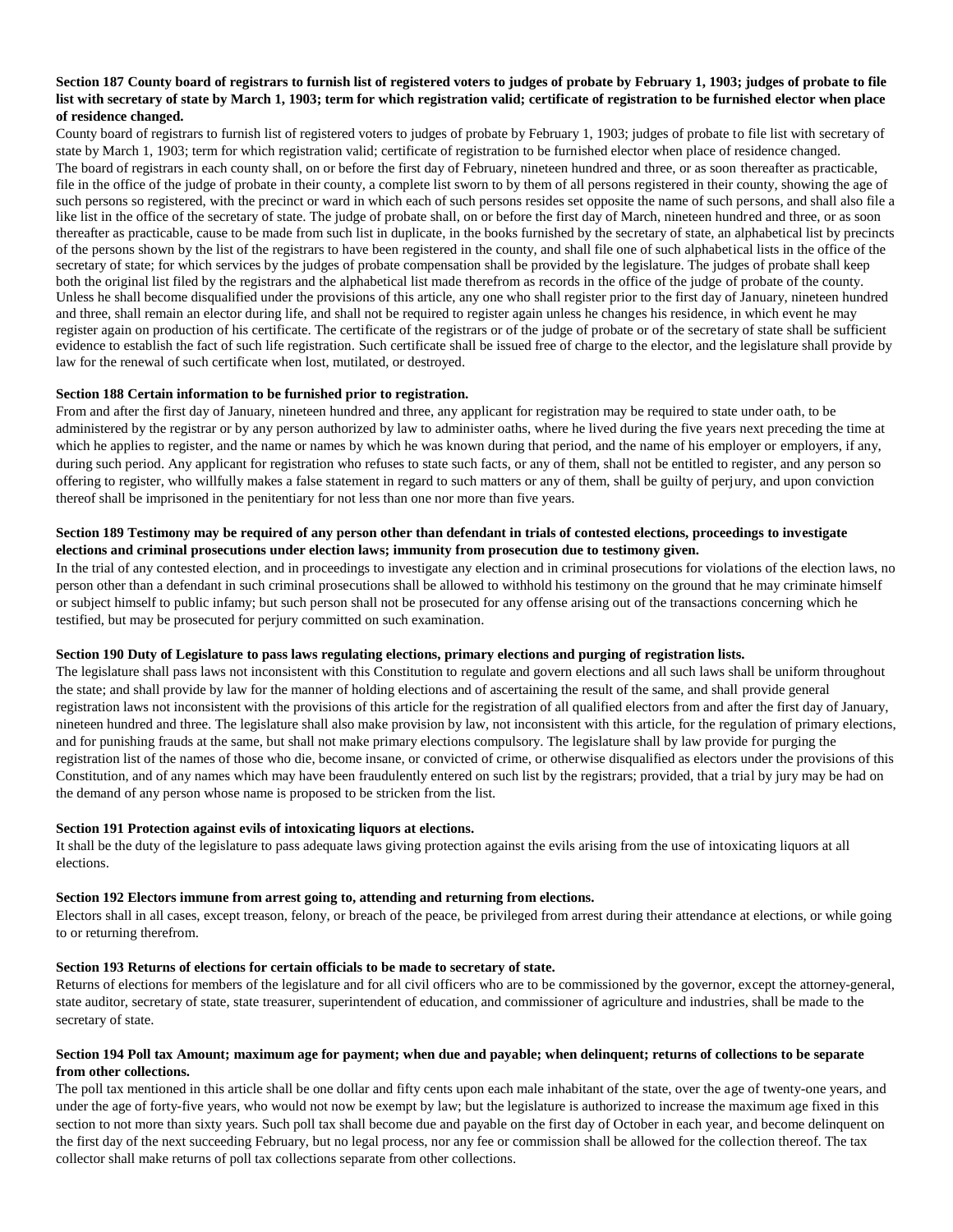## **Section 195 Same Payment of tax of another; advance of money for payment in order to influence vote.**

Any person who shall pay the poll tax of another, or advance him money for that purpose in order to influence his vote, shall be guilty of bribery, and upon conviction therefor shall be imprisoned in the penitentiary for not less than one nor more than five years.

## **Section 196 Severability of article.**

If any section or subdivision of this article shall, for any reason, be or be held by any court of competent jurisdiction and of final resort to be invalid, inoperative, or void, the residue of this article shall not be thereby invalidated or affected.

# **ARTICLE IX REPRESENTATION.**

## **Section 197 Ratio of senators to representatives.**

The whole number of senators shall be not less than one-fourth or more than one-third of the whole number of representatives.

**Section 198 Maximum number of members of House of Representatives; apportionment of house based on decennial census of United States.** The house of representatives shall consist of not more than one hundred and five members, unless new counties shall be created, in which event each new county shall be entitled to one representative. The members of the house of representatives shall be apportioned by the legislature among the several counties of the state, according to the number of inhabitants in them, respectively, as ascertained by the decennial census of the United States, which apportionment, when made, shall not be subject to alteration until the next session of the legislature after the next decennial census of the United States shall have been taken.

## **Section 199 Duty of Legislature to fix number of representatives and apportion them among counties following each decennial census; each county entitled to at least one representative.**

It shall be the duty of the legislature at its first session after the taking of the decennial census of the United States in the year nineteen hundred and ten, and after each subsequent decennial census, to fix by law the number of representatives and apportion them among the several counties of the state, according to the number of inhabitants in them, respectively; provided, that each county shall be entitled to at least one representative.

# **Section 200 Duty of legislature to fix number of senators and divide state into senatorial districts; equality of senatorial districts; senatorial districts not to be changed until next apportioning session; division of counties between senatorial districts prohibited; counties within senatorial districts to be contiguous.**

Duty of legislature to fix number of senators and divide state into senatorial districts; equality of senatorial districts; senatorial districts not to be changed until next apportioning session; division of counties between senatorial districts prohibited; counties within senatorial districts to be contiguous.

It shall be the duty of the legislature at its first session after taking of the decennial census of the United States in the year nineteen hundred and ten, and after each subsequent decennial census, to fix by law the number of senators, and to divide the state into as many senatorial districts as there are senators, which districts shall be as nearly equal to each other in the number of inhabitants as may be, and each shall be entitled to one senator, and no more; and such districts, when formed, shall not be changed until the next apportioning session of the legislature, after the next decennial census of the United States shall have been taken; provided, that counties created after the next preceding apportioning session of the legislature may be attached to senatorial districts. No county shall be divided between two districts, and no district shall be made up of two or more counties not contiguous to each other.

# **Section 201 State may provide for enumeration of inhabitants for purpose of apportionment of representatives and senators.**

Should any decennial census of the United States not be taken, or if when taken, the same, as to this state, be not full and satisfactory, the legislature shall have the power at its first session after the time shall have elapsed for the taking of said census, to provide for an enumeration of all the inhabitants of this state, upon which it shall be the duty of the legislature to make the apportionment of representatives and senators as provided for in this article.

# **Section 202 Initial apportionment of house of representatives.**

Until the legislature shall make an apportionment of representatives among the several counties, as provided in the preceding section, the counties of Autauga, Baldwin, Bibb, Blount, Cherokee, Chilton, Choctaw, Clay, Cleburne, Coffee, Colbert, Conecuh, Coosa, Covington, Crenshaw, Cullman, Dale, DeKalb, Escambia, Fayette, Franklin, Geneva, Greene, Lamar, Lawrence, Limestone, Macon, Marion, Marshall, Monroe, Pickens, Randolph, St. Clair, Shelby, Washington, and Winston, shall each have one representative; the counties of Barbour, Bullock, Butler, Calhoun, Chambers, Clarke, Elmore, Etowah, Hale, Henry, Jackson, Lauderdale, Lee, Lowndes, Madison, Marengo, Morgan, Perry, Pike, Russell, Sumter, Talladega, Tallapoosa, Tuscaloosa, Walker, and Wilcox, shall each have two representatives; the counties of Dallas and Mobile shall each have three representatives; the county of Montgomery shall have four representatives; and the county of Jefferson shall have seven representatives.

## **Section 203 Initial apportionment of senatorial districts.**

Until the legislature shall divide the state into senatorial districts, as herein provided, the senatorial districts shall be as follows: First district, Lauderdale and Limestone; second district, Lawrence and Morgan; third district, Blount, Cullman, and Winston; fourth district, Madison; fifth district, Jackson and Marshall; sixth district, Etowah and St. Clair; seventh district, Calhoun; eighth district, Talladega; ninth district, Chambers and Randolph; tenth district, Tallapoosa and Elmore; eleventh district, Tuscaloosa; twelfth district, Fayette, Lamar and Walker; thirteenth district, Jefferson; fourteenth district, Pickens and Sumter; fifteenth district, Autauga, Chilton, and Shelby; sixteenth district, Lowndes; seventeenth district, Butler, Conecuh, and Covington; eighteenth district, Bibb and Perry; nineteenth district, Choctaw, Clarke, and Washington; twentieth district, Marengo; twenty-first district, Baldwin, Escambia, and Monroe; twenty-second district, Wilcox; twenty-third district, Dale and Geneva;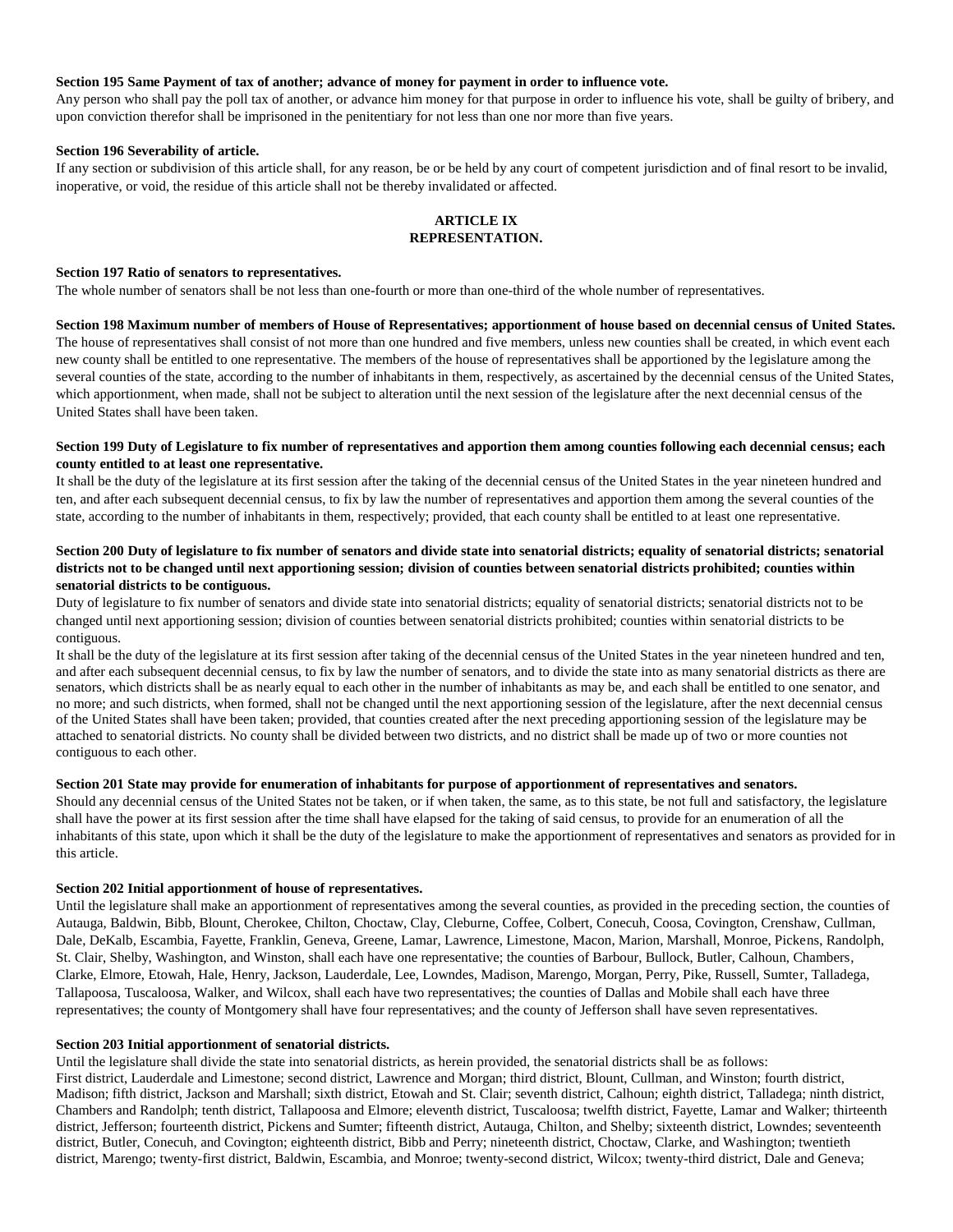twenty-fourth district, Barbour; twenty-fifth district, Coffee, Crenshaw, and Pike; twenty-sixth district, Bullock and Macon; twenty-seventh district, Lee and Russell; twenty-eighth district, Montgomery; twenty-ninth district, Cherokee and DeKalb; thirtieth district, Dallas; thirty-first district, Colbert, Franklin, and Marion; thirty-second district, Greene and Hale; thirty-third district, Mobile; thirty-fourth district, Cleburne, Clay, and Coosa; thirty-fifth district, Henry.

# **ARTICLE X EXEMPTIONS.**

## **Section 204 Personal property of value of one thousand dollars exempt from sale, execution or other process of court issued for collection of debt.**

The personal property of any resident of this state to the value of one thousand dollars, to be selected by such resident, shall be exempt from sale or execution, or other process of any court, issued for the collection of any debt contracted since the thirteenth day of July, eighteen hundred and sixtyeight or after the ratification of this Constitution.

## **Section 205 Homestead not exceeding eighty acres or city, town or village lot not exceeding two thousand dollars in value exempt from sale, execution or other process of court issued for collection of debt; exception as to mortgages.**

Every homestead not exceeding eighty acres, and the dwelling and appurtenances thereon, to be selected by the owner thereof, and not in any city, town, or village, or in lieu thereof, at the option of the owner, any lot in a city, town, or village, with the dwelling and appurtenances thereon owned and occupied by any resident of this state, and not exceeding the value of two thousand dollars, shall be exempt from sale on execution or any other process from a court; for any debt contracted since the thirteenth day of July, eighteen hundred and sixty-eight, or after the ratification of this Constitution. Such exemption, however, shall not extend to any mortgage lawfully obtained, but such mortgage or other alienation of said homestead by the owner thereof, if a married man, shall not be valid without the voluntary signature and assent of the wife to the same.

# **Section 206 Homestead of family exempt from payments of debt after death of owner during minority of children.**

The homestead of a family, after the death of the owner thereof, shall be exempt from the payment of any debts contracted since the thirteenth day of July, eighteen hundred and sixty-eight, or after the ratification of this Constitution, in all cases, during the minority of the children.

# **Section 207 Laborers' liens and mechanics' liens not barred by sections 204 and 205.**

The provisions of sections 204 and 205 of this Constitution shall not be so construed as to prevent a laborers' lien for work done and performed for the person claiming such exemption, or a mechanics' lien for work done on the premises.

# **Section 208 Homestead exempt upon death of owner, leaving widow, but no children.**

If the owner of a homestead die, leaving a widow, but no children, such homestead shall be exempt, and the rents and profits thereof shall inure to her benefit.

# **Section 209 Property rights of females; property of wife not liable for debts, etc., of husband.**

The real and personal property of any female in this state, acquired before marriage, and all property, real and personal, to which she may afterwards be entitled by gift, grant, inheritance, or devise, shall be and remain the separate estate and property of such female, and shall not be liable for any debts, obligations, or engagements of her husband, and may be devised or bequeathed by her, the same as if she were a femme sole.

# **Section 210 Waiver of right of exemption.**

The right of exemption hereinbefore secured may be waived by an instrument in writing, and when such waiver relates to realty, the instrument must be signed by both the husband and the wife, and attested by one witness.

# **ARTICLE XI TAXATION.**

# **Section 211 Property taxes to be assessed in exact proportion to value of property.**

All taxes levied on property in this state shall be assessed in exact proportion to the value of such property, but no tax shall be assessed upon any debt for rent or hire of real or personal property, while owned by the landlord or hirer during the current year of such rental or hire, if such real or personal property be assessed at its full value.

# **Section 212 Power to levy taxes not to be delegated.**

The power to levy taxes shall not be delegated to individuals or private corporations or associations.

# **Section 213 Creation of state debt after ratification of Constitution; temporary loans; refunding bonds for existing indebtedness.**

After the ratification of this Constitution, no new debt shall be created against, or incurred by this state, or its authority, except to repel invasion or suppress insurrection, and then only by a concurrence of two-thirds of the members of each house of the legislature, and the vote shall be taken by yeas and nays and entered on the journals; and any act creating or incurring any new debt against this state, except as herein provided for, shall be absolutely void; provided, the governor may be authorized to negotiate temporary loans, never to exceed three hundred thousand dollars, to meet the deficiencies in the treasury, and until the same is paid no new loan shall be negotiated; provided, further, that this section shall not be so construed as to prevent the issuance of bonds for the purpose of refunding the existing bonded indebtedness of the state.

# **Section 214 Limitation on state property tax rate.**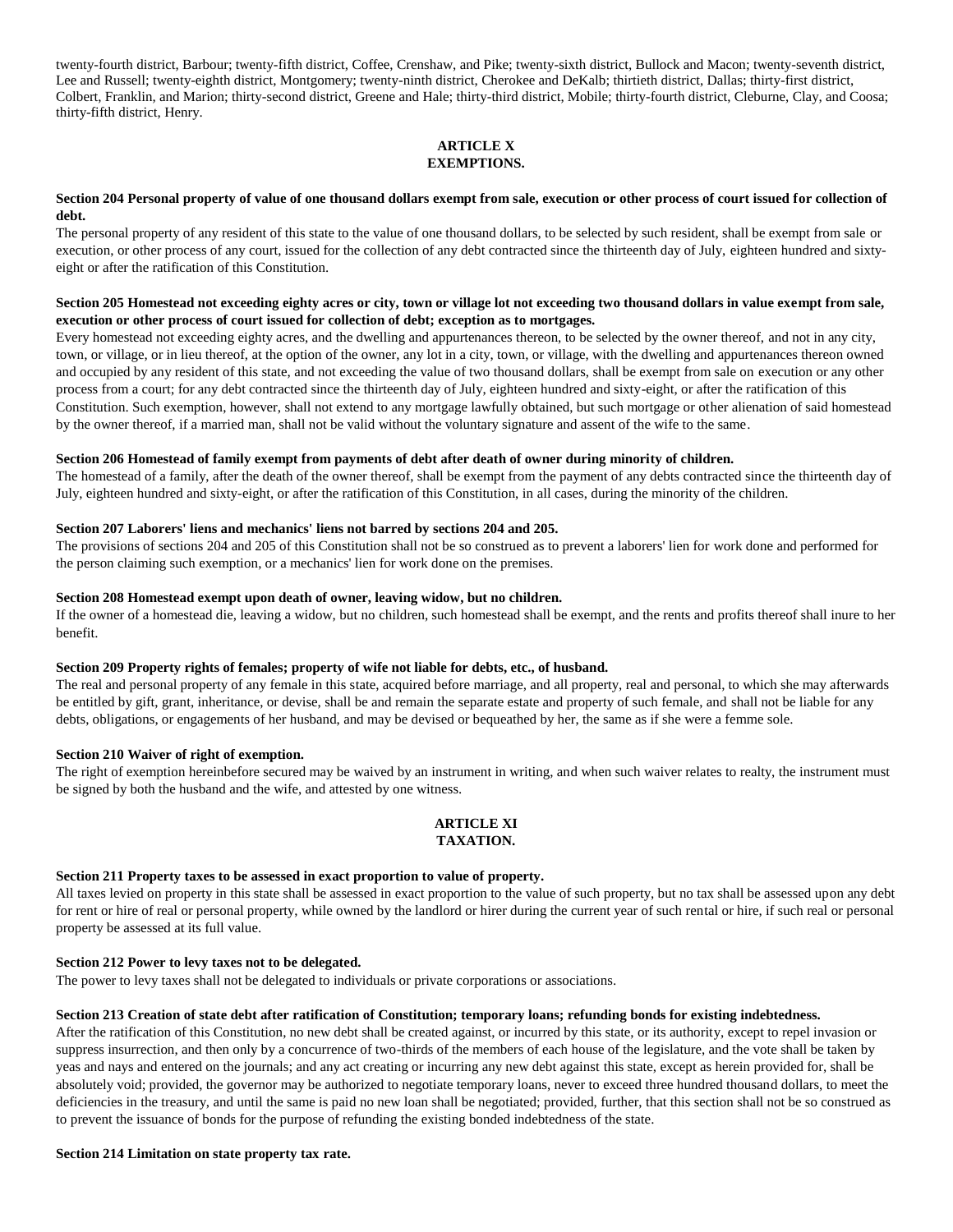The legislature shall not have the power to levy in any one year a greater rate of taxation than sixty-five one-hundredths of one per centum on the value of the taxable property within this state.

## **Section 215 Limitation on county property tax rates; special county taxes for public buildings, bridges and roads.**

No county in this state shall be authorized to levy a greater rate of taxation in any one year on the value of the taxable property therein than one-half of one per centum; provided, that to pay debts existing on the sixth day of December, eighteen hundred and seventy-five, an additional rate of onefourth of one per centum may be levied and collected which shall be appropriated exclusively to the payment of such debts and the interest thereon; provided, further, that to pay any debt or liability now existing against any county, incurred for the erection, construction, or maintenance of the necessary public buildings or bridges or that may hereafter be created for the erection of necessary public buildings, bridges, or roads, any county may levy and collect such special taxes, not to exceed one-fourth of one per centum, as may have been or may hereafter be authorized by law, which taxes so levied and collected shall be applied exclusively to the purposes for which the same were so levied and collected.

## **Section 216 Limitation on property tax rates of municipal corporations.**

No city, town, village, or other municipal corporation, other than as provided in this article, shall levy or collect a higher rate of taxation in any one year on the property situated therein than one-half of one per centum of the value of such property as assessed for state taxation during the preceding year; provided, that for the purpose of paying debts existing on the sixth day of December, eighteen hundred and seventy-five, and the interest thereon, a tax of one per centum may be levied and collected, to be appropriated exclusively to the payment of such indebtedness; and provided further, that this section shall not apply to the city of Mobile, which city may from and after the ratification of this Constitution, levy a tax not to exceed the rate of three-fourths of one per centum to pay the expenses of the city government, and may also levy a tax not to exceed three-fourths of one per centum to pay the debt existing on the sixth day of December, eighteen hundred and seventy-five, with interest thereon, or any renewal of such debt; and, provided further, that this section shall not apply to the cities of Birmingham, Huntsville, and Bessemer, and the town of Andalusia, which cities and town may levy and collect a tax not to exceed one-half of one per centum in addition to the tax of one-half of one per centum as hereinbefore allowed to be levied and collected, such special tax to be applied exclusively to the payment of interest on bonds of said cities of Birmingham, Huntsville, and Bessemer, and town of Andalusia, respectively, heretofore issued in pursuance of law, or now authorized by law to be issued and for a sinking fund to pay off said bonds at the maturity thereof; and, provided further, that this section shall not apply to the city of Montgomery, which city shall have the right to levy and collect a tax of not exceeding one-half of one per centum per annum upon the value of the taxable property therein, as fixed for state taxation, for general purposes, and an additional tax of not exceeding three-fourths of one per centum per annum upon the value of the property therein, as fixed for state taxation, to be devoted exclusively to the payment of its public debt, interest thereon, and renewals thereof, and to the maintenance of its public schools, and public conveniences; and, provided further, that this section shall not apply to Troy, Attalla, Gadsden, Woodlawn, Brewton, Pratt City, Ensley, Wylam, and Avondale, which cities and towns may from and after the ratification of this Constitution, levy and collect an additional tax of not exceeding one-half of one per centum; and, provided further, that this section shall not apply to the cities of Decatur, New Decatur, and Cullman, which cities may from and after the ratification of this Constitution, levy and collect an additional tax of not exceeding three-tenths of one per centum per annum; such special tax of said city of Decatur to be applied exclusively for the public schools, public school buildings, and public improvements; and such special tax of New Decatur and Cullman to be applied exclusively for educational purposes, and to be expended under their respective boards of public school trustees; but this additional tax shall not be levied by Troy, Attalla, Gadsden, Woodlawn, Brewton, Pratt City, Ensley, Wylam, Avondale, Decatur, New Decatur, or Cullman unless authorized by a majority vote of the qualified electors voting at a special election held for the purpose of ascertaining whether or not said tax shall be levied; and, provided further, that the purposes for which such special tax is sought to be levied shall be stated in such election call, and, if authorized, the revenue derived from such special tax shall be used for no other purpose than that stated; and, provided further, that the additional tax authorized to be levied by the city of Troy, when so levied and collected, shall be used exclusively in the payment of the bonds and interest coupons thereon, hereafter issued in the adjustment of the present bonded indebtedness of said city; and, provided further, that the additional tax authorized to be levied and collected by the city of Attalla shall, when so levied and collected, be used exclusively in the payment of bonds to the amount of not exceeding twenty-five thousand dollars and the interest coupons thereon, hereafter to be issued in the adjustment of the present indebtedness of said city; provided further that the governing boards of said cities, which are authorized to levy an additional tax after the holding of an election as aforesaid, are hereby authorized to provide by ordinance the necessary machinery for the holding of said election and declaring the result thereof.

## **Section 217 Property of private corporations, associations and individuals to be taxed at same rate; exception as to religious, educational and charitable property.**

The property of private corporations, associations, and individuals of this state shall forever be taxed at the same rate; provided, this section shall not apply to institutions devoted exclusively to religious, educational, or charitable purposes.

#### **Section 218 Counties and municipal corporations exempt from payment of charges payable from state treasury.**

The legislature shall not have the power to require counties or other municipal corporations to pay any charges which are now payable out of the state treasury.

## **Section 219 Estate taxes.**

The legislature may levy a tax of not more than two and one-half per centum of the value of all estates, real and personal, money, public and private securities of every kind in this state, passing from any person who may die seized and possessed thereof, or of any part of such estate, money, or securities, or interest therein, transferred by the intestate laws of this state, or by will, deed, grant, bargain, sale, or gift, made or intended to take effect in possession after death of the grantor, devisor, or donor, to any person or persons, bodies politic, or corporate, in trust or otherwise, other than to or for the use of the father, mother, husband, wife, brothers, sisters, children, or lineal descendants of the grantor, devisor, donor, or intestate.

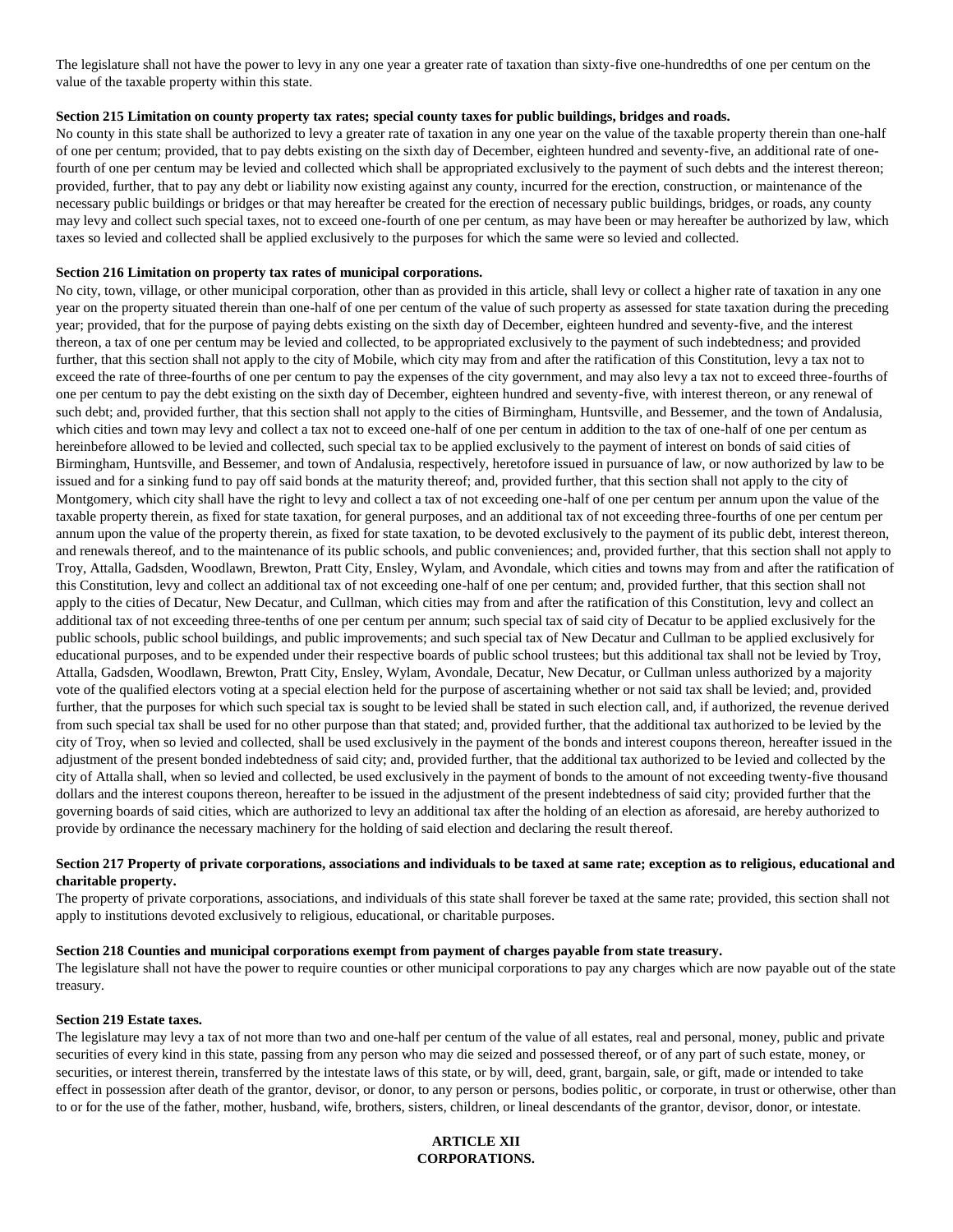## **Municipal Corporations.**

# **Section 220 Consent of municipal corporation prerequisite to use of public property for public utility or private enterprise purposes.**

No person, firm, association, or corporation shall be authorized or permitted to use the streets, avenues, alleys, or public places of any city, town, or village for the construction or operation of any public utility or private enterprise, without first obtaining the consent of the proper authorities of such city, town, or village.

## **Section 221 Payment of state license tax, etc., not to excuse payment of other privilege and license taxes.**

The legislature shall not enact any law which will permit any person, firm, corporation, or association to pay a privilege, license, or other tax to the State of Alabama, and relieve him or it from the payment of all other privilege and license taxes in the state.

## **Section 222 Issuance of bonds by counties, municipal corporations, districts and other political subdivisions of counties.**

The legislature, after the ratification of this Constitution, shall have authority to pass general laws authorizing the counties, cities, towns, villages, districts, or other political subdivisions of counties to issue bonds, but no bonds shall be issued under authority of a general law unless such issue of bonds be first authorized by a majority vote by ballot of the qualified voters of such county, city, town, village, district, or other political subdivision of a county, voting upon such proposition. The ballot used at such election shall contain the words: "For …bond issue," and "Against … bond issue" (the character of the bond to be shown in the blank space), and the voter shall indicate his choice by placing a cross mark before or after the one or the other. This section shall not apply to the renewal, refunding, or reissue of bonds lawfully issued, nor to the issuance of bonds in cases where the same have been authorized by laws enacted prior to the ratification of this Constitution, nor shall this section apply to obligations incurred or bonds to be issued to procure means to pay for street and sidewalk improvements or sanitary or storm water sewers, the cost of which is to be assessed, in whole or in part, against the property abutting said improvements or drained by such sanitary or storm water sewers.

## **Section 223 Limitation on assessments for public improvements by municipal corporations.**

No city, town, or other municipality shall make any assessment for the cost of sidewalks or street paving, or for the cost of the construction of any sewers against property abutting on such street or sidewalk so paved, or drained by such sewers, in excess of the increased value of such property by reason of the special benefits derived from such improvements.

## **Section 224 Limitation on county indebtedness.**

No county shall become indebted in an amount including present indebtedness, greater than three and one-half per centum of the assessed value of the property therein; provided, this limitation shall not affect any existing indebtedness in excess of such three and one-half per centum, which has already been created or authorized by existing law to be created; provided, that any county which has already incurred a debt exceeding three and one-half per centum of the assessed value of the property therein, shall be authorized to incur an indebtedness of one and a half per centum of the assessed value of such property in addition to the debt already existing. Nothing herein contained shall prevent any county from issuing bonds, or other obligations, to fund or refund any indebtedness now existing or authorized by existing laws to be created.

# **Section 225 Indebtedness of municipal corporations Limitation; exception as to Sheffield and Tuscumbia.**

No city, town, or other municipal corporation having a population of less than six thousand, except as hereafter provided, shall become indebted in an amount including present indebtedness, exceeding five per centum of the assessed value of the property therein, except for the construction of or purchase of water works, gas, or electric lighting plants, or sewerage, or for the improvement of streets, for which purposes an additional indebtedness not exceeding three per centum may be created; provided, this limitation shall not affect any debt now authorized by law to be created, nor any temporary loans to be paid within one year, made in anticipation of the collection of taxes, not exceeding one-fourth of the annual revenues of such city or town. All towns and cities having a population of six thousand or more, also Gadsden, Ensley, Decatur, and New Decatur, are hereby authorized to become indebted in an amount including present indebtedness, not exceeding seven per centum of the assessed valuation of the property therein, provided that there shall not be included in the limitation of the indebtedness of such last described cities and towns the following classes of indebtedness, to wit: Temporary loans, to be paid within one year, made in anticipation of the collection of taxes, and not exceeding onefourth of the general revenues, bonds, or other obligations already issued, or which may hereafter be issued for the purpose of acquiring, providing, or constructing school houses, water works, and sewers; and obligations incurred and bonds issued for street or sidewalk improvements, where the cost of the same, in whole or in part, is to be assessed against the property abutting said improvements; provided, that the proceeds of all obligations issued as herein provided, in excess of said seven per centum shall not be used for any purpose other than that for which said obligations were issued. Nothing contained in this article shall prevent the funding or refunding of existing indebtedness. This section shall not apply to the cities of Sheffield and Tuscumbia.

## **Section 226 Same Municipal corporations whose present indebtedness exceeds constitutional limitation; exception as to Sheffield and Tuscumbia.**

No city, town, or village, whose present indebtedness exceeds the limitation imposed by this Constitution, shall be allowed to become indebted in any further amount, except as otherwise provided in this Constitution, until such indebtedness shall be reduced within such limit; provided, however, that nothing herein contained shall prevent any municipality, except the city of Gadsden, from issuing bonds already authorized by law; provided, further, that this section shall not apply to the cities of Sheffield and Tuscumbia.

# **Section 227 Liability of public utilities in municipal corporations for damages to abutting property owners.**

Any person, firm, association, or corporation, who may construct or operate any public utility along or across the public streets of any city, town, or village, under any privilege or franchise permitting such construction or operation, shall be liable to abutting proprietors for the actual damage done to the abutting property on account of such construction or operation.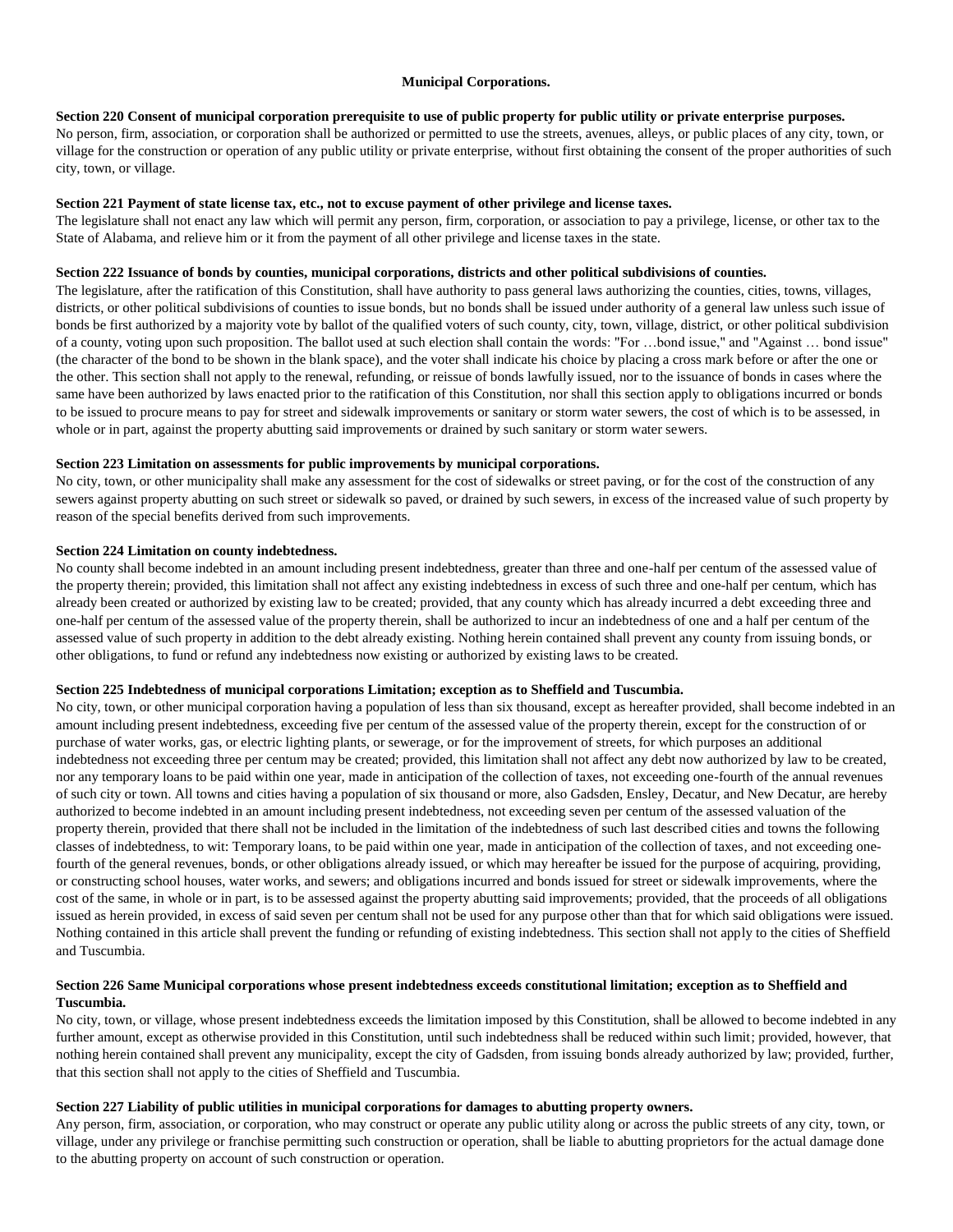#### **Section 228 Maximum term of public utility franchises in cities and towns having population of six thousand or more.**

No city or town having a population of more than six thousand shall have authority to grant to any person, firm, corporation, or association the right to use its streets, avenues, alleys, or public places for the construction or operation of water works, gas works, telephone or telegraph line, electric light or power plants, steam or other heating plants, street railroads, or any other public utility, except railroads other than street railroads, for a longer period than thirty years.

#### **Private Corporations.**

## **Section 229 Special laws conferring corporate powers prohibited; general law as to grant or amendment of corporate charters; corporation franchise taxes to be paid; exemption of benevolent, educational or religious corporations from franchise taxes.**

The legislature shall pass no special act conferring corporate powers, but it shall pass general laws under which corporations may be organized and corporate powers obtained, subject, nevertheless, to repeal at the will of the legislature; and shall pass general laws under which charters may be altered or amended. The legislature shall, by general law, provide for the payment to the State of Alabama of a franchise tax by corporations organized under the laws of this state, which shall be in proportion to the amount of capital stock; but strictly benevolent, educational, or religious corporations shall not be required to pay such a tax. The charter of any corporation shall be subject to amendment, alteration, or repeal under general laws.

#### **Section 230 Cancellation of certain corporate charters.**

All existing charters, under which a bona fide organization shall not have taken place and business commenced in good faith within twelve months from the time of the ratification of this Constitution, shall thereafter have no validity.

#### **Section 231 Limitation on remitting forfeiture of corporate charters.**

The legislature shall not remit the forfeiture of the charter of any corporation now existing or alter or amend the same, nor pass any general or special law for the benefit of such corporation, other than in execution of a trust created by law or by contract, except upon condition that such corporation shall thereafter hold its charter subject to the provisions of this Constitution.

#### **Section 232 Foreign corporations doing business in state.**

No foreign corporation shall do any business in this state without having at least one known place of business and an authorized agent or agents therein, and without filing with the secretary of state a certified copy of its articles of incorporation or association. Such corporation may be sued in any county where it does business, by service of process upon an agent anywhere in the state. The legislature shall, by general law, provide for the payment to the state of Alabama of a franchise tax by such corporation, but such franchise tax shall be based on the actual amount of capital employed in this state. Strictly benevolent, educational, or religious corporations shall not be required to pay such a tax.

#### **Section 233 Corporations restricted to business authorized by charter.**

No corporation shall engage in any business other than that expressly authorized in its charter or articles of incorporation.

#### **Section 234 Restrictions on issuance of corporate stock and bonds.**

No corporation shall issue stocks or bonds except for money, labor done, or property actually received; and all fictitious increase of stock or indebtedness shall be void. The stock and bonded indebtedness of corporations shall not be increased except in pursuance of general laws, nor without the consent of the persons holding the larger amount in value of stock, first obtained at a meeting to be held after thirty days' notice, given in pursuance of law.

#### **Section 235 Taking of property for public use by municipal and other corporations.**

Municipal and other corporations and individuals invested with the privilege of taking property for public use, shall make just compensation, to be ascertained as may be provided by law, for the property taken, injured, or destroyed by the construction or enlargement of its works, highways, or improvements, which compensation shall be paid before such taking, injury, or destruction. The legislature is hereby prohibited from denying the right of appeal from any preliminary assessment of damages against any such corporations or individuals made by viewers or otherwise, but such appeal shall not deprive those who have obtained the judgment of condemnation from a right of entry, provided the amount of damages assessed shall have been paid into court in money, and a bond shall have been given in not less than double the amount of the damages assessed, with good and sufficient sureties, to pay such damages as the property owner may sustain; and the amount of damages in all cases of appeals shall on demand of either party, be determined by a jury according to law.

## **Section 236 Security for dues from private corporations; liability of stockholders.**

Dues from private corporations shall be secured by such means as may be prescribed by law; but in no case shall any stockholder be individually liable otherwise than for the unpaid stock owned by him or her.

#### **Section 237 Issuance of preferred stock by corporations.**

No corporation shall issue preferred stock without the consent of the owners of two-thirds of the stock of said corporation.

#### **Section 238 Authority of legislature to revoke charters of incorporation.**

The legislature shall have the power to alter, amend, or revoke any charter of incorporation now existing and revocable at the ratification of this Constitution, or any that may be hereafter created, whenever, in its opinion, such charter may be injurious to the citizens of this state, in such manner, however, that no injustice shall be done to the stockholders.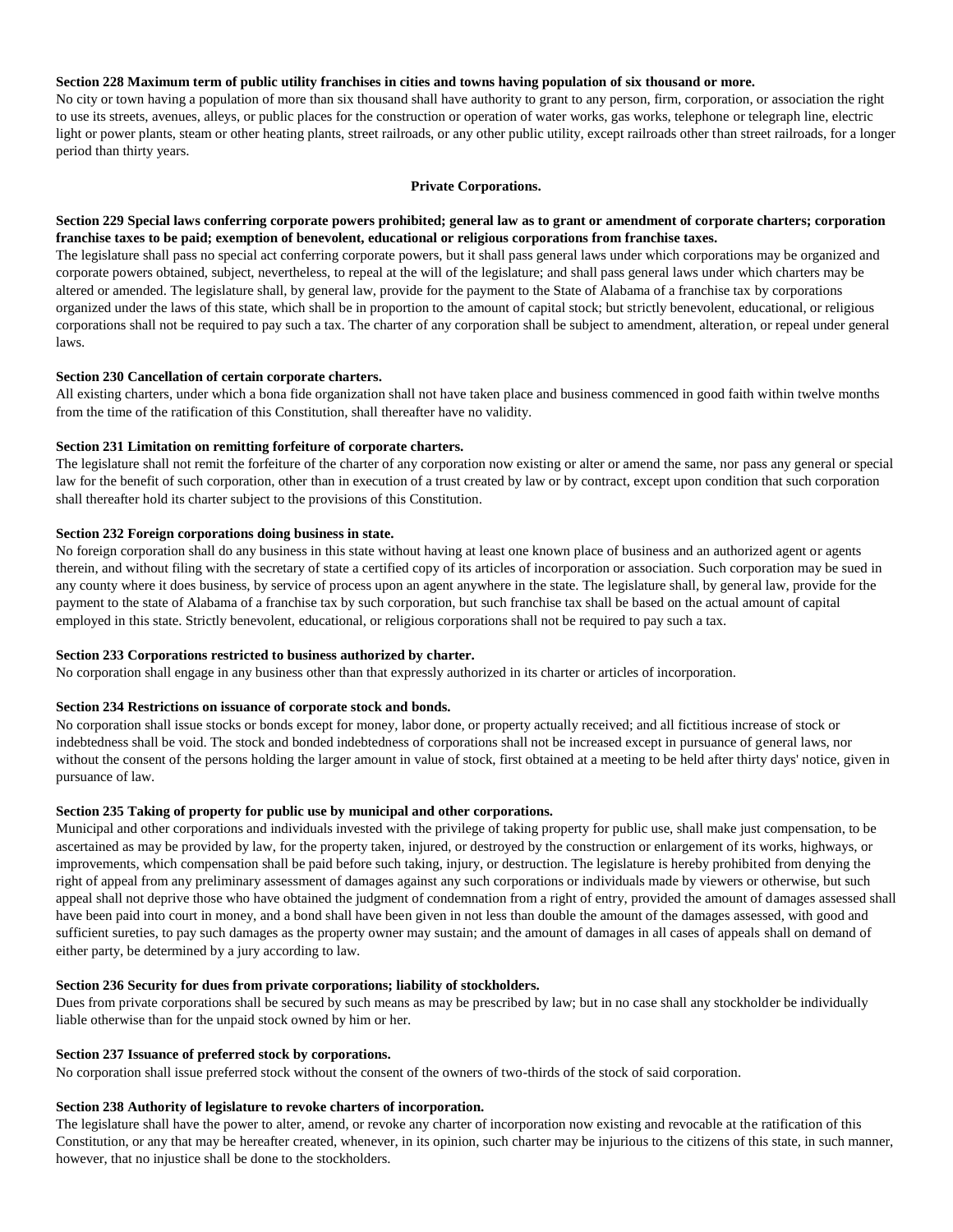#### **Section 239 Telegraph and telephone companies.**

Any association or corporation organized for the purpose, or any individual, shall have the right to construct and maintain lines of telegraph and telephone within this state, and connect the same with other lines; and the legislature shall, by general law of uniform operation, provide reasonable regulations to give full effect to this section. No telegraph or telephone company shall consolidate with or hold a controlling interest in the stock or bonds of any other telegraph or telephone company owning a complete line, or acquire, by purchase or otherwise, any other competing line of telegraph or telephone.

## **Section 240 Corporations may sue and be sued like natural persons.**

All corporations shall have the right to sue, and shall be subject to be sued, in all courts in like cases as natural persons.

#### **Section 241 "Corporation" defined.**

The term "corporation," as used in this article shall be construed to include all joint stock companies, and all associations having any of the powers or privileges of corporations, not possessed by individuals or partnerships.

#### **Railroads and Canals.**

# **Section 242 When railroads and canals deemed public highways; railroad and canal companies; common carriers; rights of railroad companies generally.**

All railroads and canals not constructed and used exclusively for private purposes, shall be public highways, and all railroad and canal companies shall be common carriers. Any association or corporation organized for the purpose shall have the right to construct and operate a railway between any points in this state, and connect at the state line, with railroads of other states. Every railroad company shall have the right with its road to intersect, connect with, or cross any other railroad, and each shall receive and transport the freight, passengers, and cars, loaded or empty, of the others, without delay or discrimination.

#### **Section 243 Regulation of railroad companies vested in legislature.**

The power and authority of regulating railroad freight and passenger tariffs, the locating and building of passenger and freight depots, correcting abuses, preventing unjust discrimination and extortion and requiring reasonable and just rates of freight and passenger tariffs, are hereby conferred upon the legislature, whose duty it shall be to pass laws from time to time regulating freight and passenger tariffs, to prohibit unjust discrimination on the various railroads, canals, and rivers of the state, and to prohibit the charging of other than just and reasonable rates and enforce the same by adequate penalties.

#### **Section 244 Giving free passes or discount tickets to members of Legislature or officers exercising judicial functions.**

No railroad or other transportation company or corporation shall grant free passes or sell tickets or passes at a discount, other than as sold to the public generally, to any member of the legislature or to any officer exercising judicial functions under the laws of this state; and any such member or officer receiving such a pass or ticket for himself, or procuring the same for another, shall be guilty of a misdemeanor, and, upon conviction, shall be fined not exceeding five hundred dollars, and at the discretion of the court trying the case, in addition to such fine, may be imprisoned for a term not exceeding six months, and upon conviction, shall be subject to impeachment and removal from office. The courts having jurisdiction shall give this law specially in charge to the grand juries, and when the evidence is sufficient to authorize an indictment, the grand jury must present a true bill. The circuit court or any other court of like jurisdiction in any county into or through which such member or officer is transported by the use of such prohibited pass or ticket, shall have jurisdiction of the case, provided only one prosecution shall be had for the same offense; and, provided further, that the trial and judgment for one offense shall not bar a prosecution for another offense when the same pass or ticket is used; and, provided further, that nothing herein shall prevent a member of the legislature who is a bona fide employe of a railroad or other transportation company or corporation at the time of his election, from accepting or procuring for himself or another, not a member of the legislature, or officer exercising judicial functions, a free pass over the railroads or other transportation company or corporation by which he is employed.

## **Section 245 Railroad companies not to give rebates or bonuses in nature thereof; deceiving or misleading public as to rates.**

No railroad company shall give or pay any rebate, or a bonus in the nature thereof, directly or indirectly, or do any act to mislead or deceive the public as to the real rates charged or received for freights or passage; and any such payments shall be illegal and void, and these prohibitions shall be enforced by suitable penalties.

## **Section 246 Acceptance of article prerequisite to benefits of future legislation.**

No railroad, canal, or transportation company in existence at the time of the ratification of this Constitution, shall have the benefit of any future legislation by general or special laws other than in execution of a trust created by law or by contract, except on the condition of complete acceptance of all the provisions of this article.

## **ARTICLE XIII BANKS AND BANKING.**

#### **Section 247 Authority of Legislature restricted.**

The legislature shall not have the power to establish or incorporate any bank or banking company or moneyed institution for the purpose of issuing bills of credit or bills payable to order or bearer, except under the conditions prescribed in this Constitution.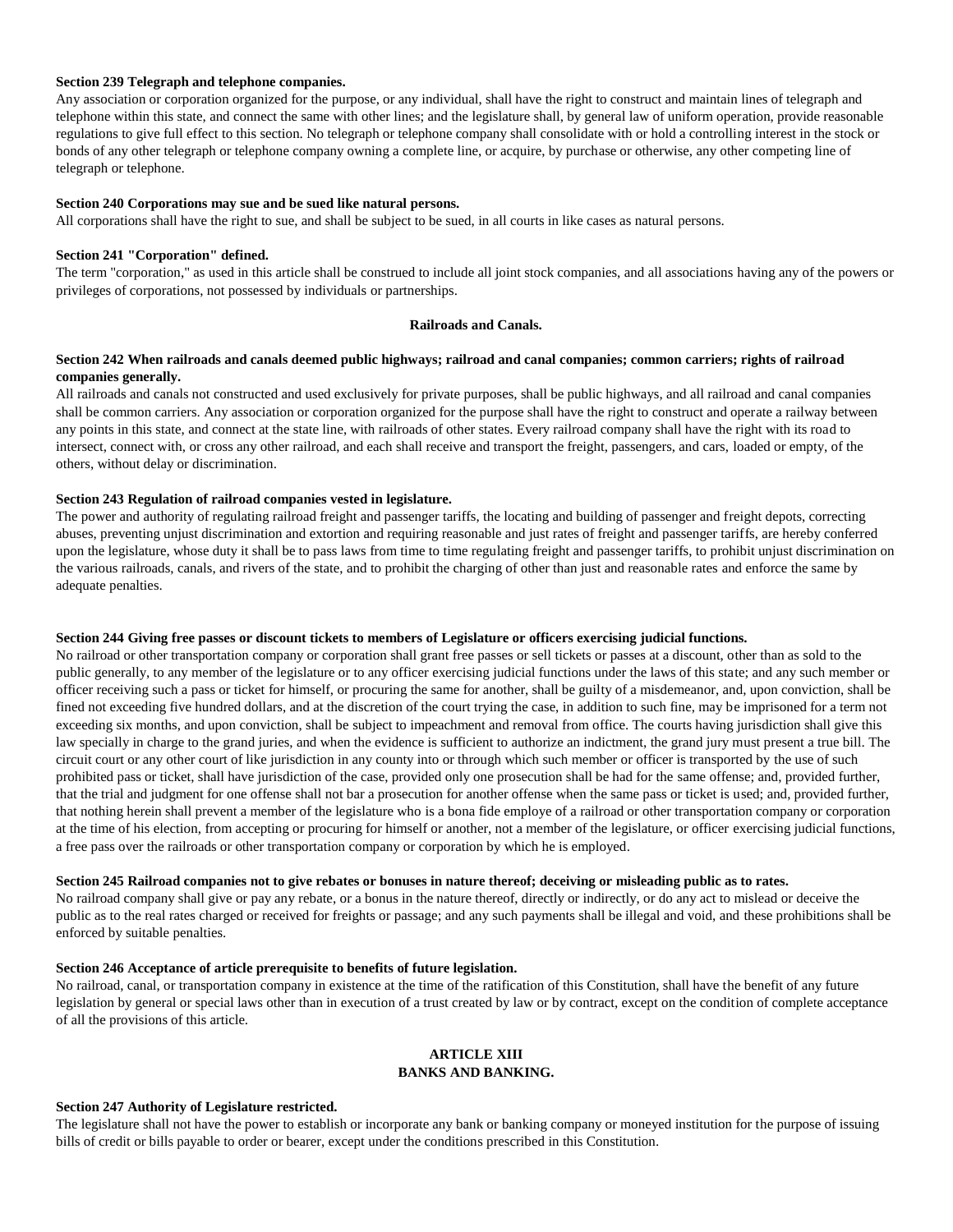#### **Section 248 Banking laws to be general; specie basis; authority of banks to issue bills to circulate as money.**

No bank shall be established otherwise than under a general banking law, nor other than upon a specie basis; provided, that any bank may be established with authority to issue bills to circulate as money in an amount equal to the face value of bonds of the United States, or of this state, convertible into specie at their face value, which shall, before such bank is authorized to issue its bills for circulation, be deposited with the state treasurer or other depository prescribed by law, in an amount equal to the aggregate of such proposed issue, with power in such treasurer or depository to dispose of any or all of such bonds for a sufficient amount of specie to redeem the circulating notes of such bank at any time and without delay, should such bank suspend specie payment or fail to redeem its notes on demand.

## **Section 249 Bills or notes issued as money redeemable in gold or silver; laws not to sanction suspension of specie payments.**

All bills or notes issued as money shall be at all times redeemable in gold or silver, and no law shall be passed sanctioning directly or indirectly the suspension by any bank or banking company of specie payment.

#### **Section 250 Preference of certain creditors in case of insolvency of bank.**

Holders of bank notes, and depositors who have not stipulated for interest, shall, for such notes and deposits, be entitled in case of insolvency, to preference of payment over all other creditors; provided, this section shall apply to all banks, whether incorporated or not.

## **Section 251 Termination of business.**

Every bank or banking company shall be required to cease all banking operations within twenty years from the time of its organization, unless the time be extended by law, and promptly thereafter close its business; but after it has closed its business it shall have corporate capacity to sue and shall be liable to suits until its affairs and liabilities are fully closed.

#### **Section 252 Maximum rate of interest.**

No bank shall receive, directly or indirectly, a greater rate of interest than shall be allowed by law to individuals for lending money.

#### **Section 253 State and political subdivisions thereof not to be stockholders in banks or lend credit thereto.**

Neither the state nor any political subdivision thereof, shall be a stockholder in any bank, nor shall the credit of the state or any political subdivision thereof be given or lent to any banking company, association, or corporation.

#### **Section 254 Examination of banks by public officers; semiannual reports by banks.**

The legislature shall by appropriate laws provide for the examination, by some public officer, of all banks and banking institutions and trust companies engaged in banking business in this state; and each of such banks and banking companies or institutions shall, through its president, or such other officer as the legislature may designate, make a report under oath of its resources and liabilities at least twice a year.

#### **Section 255 Applicability of article.**

The provisions of this article shall apply to all banks except national banks, and to all trust companies and individuals doing a banking business, whether incorporated or not.

#### **ARTICLE XIV EDUCATION.**

# **Section 256 Duty of legislature to establish and maintain public school system; apportionment of public school fund; separate schools for white and colored children.**

The legislature shall establish, organize, and maintain a liberal system of public schools throughout the state for the benefit of the children thereof between the ages of seven and twenty-one years. The public school fund shall be apportioned to the several counties in proportion to the number of school children of school age therein, and shall be so apportioned to the schools in the districts or townships in the counties as to provide, as nearly as practicable, school terms of equal duration in such school districts or townships. Separate schools shall be provided for white and colored children, and no child of either race shall be permitted to attend a school of the other race.

#### **Section 257 Principal from sale, etc., of school property to be preserved; disposition of income therefrom.**

The principal of all funds arising from the sale or other disposition of lands or other property, which has been or may hereafter be granted or entrusted to this state or given by the United States for educational purposes shall be preserved inviolate and undiminished; and the income arising therefrom shall be faithfully applied to the specific object of the original grants or appropriations.

## **Section 258 Property donated or appropriated for educational purposes and estates of persons dying without will or heirs to be applied to maintenance of public schools.**

All lands or other property given by individuals, or appropriated by the state for educational purposes, and all estates of deceased persons who die without leaving a will or heir, shall be faithfully applied to the maintenance of the public schools.

## **Section 259 Use of poll taxes for support of public schools.**

All poll taxes collected in this state shall be applied to the support of of the public schools in the respective counties where collected.

## **Section 260 Certain income to be applied to support and maintenance of public schools; special annual tax for schools; maximum annual levy on taxable property; priority for payment of bonded indebtedness of state.**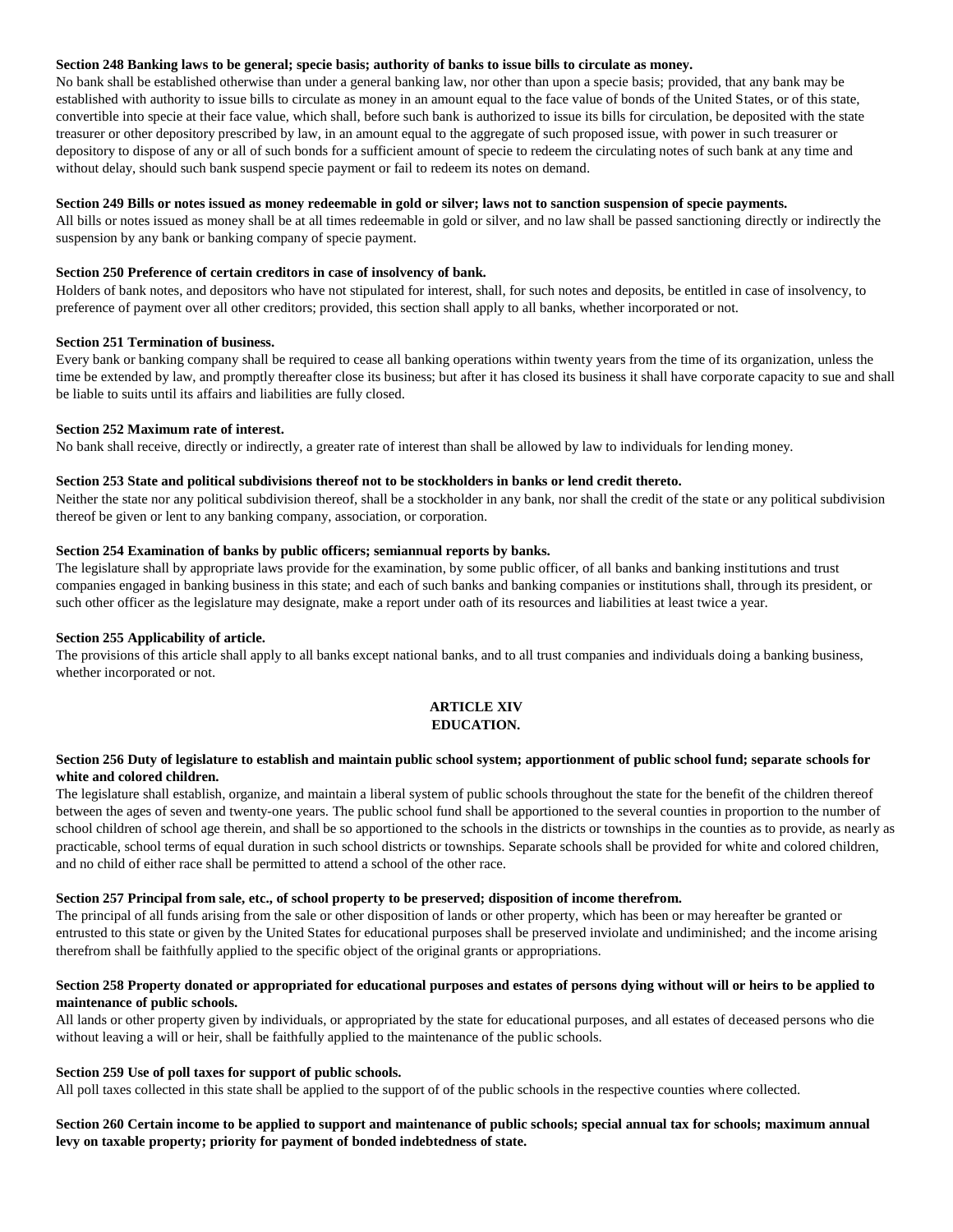The income arising from the sixteenth section trust fund, the surplus revenue fund, until it is called for by the United States government, and the funds enumerated in sections 257 and 258 of this Constitution, together with a special annual tax of thirty cents on each one hundred dollars of taxable property in this state, which the legislature shall levy, shall be applied to the support and maintenance of the public schools, and it shall be the duty of the legislature to increase the public school fund from time to time as the necessity therefor and the condition of the treasury and the resources of the state may justify; provided, that nothing herein contained shall be so construed as to authorize the legislature to levy in any one year a greater rate of state taxation for all purposes, including schools, than sixty-five cents on each one hundred dollars' worth of taxable property; and provided further, that nothing herein contained shall prevent the legislature from first providing for the payment of the bonded indebtedness of the state and interest thereon out of all the revenue of the state.

## **Section 261 Percentage of school funds for teachers' salaries.**

Not more than four per cent. of all moneys raised or which may hereafter be appropriated for the support of public schools, shall be used or expended otherwise than for the payment of teachers employed in such schools; provided, that the legislature may, by a vote of two-thirds of each house, suspend the operation of this section.

## **Section 262 Supervision of public schools vested in superintendent of education.**

The supervision of the public schools shall be vested in a superintendent of education, whose powers, duties, and compensation shall be fixed by law.

## **Section 263 School funds not to be used for support of sectarian or denominational schools.**

No money raised for the support of the public schools shall be appropriated to or used for the support of any sectarian or denominational school.

## **Section 264 Board of trustees of state university.**

The state university shall be under the management and control of a board of trustees, which shall consist of two members from the congressional district in which the university is located, one from each of the other congressional districts in the state, the superintendent of education, and the governor, who shall be ex officio president of the board. The members of the board of trustees as now constituted shall hold office until their respective terms expire under existing law, and until their successors shall be elected and confirmed as hereinafter required. Successors to those trustees whose terms expire in nineteen hundred and two shall hold office until nineteen hundred and seven; successors to those trustees whose terms expire in nineteen hundred and four shall hold office until nineteen hundred and eleven; successors to those trustees whose terms expire in nineteen hundred and six shall hold office until nineteen hundred and fifteen; and thereafter their successors shall hold office for a term of twelve years. When the term of any member of such board shall expire, the remaining members of the board shall, by secret ballot, elect his successor; provided, that any trustee so elected shall hold office from the date of his election until his confirmation or rejection by the senate, and, if confirmed, until the expiration of the term for which he was elected, and until his successor is elected. At every meeting of the legislature the superintendent of education shall certify to the senate the names of all who shall have been so elected since the last session of the legislature, and the senate shall confirm or reject them, as it shall determine is for the best interest of the university. If it reject the names of any members, it shall thereupon elect trustees in the stead of those rejected. In case of a vacancy on said board by death or resignation of a member, or from any cause other than the expiration of his term of office, the board shall elect his successor, who shall hold office until the next session of the legislature. No trustee shall receive any pay or emolument other than his actual expenses incurred in the discharge of his duties as such.

#### **Section 265 Annual payment of interest on funds of University of Alabama; authority to abolish military system at university.**

After the ratification of this Constitution there shall be paid out of the treasury of this state at the time and in the manner provided by law, the sum of not less than thirty-six thousand dollars per annum as interest on the funds of the University of Alabama, heretofore covered into the treasury, for the maintenance and support of said institution; provided, that the legislature shall have the power at any time they deem proper for the best interest of said university to abolish the military system at said institution or reduce the said system to a department of instruction, and that such action on the part of the legislature shall not cause any diminution of the amount of the annual interest payable out of the treasury for the support and maintenance of said university.

## **Section 266 Board of trustees of Alabama Polytechnic Institute.**

The Alabama Polytechnic Institute, formerly called the Agricultural and Mechanical College, shall be under the management and control of a board of trustees, which shall consist of two members from the congressional district in which the institute is located, and one from each of the other congressional districts in the state, the state superintendent of education, and the governor, who shall be ex officio president of the board. The trustees shall be appointed by the governor, by and with the advice and consent of the senate, and shall hold office for a term of twelve years, and until their successors shall be appointed and qualified. The board shall be divided into three classes, as nearly equal as may be, so that one-third may be chosen quadrennially. Vacancies occurring in the office of trustees from death or resignation, and the vacancies regularly occurring in the year nineteen hundred and five shall be filled by the governor, and such appointee shall hold office until the next meeting of the legislature. Successors to those trustees whose terms expire in nineteen hundred and three shall hold office until nineteen hundred and eleven; successors to those whose terms expire in nineteen hundred and five shall hold office until nineteen hundred and fifteen; and successors to those whose terms expire in nineteen hundred and seven shall hold office until nineteen hundred and nineteen. No trustee shall receive any pay or emolument other than his actual expenses incurred in the discharge of his duties as such.

#### **Section 267 Change of location of Alabama Polytechnic Institute, Alabama Schools for the Deaf and Blind or Alabama Girls Industrial School.**

The legislature shall not have power to change the location of the state university, or the Alabama Polytechnic Institute, or the Alabama Schools for the Deaf and Blind, or the Alabama Girls' Industrial School, as now established by law, except upon a vote of two-thirds of the legislature taken by yeas and nays and entered upon the journals.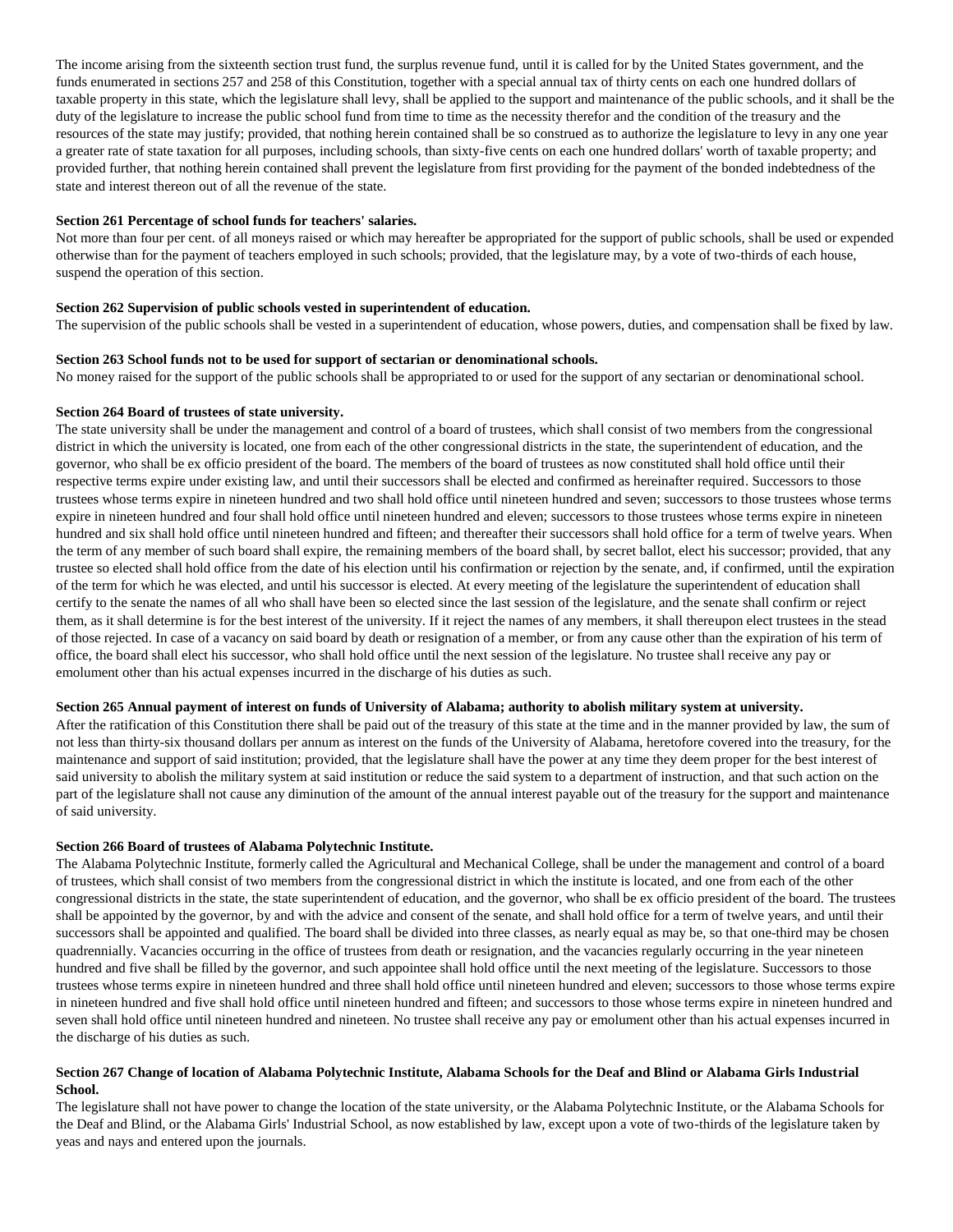#### **Section 268 Provision for taking school census.**

The legislature shall provide for taking a school census by townships and districts throughout the state not oftener than once in two years, and shall provide for the punishment of all persons or officers making false or fraudulent enumerations and returns; provided, the state superintendent of education may order and supervise the taking of a new census in any township, district, or county, whenever he may have reasonable cause to believe that false or fraudulent returns have been made.

## **Section 269 Special county school taxes.**

The several counties in this state shall have power to levy and collect a special tax not exceeding ten cents on each one hundred dollars of taxable property in such counties, for the support of public schools; provided, that the rate of such tax, the time it is to continue, and the purpose thereof, shall have been first submitted to a vote of the qualified electors of the county, and voted for by three-fifths of those voting at such election; but the rate of such special tax shall not increase the rate of taxation, state and county combined, in any one year, to more than one dollar and twenty-five cents on each one hundred dollars of taxable property; excluding, however, all special county taxes for public buildings, roads, bridges, and the payment of debts existing at the ratification of the Constitution of eighteen hundred and seventy-five. The funds arising from such special school tax shall be so apportioned and paid through the proper school officials to the several schools in the townships and districts in the county that the school terms of the respective schools shall be extended by such supplement as nearly the same length of time as practicable; provided, that this section shall not apply to the cities of Decatur, New Decatur, and Cullman.

#### **Section 270 Applicability of article to Mobile county.**

The provisions of this article and of any act of the legislature passed in pursuance thereof to establish, organize, and maintain a system of public schools throughout the state, shall apply to Mobile county only so far as to authorize and require the authorities designated by law to draw the portions of the funds to which said county shall be entitled for school purposes and to make reports to the superintendent of education as may be prescribed by law; and all special incomes and powers of taxation as now authorized by law for the benefit of public schools in said county shall remain undisturbed until otherwise provided by the legislature; provided, that separate schools for each race shall always be maintained by said school authorities.

## **ARTICLE XV MILITIA.**

#### **Section 271 Composition of militia; organizing, arming and disciplining militia; naval militia may be organized.**

The legislature shall have power to declare who shall constitute the militia of the state, and to provide for organizing, arming, and disciplining the same; and the legislature may provide for the organization of a state and naval militia.

#### **Section 272 Conformance with regulations governing armies of United States.**

The legislature, in providing for the organization, equipment, and discipline of the militia, shall conform as nearly as practicable to the regulations for the government of the armies of the United States.

## **Section 273 Election or appointment of company and regimental officers.**

Each company and regiment shall elect its own company and regimental officers; but if any company or regiment shall neglect to elect such officers within the time prescribed by law, they may be appointed by the governor.

#### **Section 274 Volunteer organizations.**

Volunteer organizations of infantry, cavalry, and artillery and naval militia may be formed in such manner and under such restrictions and with such privileges as may be provided by law.

#### **Section 275 Immunity of members from arrest while attending, going to or returning from musters, parades and elections.**

The militia and volunteer forces shall, in all cases, except treason, felony, and breach of the peace, be privileged from arrest during their attendance at musters, parades, and elections, and in going to and returning from the same.

## **Section 276 Appointment and terms of office of general officers; staffs of governor, generals and regimental and battalion commanders.**

The governor shall, with the advice and consent of the senate, appoint all general officers, whose terms of office shall be four years. The governor, the generals and regimental and battalion commanders shall appoint their own staffs, as may be provided by law.

# **Section 277 Safe keeping of arms, ammunition, military records, etc.**

The legislature shall provide for the safe keeping of the arms, ammunition, and accoutrements, and military records, banners, and relics of the state.

#### **Section 278 Officers and men not entitled to compensation when not in active service.**

The officers and men of the militia and volunteer forces shall not be entitled to or receive any pay, rations, or emoluments when not in active service.

## **ARTICLE XVI OATH OF OFFICE.**

**Section 279 Required of members of legislature and executive and judicial officers; form; administration.**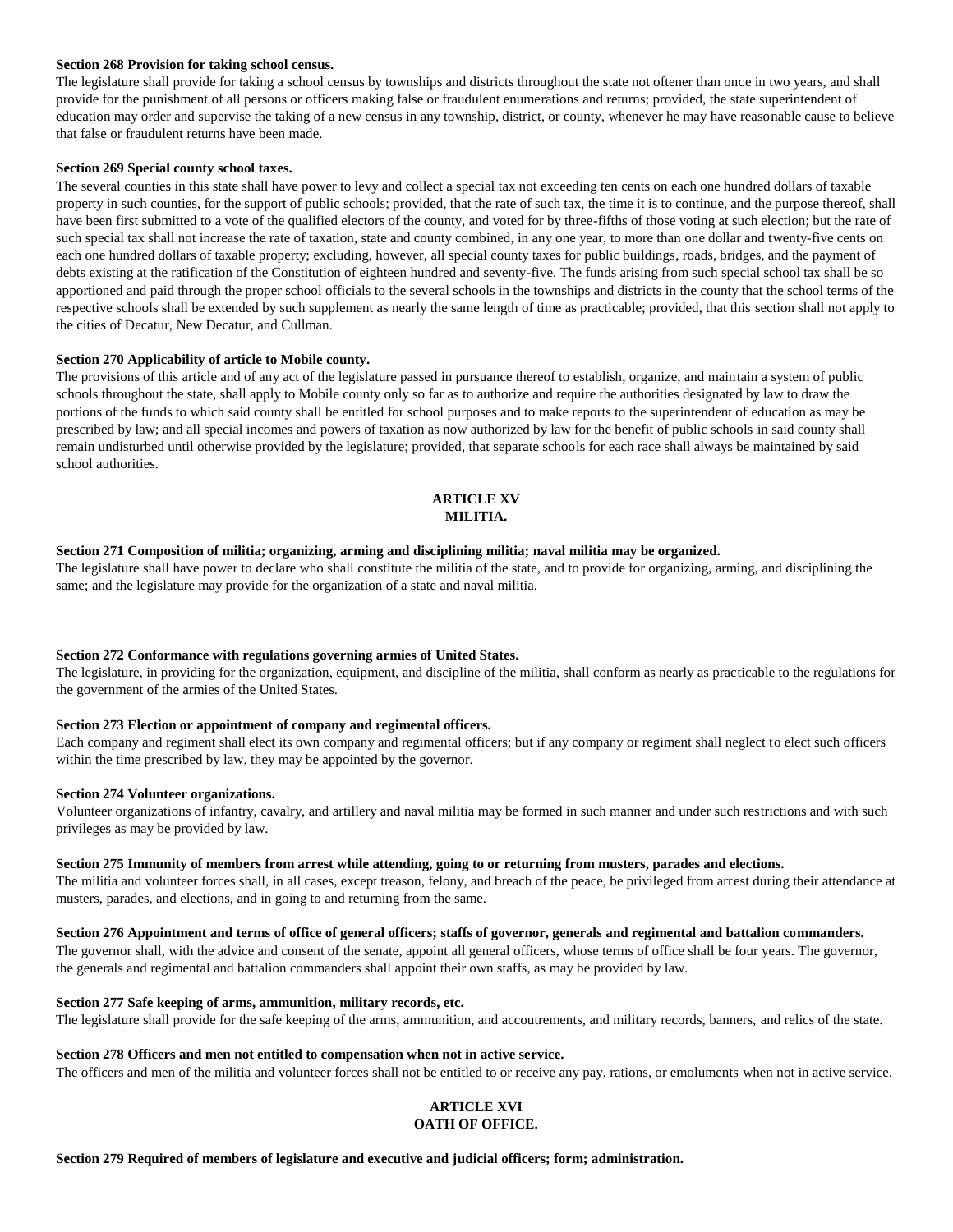All members of the legislature, and all officers, executive and judicial, before they enter upon the execution of the duties of their respective offices, shall take the following oath or affirmation:

"I, …, solemnly swear (or affirm, as the case may be) that I will support the Constitution of the United States, and the Constitution of the State of Alabama, so long as I continue a citizen thereof; and that I will faithfully and honestly discharge the duties of the office upon which I am about to enter, to the best of my ability. So help me God."

The oath may be administered by the presiding officer of either house of the legislature, or by any officer authorized by law to administer an oath. Article XVII Miscellaneous Provisions.

#### **Section 280 Holding state and federal office at same time; holding two state offices at same time.**

No person holding an office of profit under the United States, except postmasters, whose annual salaries do not exceed two hundred dollars, shall, during his continuance in such office, hold any office of profit under this state; nor, unless otherwise provided in this Constitution, shall any person hold two offices of profit at one and the same time under this state, except justices of the peace, constables, notaries public, and commissioner of deeds.

## **Section 281 Compensation of civil officers not to be increased or diminished during term for which elected or appointed.**

The salary, fees, or compensation of any officer holding any civil office of profit under this state or any county or municipality thereof, shall not be increased or diminished during the term for which he shall have been elected or appointed.

## **Section 282 Duty of legislature to enact laws to effectuate Constitution.**

It is made the duty of the legislature to enact all laws necessary to give effect to the provisions of this Constitution.

#### **Section 283 Validation of certain acts relating to bonded debt of state; governor authorized to act thereunder.**

The act of the general assembly of Alabama entitled "An act to consolidate and adjust the bonded debt of the State of Alabama," approved February 18th, 1895, and an act amendatory thereof entitled "An act to amend section 6 of an act to consolidate and adjust the bonded debt of the State of Alabama, approved February 18th, 1895," which said last named act was approved February 16th, 1899, are hereby made valid, and both of said acts shall have the full force and effect of law, except in so far as they authorize the redemption before maturity of the bonds authorized by said acts to be issued. The governor is authorized and empowered to act under the same and to carry out all the provisions thereof; provided, that the bonds authorized to be issued by said acts and issued thereunder may be made payable at any time, not exceeding fifty years from the date thereof, and shall not be redeemable until their maturity.

# **ARTICLE XVIII MODE OF AMENDING THE CONSTITUTION.**

## **Section 284 Manner of proposing amendments; submission of amendments to electors; election on amendments; proclamation of result of election; basis of representation in legislature not to be changed by amendment.**

Amendments may be proposed to this Constitution by the legislature in the manner following: The proposed amendments shall be read in the house in which they originate on three several days, and, if upon the third reading three-fifths of all the members elected to that house shall vote in favor thereof, the proposed amendments shall be sent to the other house, in which they shall likewise be read on three several days, and if upon the third reading three-fifths of all the members elected to that house shall vote in favor of the proposed amendments, the legislature shall order an election by the qualified electors of the state upon such proposed amendments, to be held either at the general election next succeeding the session of the legislature at which the amendments are proposed or upon another day appointed by the legislature, not less than three months after the final adjournment of the session of the legislature at which the amendments were proposed. Notice of such election, together with the proposed amendments, shall be given by proclamation of the governor, which shall be published in every county in such manner as the legislature shall direct, for at least eight successive weeks next preceding the day appointed for such election. On the day so appointed an election shall be held for the vote of the qualified electors of the state upon the proposed amendments. If such election be held on the day of the general election, the officers of such general election shall open a poll for the vote of the qualified electors upon the proposed amendments; if it be held on a day other than that of a general election, officers for such election shall be appointed; and the election shall be held in all things in accordance with the law governing general elections. In all elections upon such proposed amendments, the votes cast thereat shall be canvassed, tabulated, and returns thereof be made to the secretary of state, and counted, in the same manner as in elections for representatives to the legislature; and if it shall thereupon appear that a majority of the qualified electors who voted at such election upon the proposed amendments voted in favor of the same, such amendments shall be valid to all intents and purposes as parts of this Constitution. The result of such election shall be made known by proclamation of the governor. Representation in the legislature shall be based upon population, and such basis of representation shall not be changed by constitutional amendment.

## **Section 285 Election ballots; affirmative vote of majority of electors voting required for passage.**

Upon the ballots used at all elections provided for in section 284 of this Constitution the substance or subject matter of each proposed amendment shall be so printed that the nature thereof shall be clearly indicated. Following each proposed amendment on the ballot shall be printed the word "Yes" and immediately under that shall be printed the word "No." The choice of the elector shall be indicated by a cross mark made by him or under his direction, opposite the word expressing his desire, and no amendment shall be adopted unless it receives the affirmative vote of a majority of all the qualified electors who vote at such election.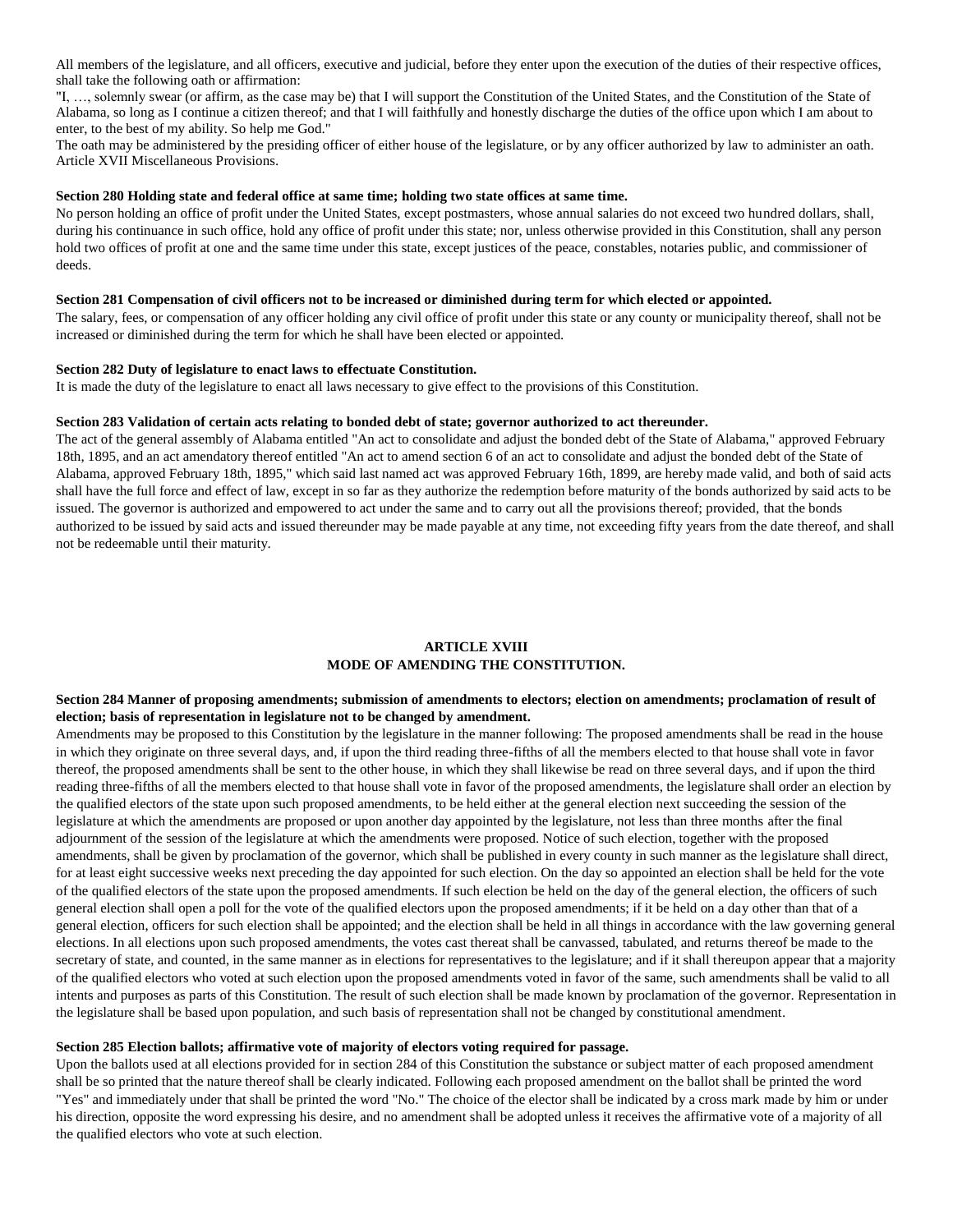## **Section 286 Manner of calling convention for purpose of altering or amending Constitution; repeal of act or resolution calling convention; jurisdiction and power of convention not restricted.**

No convention shall hereafter be held for the purpose of altering or amending the Constitution of this state, unless after the legislature by a vote of a majority of all the members elected to each house has passed an act or resolution calling a convention for such purpose the question of convention or no convention shall be first submitted to a vote of all the qualified electors of the state, and approved by a majority of those voting at such election. No act or resolution of the legislature calling a convention for the purpose of altering or amending the Constitution of this state, shall be repealed except upon the vote of a majority of all the members elected to each house at the same session at which such act or resolution was passed; provided, nothing herein contained shall be construed as restricting the jurisdiction and power of the convention, when duly assembled in pursuance of this section, to establish such ordinances and to do and perform such things as to the convention may seem necessary or proper for the purpose of altering, revising, or amending the existing Constitution.

# **Section 287 Votes by legislature on proposed amendments or bills or resolutions calling conventions; acts or resolutions proposing amendments or calling conventions not to be submitted to governor for approval.**

All votes of the legislature upon proposed amendments to this Constitution, and upon bills or resolutions calling a convention for the purpose of altering or amending the Constitution of this state, shall be taken by yeas and nays and entered on the journals. No act or resolution of the legislature passed in accordance with the provisions of this article, proposing amendments to this Constitution, or calling a convention for the purpose of altering or amending the Constitution of this state, shall be submitted for the approval of the governor, but shall be valid without his approval.

## **SCHEDULE.**

In order that no injury or inconvenience may arise from the alterations and amendments made by this Constitution to the existing Constitution of this state, and to carry this Constitution into effect, it is hereby ordained and declared:

- 1. That all laws in force at the ratification of this Constitution and not inconsistent therewith, shall remain in full force until altered or repealed by the legislature; and all rights, actions, prosecutions, claims, and contracts of the state, counties, municipal corporations, individuals, or bodies corporate, not inconsistent with this Constitution, shall continue to be valid as if this Constitution had not been ratified.
- 2. That all bonds executed by or to any officer of this state, all recognizances, obligations and all other instruments executed to this state or to any subdivision or municipality thereof before the ratification of this Constitution, and all fines, taxes, penalties, and forfeitures due and owing to the state, or any subdivision or municipality thereof; and all writs, suits, prosecutions, claims, and causes of action, except as herein otherwise provided, shall continue and remain unaffected by the ratification of this Constitution. All indictments which have been found, or which may hereafter be found, for any crime or offense committed before the ratification of this Constitution, shall be proceeded upon in the same manner as if this Constitution had not been ratified.
- 3. That all the executive and judicial officers, and all other officers in this state, who were elected at the elections held in this state on the first Monday in August, in the years eighteen hundred and ninety-eight and nineteen hundred, or who have been appointed since that time, and all members of the present general assembly, and all who may be hereafter elected members of the present general assembly, and all other officers holding office at the time of the ratification of this Constitution, shall, except as otherwise provided in this Constitution, continue in office and exercise the duties thereof until their respective terms shall expire, as provided by the Constitution of eighteen hundred and seventy-five, or the laws of this state.
- 4. This Constitution shall be submitted to the qualified electors of this state for ratification or rejection, as authorized and required by an act of the general assembly of this state, entitled "An act to provide for holding a convention to revise and amend the Constitution of this state," approved the eleventh day of December, nineteen hundred; and no elector shall be deprived of his right to vote at the election to be held for such purpose by reason of his not being registered.
- 5. That instead of the publication as required by the act to provide for holding a convention to revise and amend the Constitution, approved the eleventh day of December, nineteen hundred, the governor of this state is hereby authorized to take such steps as will give general publicity and circulation to this Constitution in a manner as economical as practicable.
- 6. The salaries of the executive and judicial and all other officers of this state, who may be holding office at the time of the ratification of this Constitution, and the payment of the present members of the general assembly, shall not be affected by the provisions of this Constitution.

Done by the people of Alabama, through their delegates in convention assembled in the hall of the house of representatives, at Montgomery, Alabama, this, the third day of September, anno domini nineteen hundred and one.

> John B. Knox, President Attest: Frank N. Julian, Secy David C. Almon, W. A. Altman, John T. Ashcraft, W. H. Banks, J. H. Barefield, W. H. Bartlett, J. Robert Beavers, C. P. Beddow, D. S. Bethune, Samuel Blackwell, Burwell Boykin Boone, Leslie E. Brooks, Cecil Browne, Thomas L. Bulger,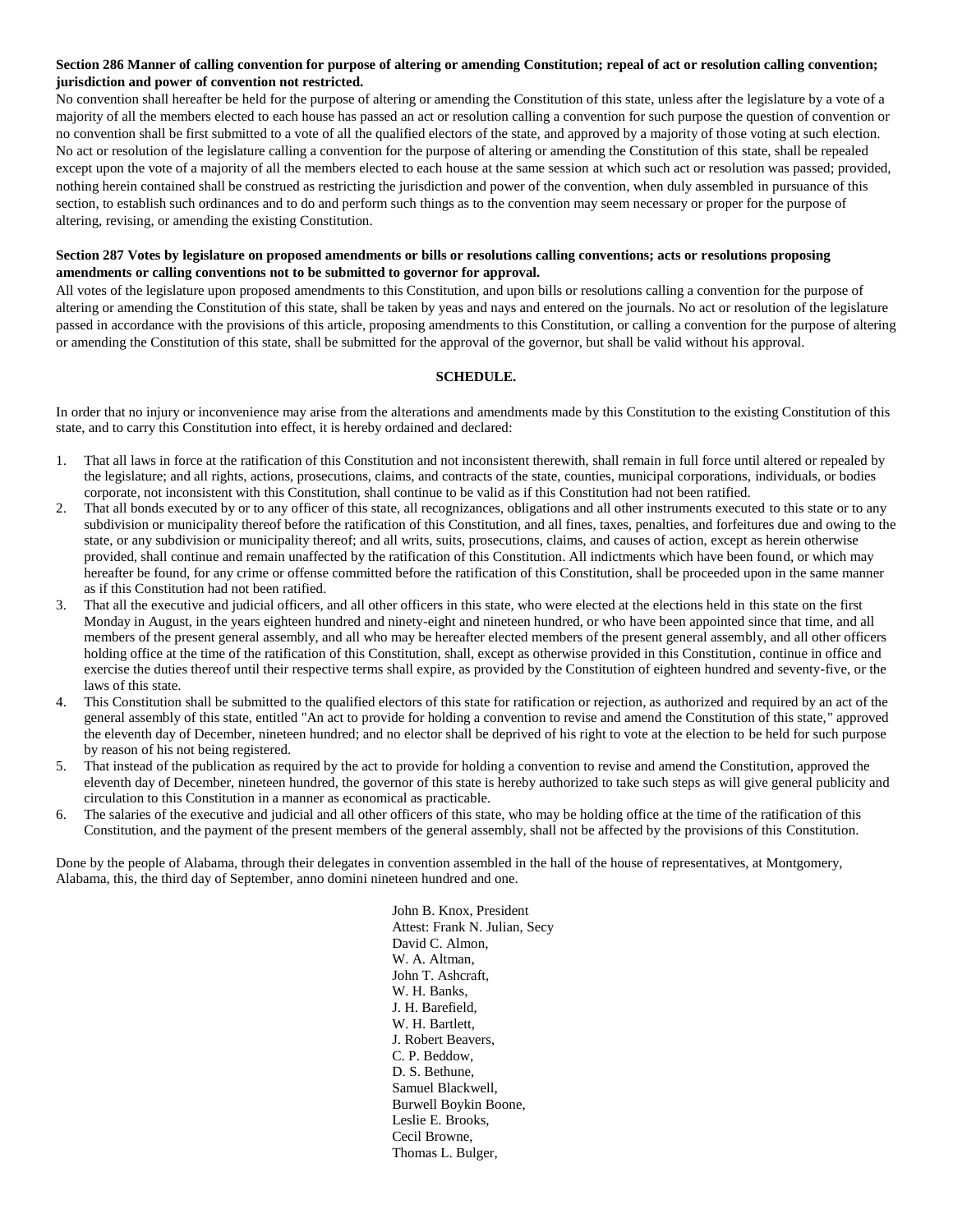JohnD. Burnett, John F. Burns (1875- 1901), John A. Byars, H. W. Cardon, A. H. Carmichael, M. S. Carmichael, G. H. Carnathan, Davy Crockett Case, Reuben Chapman, James Edward Cobb, W. T. L. Cofer, Thomas W. C oleman, E. W. Coleman, Thomas J. Cornwell, B. H. Craig, R. M. Cunningham, John A. Davis, Charles W. Ferguson, William C. Fitts, A. S. Fletcher, J. M. Foster, N. H. Freeman, J. A. Gilmore, William Franklin Glover, Ed. deGraffenried, Joseph B. Graham, L. W. Grant, John W. Grayson, Leonard F. Greer, Sr., Charles H. Greer, C. L. Haley, William A. Handley , G. P. Harrison (1875-1901), J. Thomas Heflin, John T. Heflin, Jere C. Henderson , Evans H inson, Patrick W. Hodges, Wilson P. Howell , Augustin Clayton Howze, W. B. Inge, E. C. Jackson, Samuel C. Jenkins, John C. Jones, J. McLean Jones, Thomas G. Jones , Richard C. Jones, James T. Kirk, Hubert T. Davis, S. H. Dent, Ed. deGraffenried , Joseph B. Duke, B. T. Eley, John C. Eyster, T. M. Espy, J. LeeLonc., T. L. Long, Robert J. Lowe, William T. Lowe, Gordon Macdonald, B. F. McMillan, Lee McMillan, George H. Malone, J. T. Martin, J. C. Maxwell, Allen H. Merrill, Charles H. Miller, Joseph N. Miller, Milo Moody,